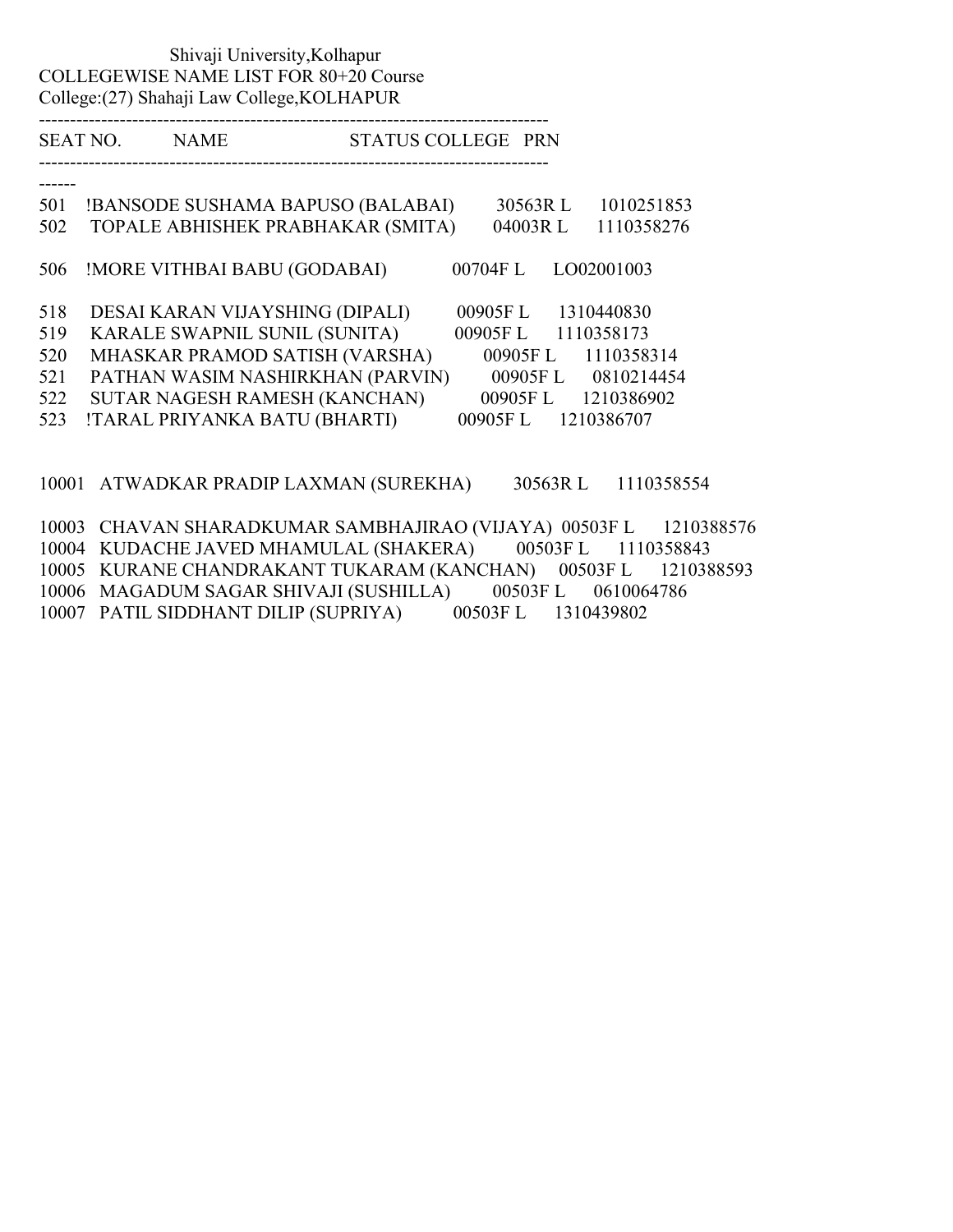Collegewise Student Name List For Exam - Oct-2021

| : Five Year Law Course (100 Pattern)<br>Course<br>: Semester<br>Pattern |                                                  |                       |  |  |                    |  |
|-------------------------------------------------------------------------|--------------------------------------------------|-----------------------|--|--|--------------------|--|
|                                                                         | <b>Course Part</b> : Five Year Law Semester 3 () |                       |  |  |                    |  |
| College                                                                 | : (27) Shahaji Law College                       |                       |  |  |                    |  |
| Seat No. PRN No.                                                        |                                                  | <b>Student's Name</b> |  |  | <b>Center Name</b> |  |
| 1002 2018092468                                                         |                                                  | BHOSALE LAKSHMAN ARUN |  |  |                    |  |

L **:** Shahaji Law College

1 Total Number Of Students **:**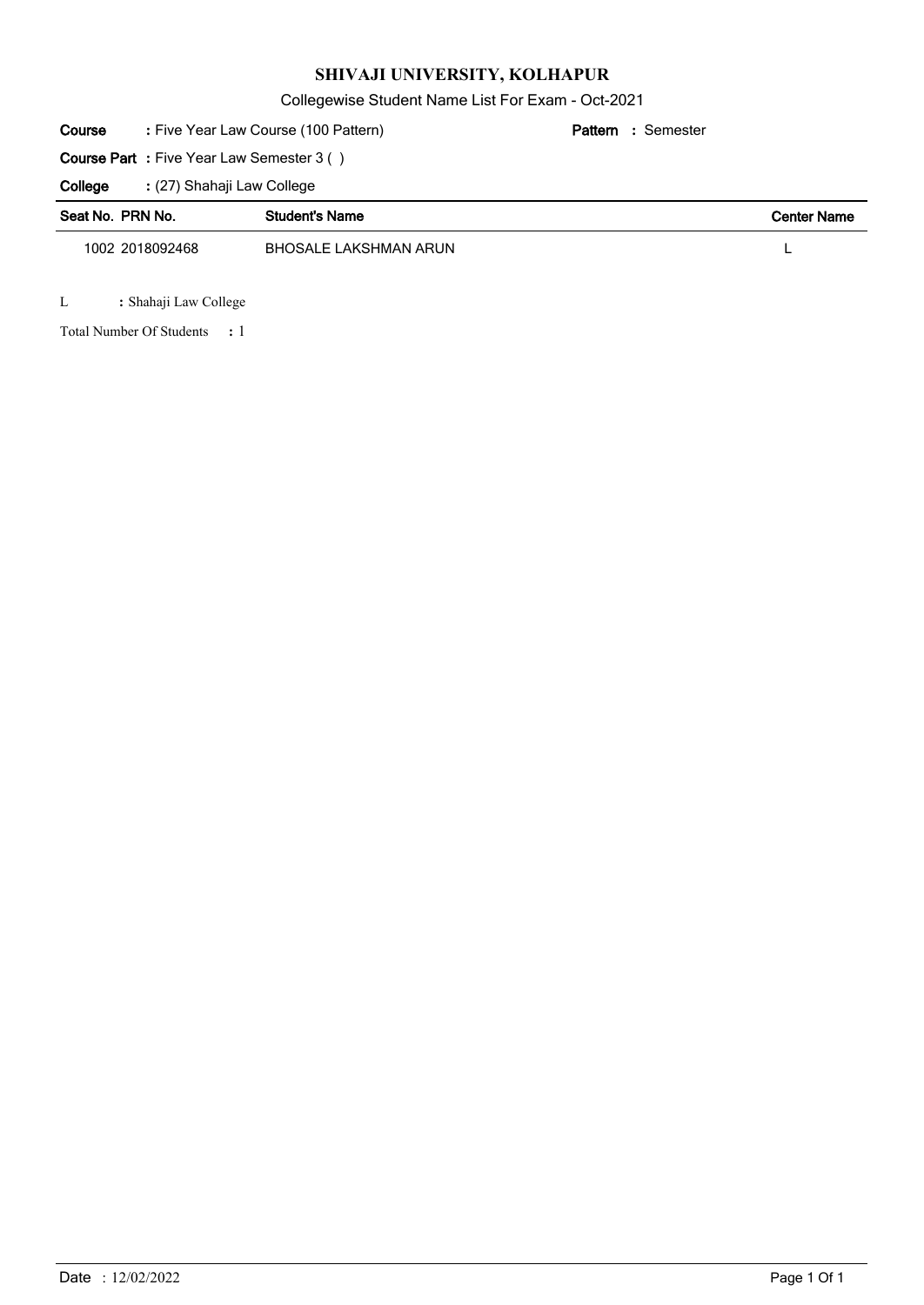# Collegewise Student Name List For Exam - Oct-2021

#### Five Year Law Course (100 Pattern) **: Pattern Course**

Semester **:**

**Course Part :** Five Year Law Semester 5 ( )

(27) Shahaji Law College **: College**

| Seat No. PRN No. |                 | <b>Student's Name</b>    | <b>Center Name</b> |
|------------------|-----------------|--------------------------|--------------------|
|                  | 1011 2018092471 | DABHADE ABHISHEK BALWANT |                    |
|                  | 1012 2017083100 | KATKAR RUSHIKESH SUBHASH |                    |
|                  | 1013 2018092487 | KORAVI SATISH SURESH     |                    |
|                  | 1014 2017083107 | * PAYMAL RUTUJA JANARDAN |                    |
|                  | 1015 2017085559 | <b>TAMBOLI AJIM ASIR</b> |                    |
|                  |                 |                          |                    |

L **:** Shahaji Law College

5 Total Number Of Students **:**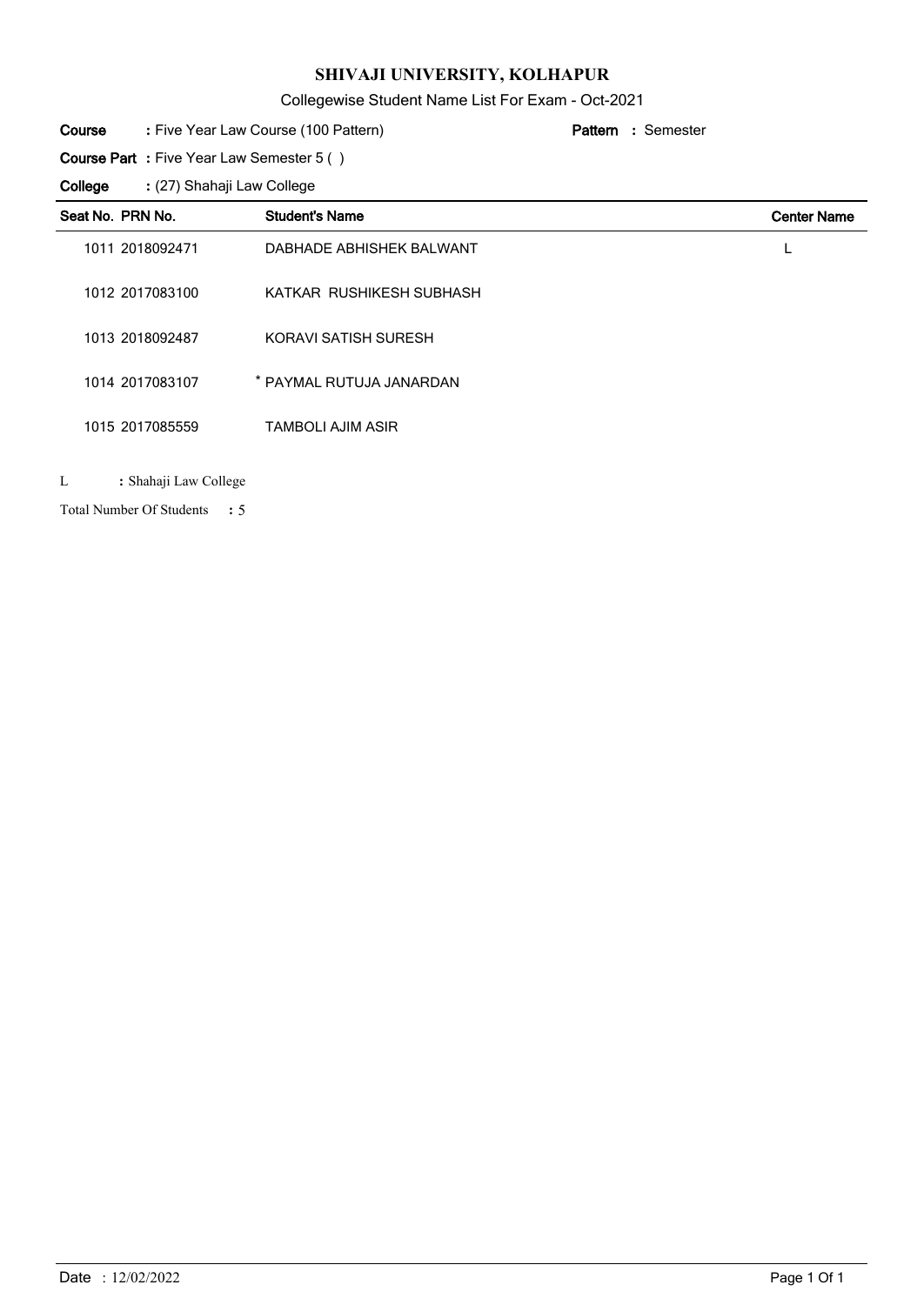## Collegewise Student Name List For Exam - Oct-2021

Semester **:**

#### Five Year Law Course (100 Pattern) **: Pattern Course**

**Course Part :** Five Year Law Semester 7 ( )

| Seat No. PRN No. | <b>Student's Name</b>             | <b>Center Name</b> |
|------------------|-----------------------------------|--------------------|
| 1079 2017085557  | * KAMBLE ASHWINI BALVANT          | L                  |
| 1080 2018096094  | <b>CHAVAN NILESH ASHOK</b>        |                    |
| 1081 1410701755  | <b>GUJAR YASH PADMAKAR</b><br>27L |                    |
| 1082 1410701753  | * KERLEKAR SHILPA TANAJI<br>27L   |                    |
| 1083 2018092467  | * BEGULAJI AAYESHA ABDULAJIT      |                    |
| 1084 2018095921  | <b>BHAVAKE AKSHAY TANAJI</b>      |                    |
| 1085 2018095917  | <b>BOHARA DEVANSHISH MAHESH</b>   |                    |
| 1086 2018092472  | <b>DEMBANI RAM SHANKARLAL</b>     |                    |
| 1087 1410701791  | DESHMUKH SHUBHAM BAPUSAHEB<br>27L |                    |
| 1088 2018092473  | DHAKE DEVESH SANDIP               |                    |
| 1089 2018095924  | DHENGE SHUBHAM RAJARAM            |                    |
| 1090 2018092475  | * GHARGE ANURADHA MOHANRAO        |                    |
| 1091 2018092476  | <b>GHATE NIRANJAN DEEPAK</b>      |                    |
| 1092 2018092477  | * GURAV CHAITRALI KIRAN           |                    |
| 1093 2018092478  | * HATKAR SUYOG NAMDEV             |                    |
| 1094 2018092479  | * JADHAV HANSIKA AJIT             |                    |
| 1095 2018092480  | * JAGTAP SAKSHI SADASHIV          |                    |
| 1096 2017083090  | JAMADAR NAVID BAKRUDDIN           |                    |
| 1097 2018092481  | <b>JOSHI CHINMAY ATUL</b>         |                    |
| 1098 2018092482  | * KAMBLE ANUSHKA DNYANESHWAR      |                    |
| 1099 2018092484  | * KARADE YASHASHREE KIRTIKUMAR    |                    |
| 1100 2018092485  | * KASHIKAR TANISHKA RAJESH        |                    |
| 1101 2015028165  | KESTI SOURABH PRAKASH             |                    |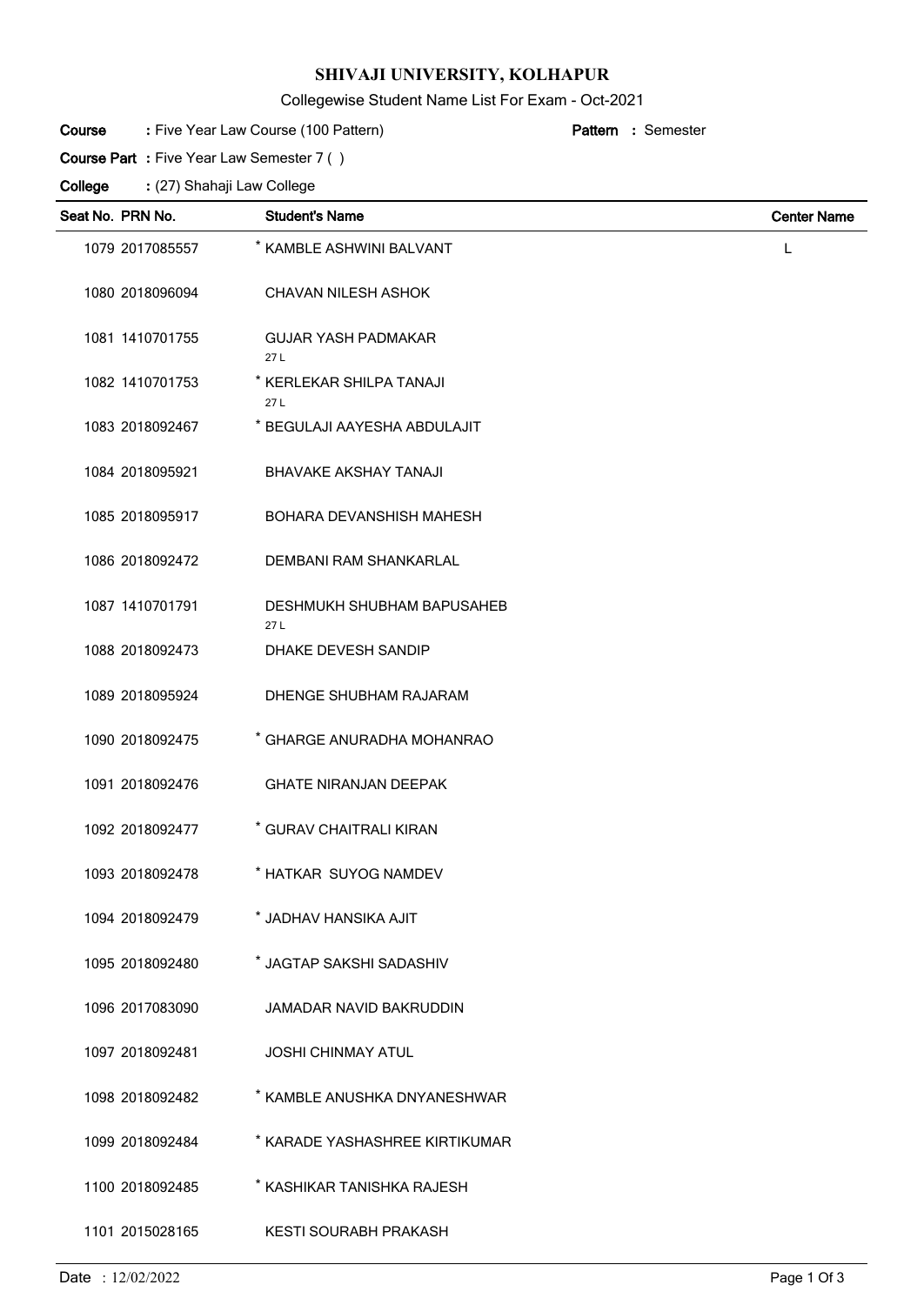## Collegewise Student Name List For Exam - Oct-2021

Semester **:**

#### Five Year Law Course (100 Pattern) **: Pattern Course**

**Course Part :** Five Year Law Semester 7 ( )

| Seat No. PRN No. |     | <b>Student's Name</b>           | <b>Center Name</b> |
|------------------|-----|---------------------------------|--------------------|
| 1102 2018095923  |     | * KHARADE MALLIKARAJE INDRANEEL |                    |
| 1103 2017085553  |     | KHOT AVINASH ANANDA             |                    |
| 1104 2018092486  |     | * KIKANI VISHWA ROHITKUMAR      |                    |
| 1105 2018092488  |     | * KORE SAKSHI SANJAY            |                    |
| 1106 2018092489  |     | * KSHIRSAGAR AMRUTA SANTOSH     |                    |
| 1107 2018092490  |     | * KULKARNI REVATI UMESH         |                    |
| 1108 2018094244  |     | * KURANE PRAJAKTA RAJARAM       |                    |
| 1109 2018092491  |     | * MALKAR ADITI SANDEEP          |                    |
| 1110 2018092492  |     | <b>MANDHARE SHUBHAM SUNIL</b>   |                    |
| 1111 2018095912  |     | * MANE PRIYANKA RAMCHANDRA      |                    |
| 1112 2018095910  |     | <b>MANGAVE OM UMESH</b>         |                    |
| 1113 2018095914  |     | * MHATUGADE MEGHA MADHUKAR      |                    |
| 1114 2018095915  |     | MOHITE PRADIP RAMCHANDRA        |                    |
| 1115 2018095919  |     | * MORE SHIVANI RAJKUMAR         |                    |
| 1116 2018092493  |     | MUNGALE SAMARTH KRISHNAKUMAR    |                    |
| 1117 2018092494  |     | NADAF PARVEJ NISARAHAMAD        |                    |
| 1118 2018095929  |     | <b>NAIDU PREM</b>               |                    |
| 1119 2018092495  |     | * NALAWADE RIDDHI SHIVAJI       |                    |
| 1120 2018092496  |     | NAYAK ESHAN ARUNKUMAR           |                    |
| 1121 2018092497  |     | * NIMBALKAR ARYAA SANGRAMSINH   |                    |
| 1122 2016107443  |     | PANDAV UJWALDEEP CHANDRAKANT    |                    |
| 1123 1410701729  | 27L | PATIL GANESH PANDURANG          |                    |
| 1124 2018092498  |     | * PATIL GOURI SHIVAJI           |                    |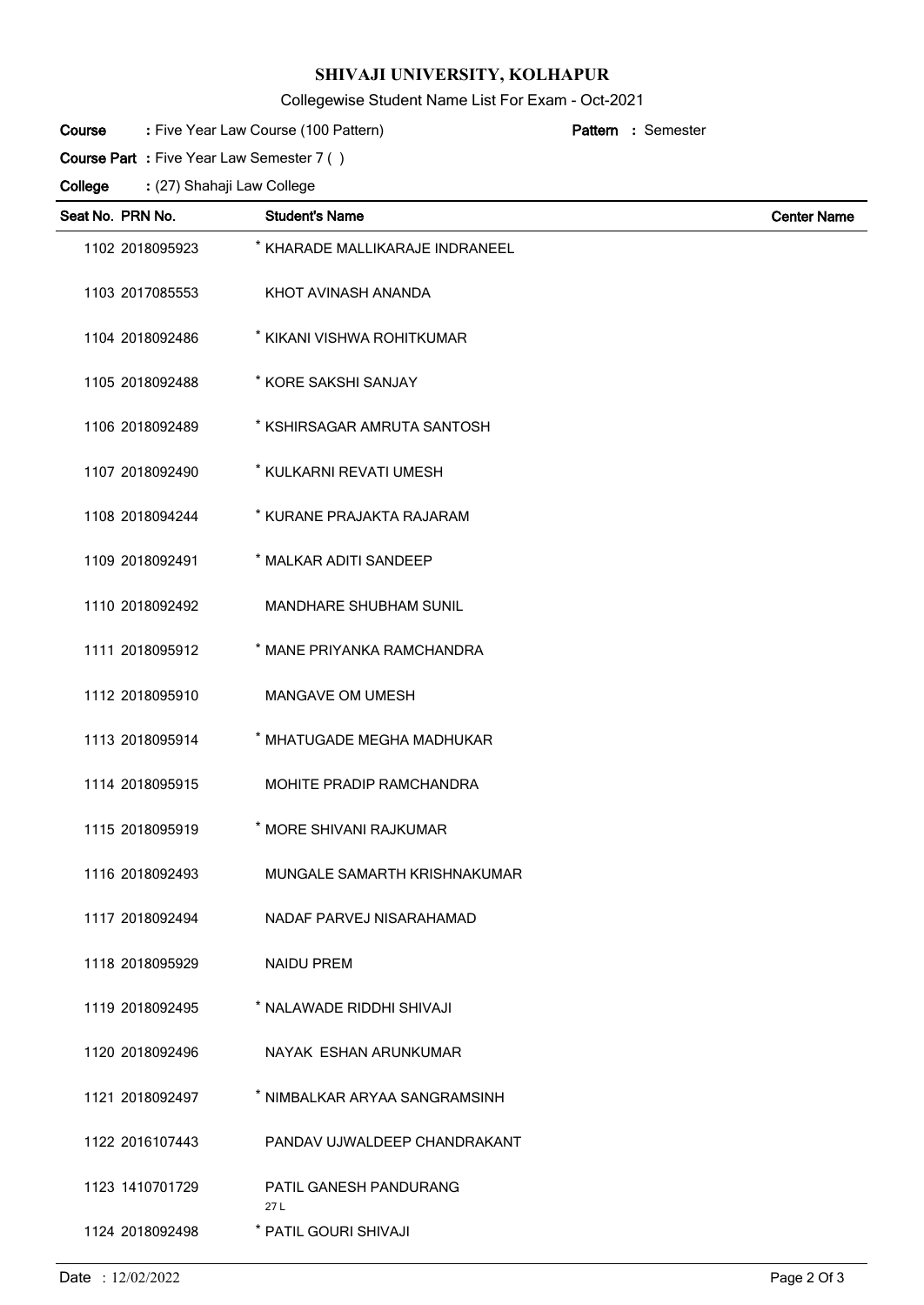# Collegewise Student Name List For Exam - Oct-2021

Semester **:**

#### Five Year Law Course (100 Pattern) **: Pattern Course**

**Course Part :** Five Year Law Semester 7 ( )

(27) Shahaji Law College **: College**

| Seat No. PRN No. | <b>Student's Name</b>                 | <b>Center Name</b> |
|------------------|---------------------------------------|--------------------|
| 1125 2018092499  | PAWAR PRATHAMESH VIJAYKUMAR           |                    |
| 1126 2018092483  | * PRADNYASURYA APURVA VAIBHAV         |                    |
| 1127 2018092500  | RATHOD SAGAR KISAN                    |                    |
| 1128 2018093071  | * SALUNKHE NEHA AMAR                  |                    |
| 1129 2018092501  | * SANADE SANIYA SHAKIL                |                    |
| 1130 2015028198  | * SANADI VAHIDA POLANDAR              |                    |
| 1131 2018095918  | SAWANT VIJAY MAHADEV                  |                    |
| 1132 2018095925  | SHAIKH ASAD LIYAKAT                   |                    |
| 1133 2018095922  | SHINDE ROHAN RAVINDRA                 |                    |
| 1134 2018092502  | * SOHANI MRUNALINI SACHIN             |                    |
| 1135 2018095928  | * TAVADE MRUNAL KISHOR                |                    |
| 1136 2018092503  | * TAWADE PRIYANKA KRISHNAT            |                    |
| 1137 2016107499  | * THORAT NIKITA SOPAN                 |                    |
| 1138 1410701758  | <b>TORASKAR PRAVIN PRALHAD</b><br>27L |                    |
| 1139 2018095913  | * VILANKAR VRUNALI JEEVAN             |                    |
| 1140 2018092504  | * WAGHMARE MONIKA ARVIND              |                    |

L **:** Shahaji Law College

62 Total Number Of Students **:**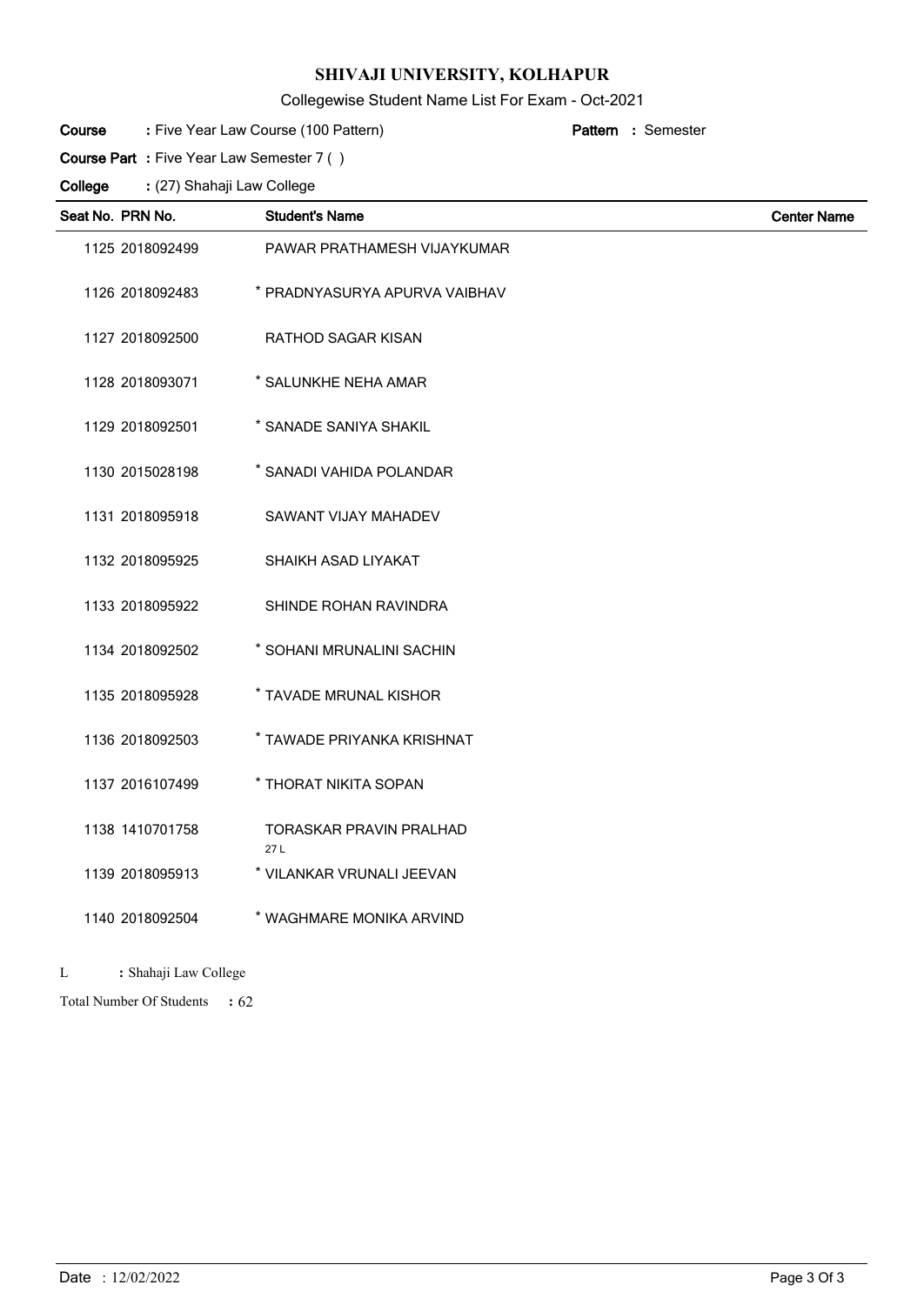## Collegewise Student Name List For Exam - Oct-2021

Semester **:**

#### Five Year Law Course (100 Pattern) **: Pattern Course**

**Course Part :** Five Year Law Semester 9 ( )

| Seat No. PRN No. | <b>Student's Name</b>                 | <b>Center Name</b> |
|------------------|---------------------------------------|--------------------|
| 1404 2015028202  | * SHAIKH SANADI KHUSHBOO ABDUL RAZZAK | L                  |
| 1405 1410701744  | * AOUTI TASLIMA RAJAMHANMAD<br>27L    |                    |
| 1406 2017085554  | ARORA JASHN PAWAN                     |                    |
| 1407 2016110448  | AWALE RAHUL RAJU                      |                    |
| 1408 2016110671  | * BADI SWATI RAMESH                   |                    |
| 1409 2017112598  | * BAJAJ BABITA JAYPRAKASH             |                    |
| 1410 1410701721  | <b>BHANGARE ROHIDAS BHARAT</b><br>27L |                    |
| 1411 2017112596  | * BIRLA NIKITA KAILASH                |                    |
| 1412 2017112604  | * CHAVAN GOURI SUSHIL                 |                    |
| 1413 1410701766  | CHOKAKKAR AKSHAY BHAUSO<br>27 L       |                    |
| 1414 2017112609  | CHOUGULE TEJAS BABASAHEB              |                    |
| 1415 2017112601  | <b>DESAI NIKHIL MANISH</b>            |                    |
| 1416 2017112595  | <b>DESAI PRANAV PRASHANT</b>          |                    |
| 1417 2015028150  | <b>DESAI SHUBHAM SHIVRAM</b>          |                    |
| 1418 2016107509  | * DESAI SUMAIYA AHAMAD                |                    |
| 1419 2016107459  | * FAKIR MUSKAN SHAHANWAJ              |                    |
| 1420 2017112590  | * FASAKE SHRIYA RAJARAM               |                    |
| 1421 2017083106  | <b>GAIKWAD ROHIT HARI</b>             |                    |
| 1422 2017112599  | * GAWADE VAISHNAVI NAMDEV             |                    |
| 1423 2017085547  | * GHATAGE SWATI PRAKASH               |                    |
| 1424 1410701746  | * GHOTANE POOJA ANIL<br>27 L          |                    |
| 1425 2015028155  | <b>GORADE VAIBHAV MAHADEV</b>         |                    |
| 1426 2016107517  | JADHAV BHAGYESH SANJAY                |                    |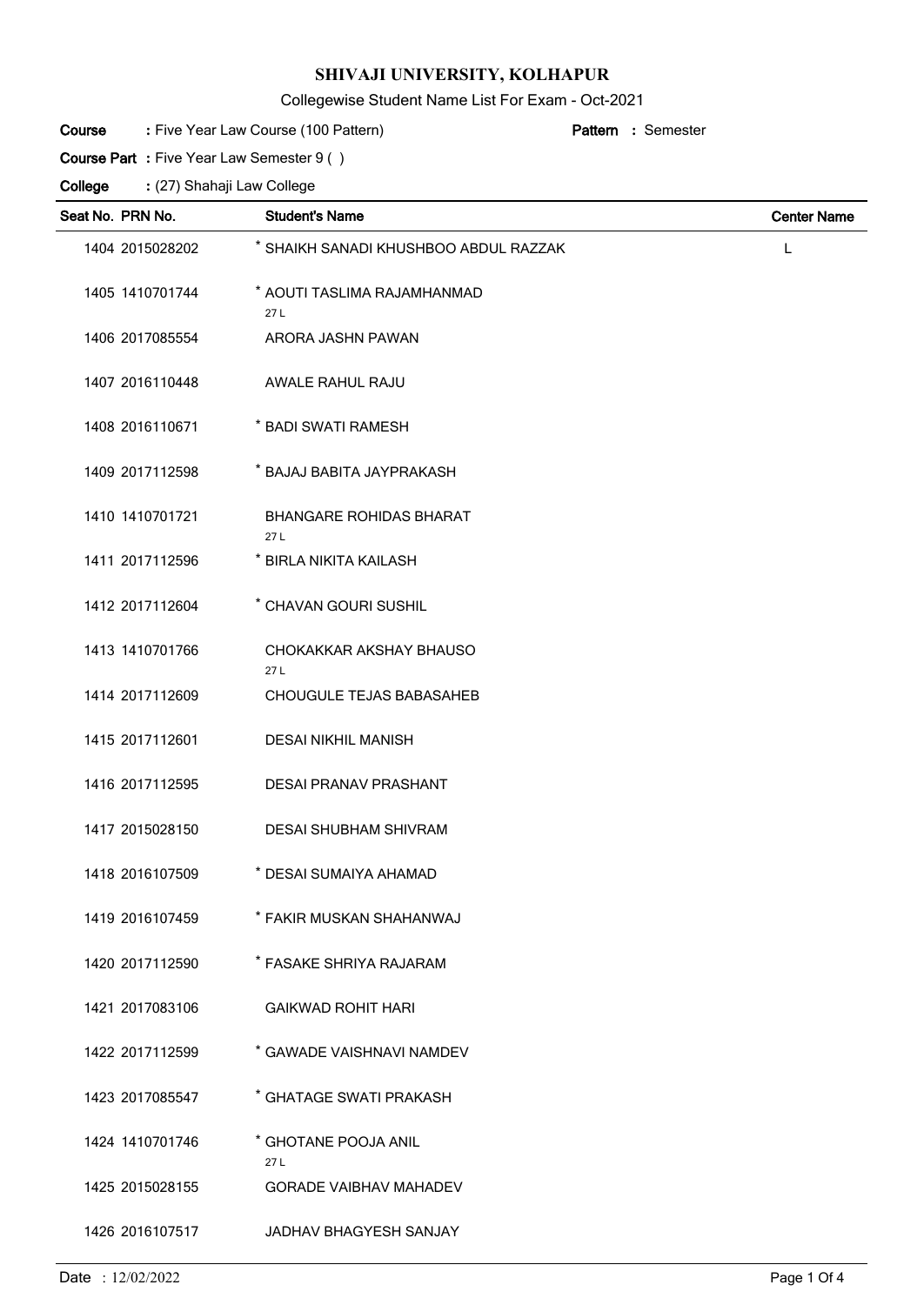## Collegewise Student Name List For Exam - Oct-2021

Semester **:**

#### Five Year Law Course (100 Pattern) **: Pattern Course**

**Course Part :** Five Year Law Semester 9 ( )

| Seat No. PRN No. | <b>Student's Name</b>         | <b>Center Name</b> |
|------------------|-------------------------------|--------------------|
| 1427 2017102855  | * JADHAV SHIVANI NANASO       |                    |
| 1428 2017083098  | * JAMDADE RUTUJA SANJAY       |                    |
| 1429 2017112603  | * JOSHI NIKITA SATISH         |                    |
| 1430 2016107492  | KADAM VIJAY BADRINATH         |                    |
| 1431 2015028484  | KAKADE RUSHIKESH MOHAN        |                    |
| 1432 2017083083  | * KAKADE SAYALI DAYANAND      |                    |
| 1433 2017083104  | * KALE PRANALI ASHOK          |                    |
| 1434 2017112591  | KALEKAR ROHIT RAJENDRA        |                    |
| 1435 1410701786  | * KAMBLE NEETA HEMANT<br>27L  |                    |
| 1436 2017085549  | * KAMBLE URMILA BHUPAL        |                    |
| 1437 2017085542  | KHARAT MURALIDHAR PANDURANG   |                    |
| 1438 2017112605  | KINKAR RUGWED RAJENDRA        |                    |
| 1439 2015028518  | KULKARNI DURGESH SUNIL        |                    |
| 1440 2015028172  | * KULKARNI SUKANYA BHUSHAN    |                    |
| 1441 2017083085  | * KUMBHAR JYOTI DATTATRAY     |                    |
| 1442 2017085548  | KURLEKAR SOMVRAT MANOHAR      |                    |
| 1443 2017112597  | MAGADUM PRATHAMESH PRADEEP    |                    |
| 1444 2017085555  | * MALAVADE PRANITA NITIN      |                    |
| 1445 2017085550  | * MALI VAISHNAVI MAHADEV      |                    |
| 1446 2015028176  | <b>MISKIN VIRAJ VINAY</b>     |                    |
| 1447 2017083101  | * MOGHE MADHURA UMESH         |                    |
| 1448 2017083094  | * MUTHA NANDITA KANHAIYALAL   |                    |
| 1449 2017083103  | NARVEKAR SARTHAK RAVINDRANATH |                    |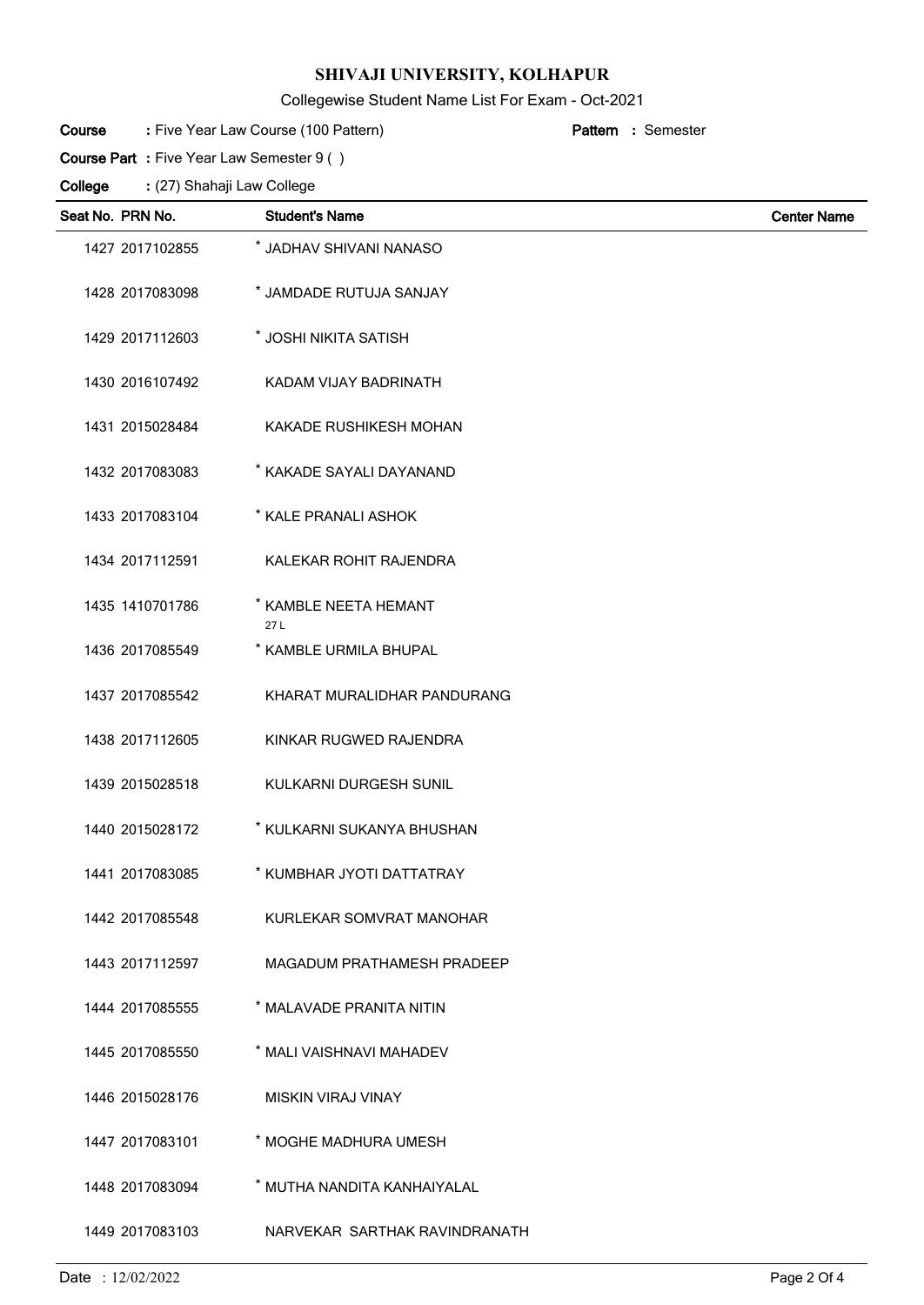## Collegewise Student Name List For Exam - Oct-2021

Semester **:**

#### Five Year Law Course (100 Pattern) **: Pattern Course**

**Course Part :** Five Year Law Semester 9 ( )

| Seat No. PRN No. | <b>Student's Name</b>           | <b>Center Name</b> |
|------------------|---------------------------------|--------------------|
| 1450 2017083089  | * NARVEKAR SAMRUDDHI PRASHANT   |                    |
| 1451 2015028179  | * NAVANE SHIVANI DIPSINH        |                    |
| 1452 2017083111  | * NETAKE PRATIKSHA BAPU         |                    |
| 1453 2016107480  | OLEKAR ONKAR BUDDHAPPA          |                    |
| 1454 1410701715  | PASTE SWANAND ASHOK<br>27L      |                    |
| 1455 2017083108  | * PATEL ZEEL VIPULBHAI          |                    |
| 1456 2017112607  | PATIL JAYDIP RAMGONDA           |                    |
| 1457 2017112600  | PATIL RUSHIKESH KRISHNAT        |                    |
| 1458 2015028189  | * PATIL RUTUJA VASANT           |                    |
| 1459 1410701730  | PATIL SATYAJEET AJITSINH<br>27L |                    |
| 1460 2016106907  | PATIL SAURAV RAGHUNATH          |                    |
| 1461 2017085543  | PATIL SHUBHAM ASHOK             |                    |
| 1462 1410701760  | * PATIL SONALI BANDERAO<br>27L  |                    |
| 1463 2017083092  | * PAWAR PRADNYA DNYANESHWAR     |                    |
| 1464 2015028436  | * PHULE AISHWARYA ANIL          |                    |
| 1465 2015028192  | POWAR DHIRAJ SAHEDEV            |                    |
| 1466 1410701780  | POWAR PRAFULL TATOBA<br>27L     |                    |
| 1467 2017112608  | POWAR RAHUL RAGHUNATH           |                    |
| 1468 2016111341  | RUGGE YOGESH SUHAS              |                    |
| 1469 2017112606  | SABALE MANOJ MOHAN              |                    |
| 1470 2017083087  | * SAWANT RUGVEDI ARVIND         |                    |
| 1471 2017112602  | * SHAH RIYA AMAR                |                    |
| 1472 2017083096  | * SHAHA CHINMAYI RAJESH         |                    |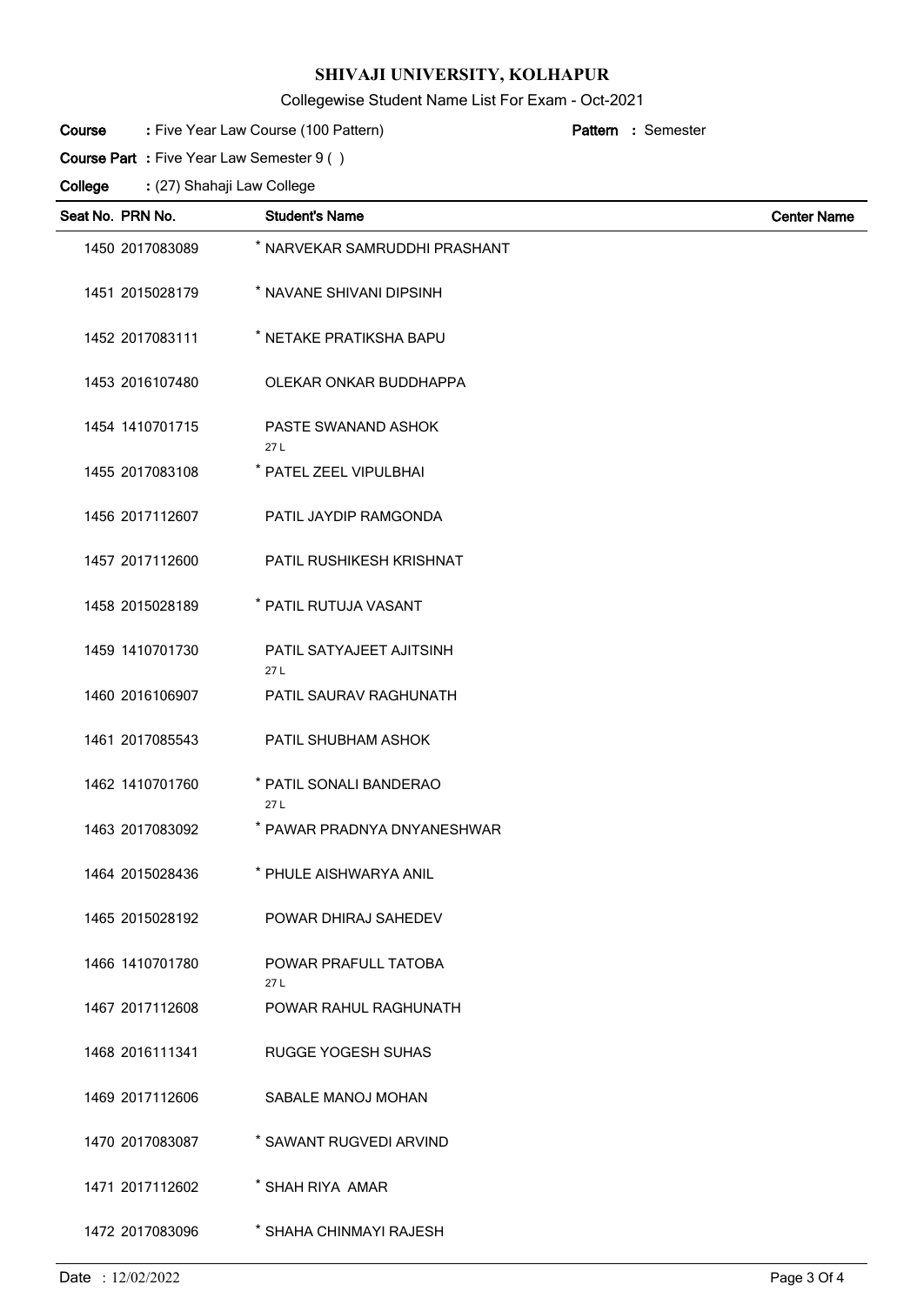#### Collegewise Student Name List For Exam - Oct-2021

#### Five Year Law Course (100 Pattern) **: Pattern Course**

**Course Part :** Five Year Law Semester 9 ( )

(27) Shahaji Law College **: College**

| Seat No. PRN No. | <b>Student's Name</b>              | <b>Center Name</b> |
|------------------|------------------------------------|--------------------|
| 1473 2017112592  | * SHENDAGE PATIL GIRIJA DADASAHEB  |                    |
| 1474 2015028203  | SHINGARE TEJSHRI YASHWANT          |                    |
| 1475 2017101352  | SONAVALE ADITYA SANTOSH            |                    |
| 1476 2016110615  | * SURYAWANSHI KALYANI YASHWANT     |                    |
| 1477 1410701732  | SURYAWANSHI RUSHIKESH VINOD<br>27L |                    |
| 1478 2017085552  | TELI YUVRAJ CHANDRAKANT            |                    |
| 1479 1410701748  | * TOTALA BHAKTI SANJAY<br>27L      |                    |
| 1480 2015028208  | VARDHAM MAYURESH PRAKASH           |                    |
| 1481 2015028207  | * WAGHAMARE DIPTI GAUTAM           |                    |

L **:** Shahaji Law College

Total Number Of Students : 78

Semester **:**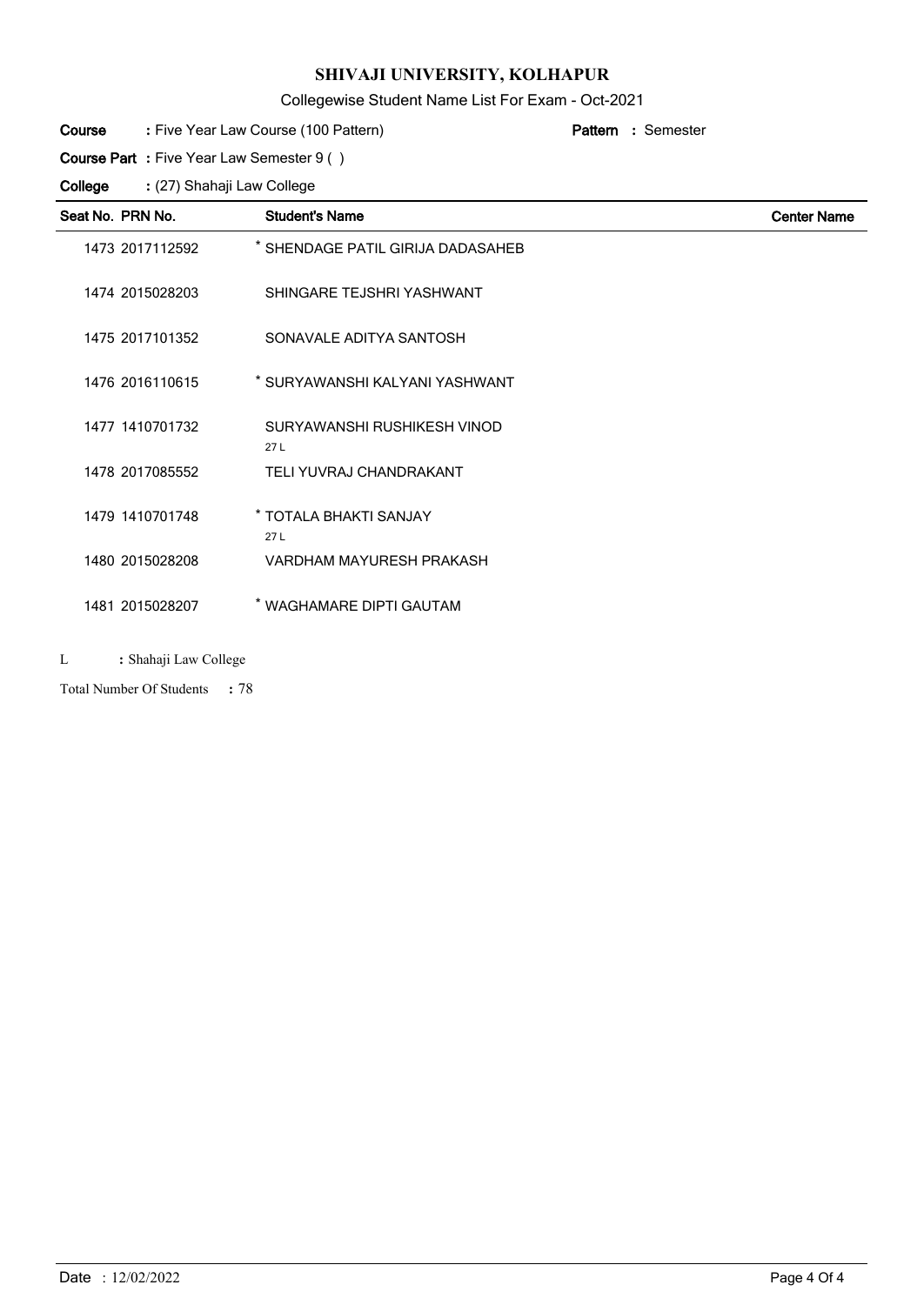Collegewise Student Name List For Exam - Oct-2021

#### Five Year Law Course (100 Pattern) **: Pattern Course**

Semester **:**

**Course Part :** Five Year Law Semester 10 ( )

(27) Shahaji Law College **: College**

| Seat No. PRN No. | <b>Student's Name</b>             | <b>Center Name</b> |
|------------------|-----------------------------------|--------------------|
| 1739 1410701718  | * GOSAVI RAJASHRI BALASO<br>27 L  |                    |
| 1740 1410701734  | * NALAWADE SONALI GANGARAM<br>27L |                    |

L **:** Shahaji Law College

2 Total Number Of Students **:**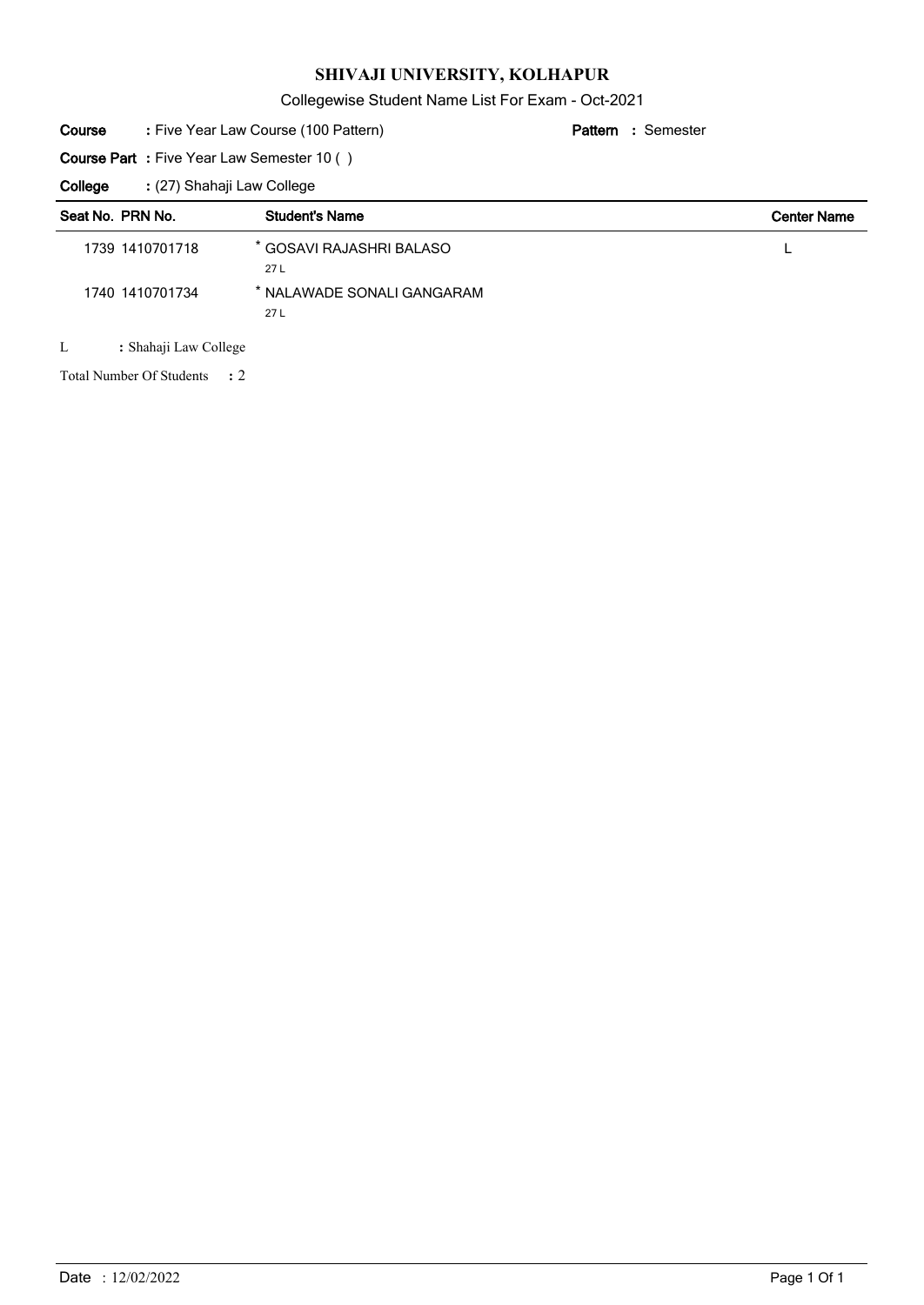Collegewise Student Name List For Exam - Oct-2021

| Course | : Three Year Law (100 Pattern)                       | <b>Pattern</b> : semester |
|--------|------------------------------------------------------|---------------------------|
|        | <b>Course Part</b> : LL B. $(3$ Year - Sem. 2 $)$ () |                           |

(27) Shahaji Law College **: College**

|   | Seat No. PRN No.      | <b>Student's Name</b>       | <b>Center Name</b> |
|---|-----------------------|-----------------------------|--------------------|
|   | 4001 2017112551       | <b>MANER SHARIF MAKBUL</b>  | $\mathbf{L}$       |
|   | 4002 2018099678       | PATIL RANJIT HANMANTRAO     |                    |
|   | 4003 2017112542       | SHAIKH RAJA JABBAR          |                    |
|   | 4004 2018099841       | SURYAWANSHI SANDIP NIVRUTTI |                    |
| L | : Shahaji Law College |                             |                    |

4 Total Number Of Students **:**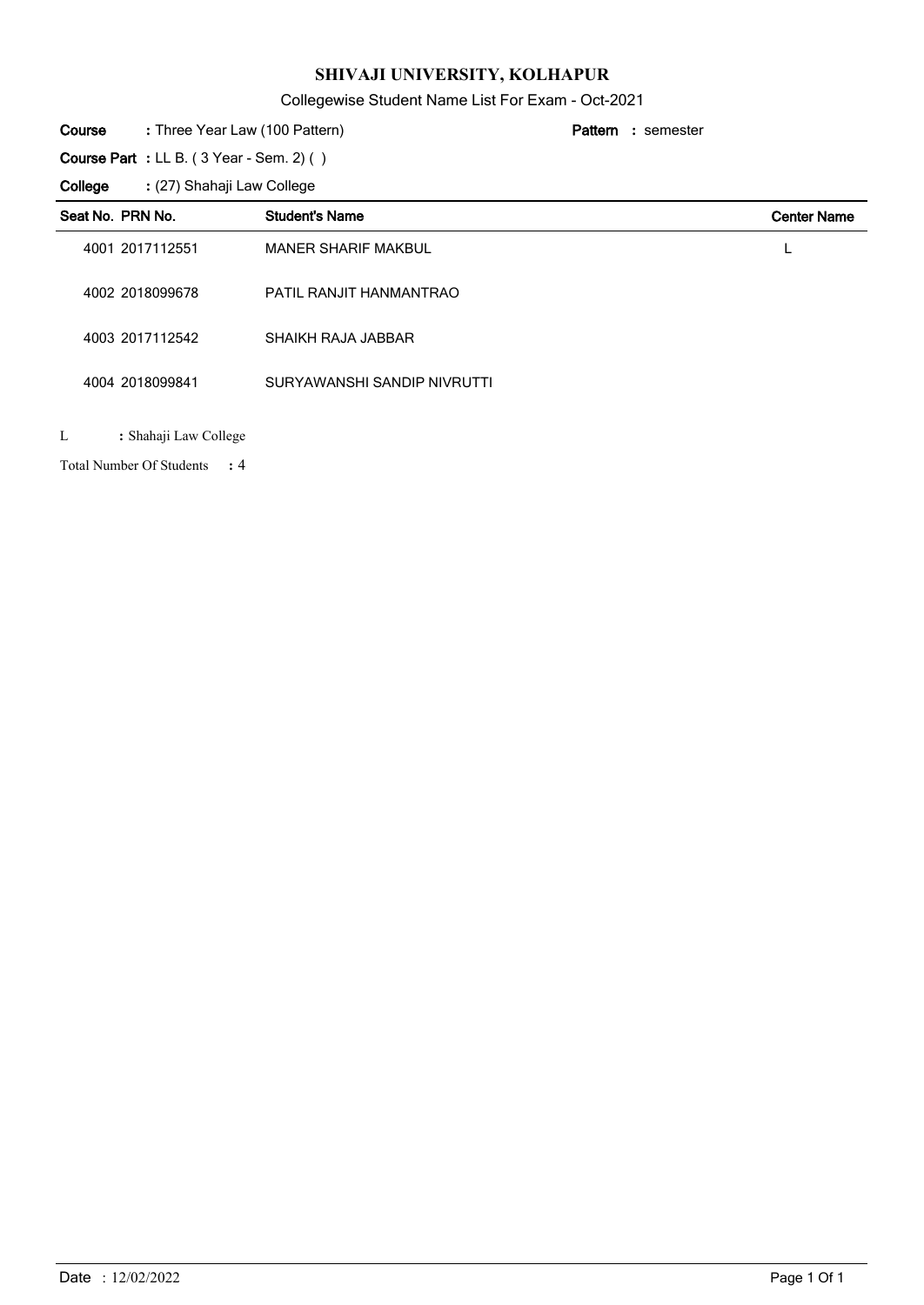## Collegewise Student Name List For Exam - Oct-2021

| Course | : Three Year Law (100 Pattern)                                    | <b>Pattern</b> : semester |
|--------|-------------------------------------------------------------------|---------------------------|
|        | <b>Course Part</b> : LL B. $(3 \text{ Year} - \text{Sem. } 3)$ () |                           |

| Seat No. PRN No. | <b>Student's Name</b>                     | <b>Center Name</b> |
|------------------|-------------------------------------------|--------------------|
| 4018 2017112557  | MAGDUM OMKAR ASHOK                        | L                  |
| 4019 2016107927  | KAMBLE AMAR YASHWANT                      |                    |
| 4020 2018099721  | JADHAV DEVANAND SHAMRAO                   |                    |
| 4021 2018099815  | * JWARE TEJASWINI SHANKAR                 |                    |
| 4022 2018099690  | * JESWANI SHALINI VIJAYKUMAR              |                    |
| 4023 2016107772  | KORAVI SURAJ VILAS                        |                    |
| 4024 2018099687  | PATIL AMIT MADHAVRAO                      |                    |
| 4025 2018099617  | SANKPAL NIKHIL CHANDRAKANT                |                    |
| 4026 2018099842  | <b>SATAM SUMIT UMESH</b>                  |                    |
| 4027 2017112564  | <b>BHALKAR JYOTI VILAS</b>                |                    |
| 4028 1410702433  | <b>BHILARE DATTATRAYA HANAMANT</b><br>27L |                    |
| 4029 2015028221  | <b>BHOSALE NILESH SAVANTA</b>             |                    |
| 4030 2018099635  | CHAVAN GANESH RAJENDRA                    |                    |
| 4031 2016107832  | CHOPADE VIDYASAGAR MOHAN                  |                    |
| 4032 2017113374  | DEVALI PARASHRAM NARAYAN                  |                    |
| 4033 2016110603  | DHANGAR SURESH SHAMRAO                    |                    |
| 4034 2016110539  | DORUGADE MANGESH MOHAN                    |                    |
| 4035 2018099838  | * DURGULE SNEHAL DILIPRAO                 |                    |
| 4036 2018099741  | * GAIKWAD POONAM SHAHU                    |                    |
| 4037 2016110667  | <b>INAMDAR SIKANDAR MAHAMAD</b>           |                    |
| 4038 2017112563  | * KAMBLE BALABAI SHASHIKANT               |                    |
| 4039 2018099692  | <b>KAMBLE RAHUL YADAV</b>                 |                    |
| 4040 2016107769  | KANDURKAR UTTAM KESHAV                    |                    |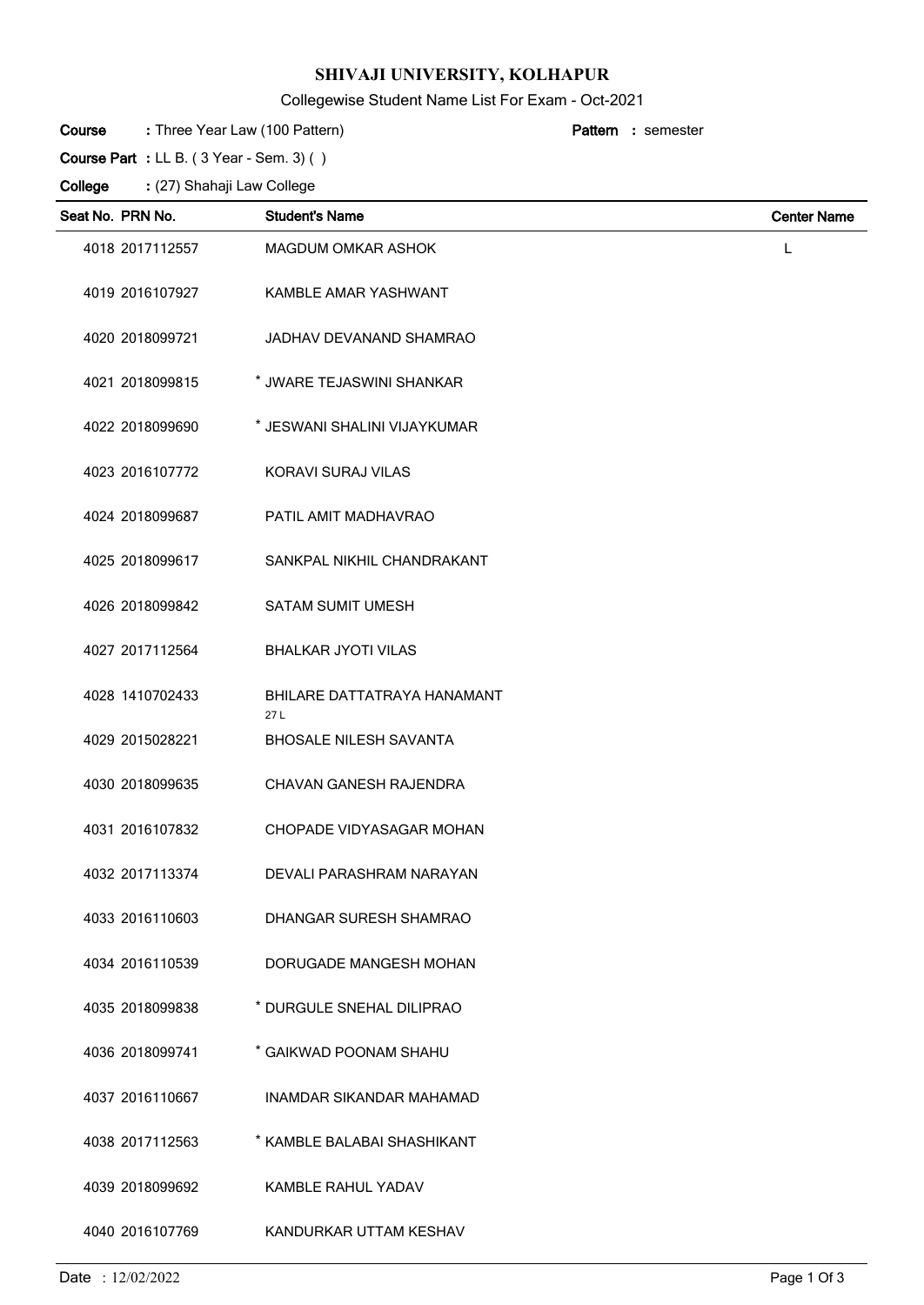## Collegewise Student Name List For Exam - Oct-2021

| Course  | : Three Year Law (100 Pattern)                                    |  | <b>Pattern</b> : semester |
|---------|-------------------------------------------------------------------|--|---------------------------|
|         | <b>Course Part</b> : LL B. $(3 \text{ Year} - \text{Sem. } 3)$ () |  |                           |
| College | : (27) Shahaji Law College                                        |  |                           |

| Seat No. PRN No. | <b>Student's Name</b>                 | <b>Center Name</b> |
|------------------|---------------------------------------|--------------------|
| 4041 2016107876  | KATTI PANCHASHIL VASANT               |                    |
| 4042 2017112575  | KOLI UMESH RAMCHANDRA                 |                    |
| 4043 2018099780  | * LAD PRITI PRAKASH                   |                    |
| 4044 1410702344  | <b>MANAKALE RAJU VHALLYPPA</b><br>27L |                    |
| 4045 2015028311  | <b>MANE AMOL GANPATRAO</b>            |                    |
| 4046 2018099742  | MULLA KHALID RAFIK                    |                    |
| 4047 2017111421  | <b>NADAF AJIJ MODIN</b>               |                    |
| 4048 1410702252  | NALAWADE MAHESH BHIMRAO<br>27L        |                    |
| 4049 2015028329  | * NIKAM SUJIT BAPUSO                  |                    |
| 4050 2015028344  | PATEL MUJAHID KHUTUBUDDIN             |                    |
| 4051 2018099831  | * PATIL POOJA YOGESH                  |                    |
| 4052 2017113686  | PATIL RITESH RAJGONDA                 |                    |
| 4053 1410702378  | * PATIL SWATI RAJARAM<br>27L          |                    |
| 4054 2017113353  | PATIL VIRAJ MAHADEO                   |                    |
| 4055 2018099694  | PAWAR SUNITA RUPRAO                   |                    |
| 4056 2016107903  | * POWAR ANURADHA SHIVAJI              |                    |
| 4057 2017112580  | POWAR VIKRAM SANDEEP                  |                    |
| 4058 2015028370  | RAUT PRAMOD PRAKASH                   |                    |
| 4059 2017113381  | <b>SANDE NILESH SHELAR</b>            |                    |
| 4060 2018099710  | SAVADI SACHIN DAMODAR                 |                    |
| 4061 2018099785  | SHAIKH MOHAMMADNASEER ADAM            |                    |
| 4062 2017113339  | SHAIKH SAHIL SARDAR                   |                    |
| 4063 2016107941  | * SHINDE SHASHIKALA NAMDEV            |                    |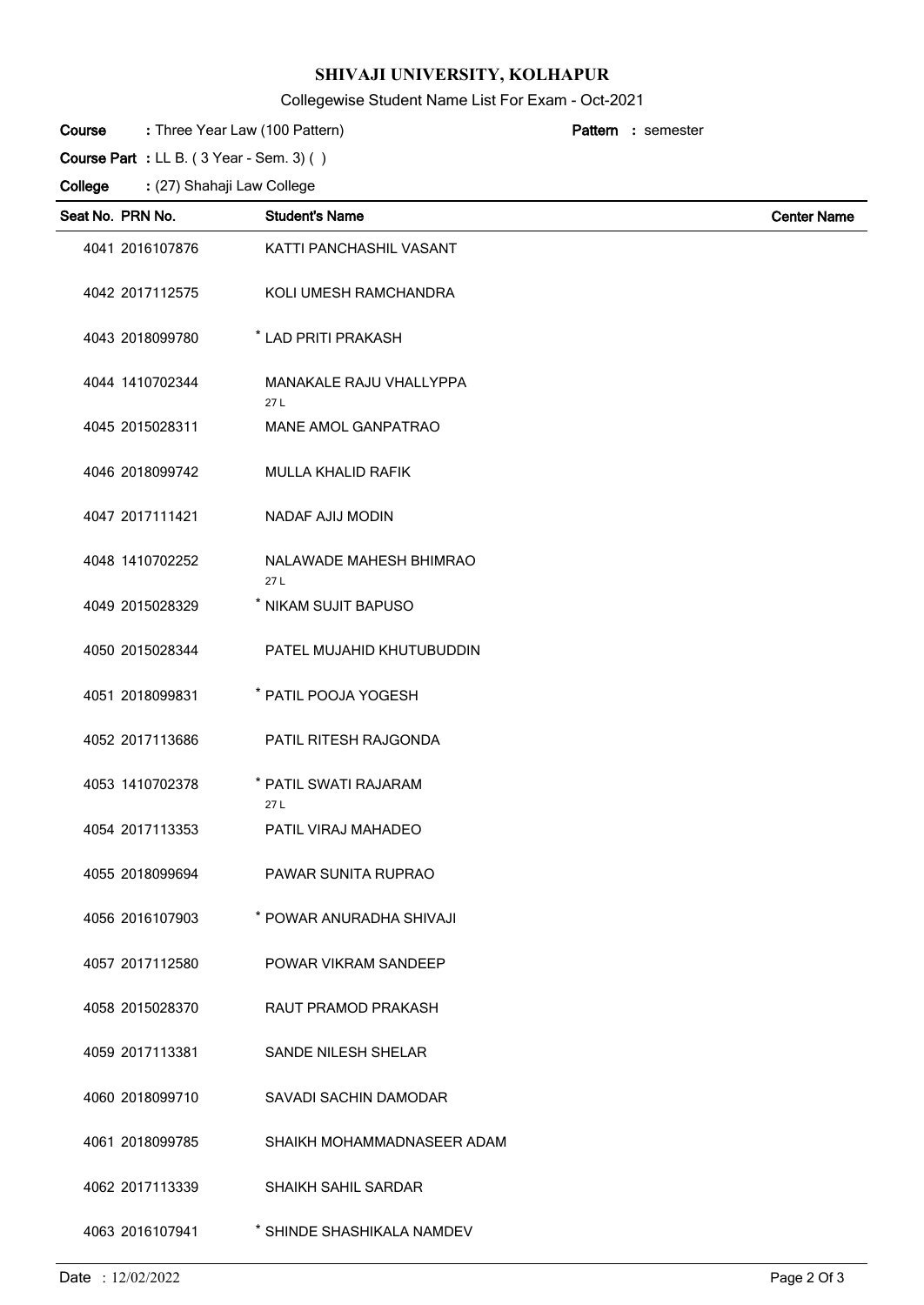#### Collegewise Student Name List For Exam - Oct-2021

|         |                                          | $\frac{1}{2}$                  |                           |                    |
|---------|------------------------------------------|--------------------------------|---------------------------|--------------------|
| Course  | : Three Year Law (100 Pattern)           |                                | <b>Pattern</b> : semester |                    |
|         | Course Part : LL B. (3 Year - Sem. 3) () |                                |                           |                    |
| College | : (27) Shahaji Law College               |                                |                           |                    |
|         | Seat No. PRN No.                         | <b>Student's Name</b>          |                           | <b>Center Name</b> |
|         | 4064 2016107936                          | SHINDE TEJAS JAYANT            |                           |                    |
|         | 4065 2016107880                          | SHIROTE PRATHAMESH VIJAY       |                           |                    |
|         | 4066 2015028399                          | * THOKE MONIKA MOHAN           |                           |                    |
|         | 4067 2015028400                          | * THOKE SARIKA MOHAN           |                           |                    |
|         | 4068 2015028462                          | <b>WAGHMODE LAXMAN MARUTI</b>  |                           |                    |
|         | 4069 2017112583                          | <b>WALAVALKAR SURAJ RAMESH</b> |                           |                    |
|         | 4070 2015028467                          | YADAV PRADEEP INDRAJEET        |                           |                    |
|         |                                          |                                |                           |                    |

L **:** Shahaji Law College

53 Total Number Of Students **:**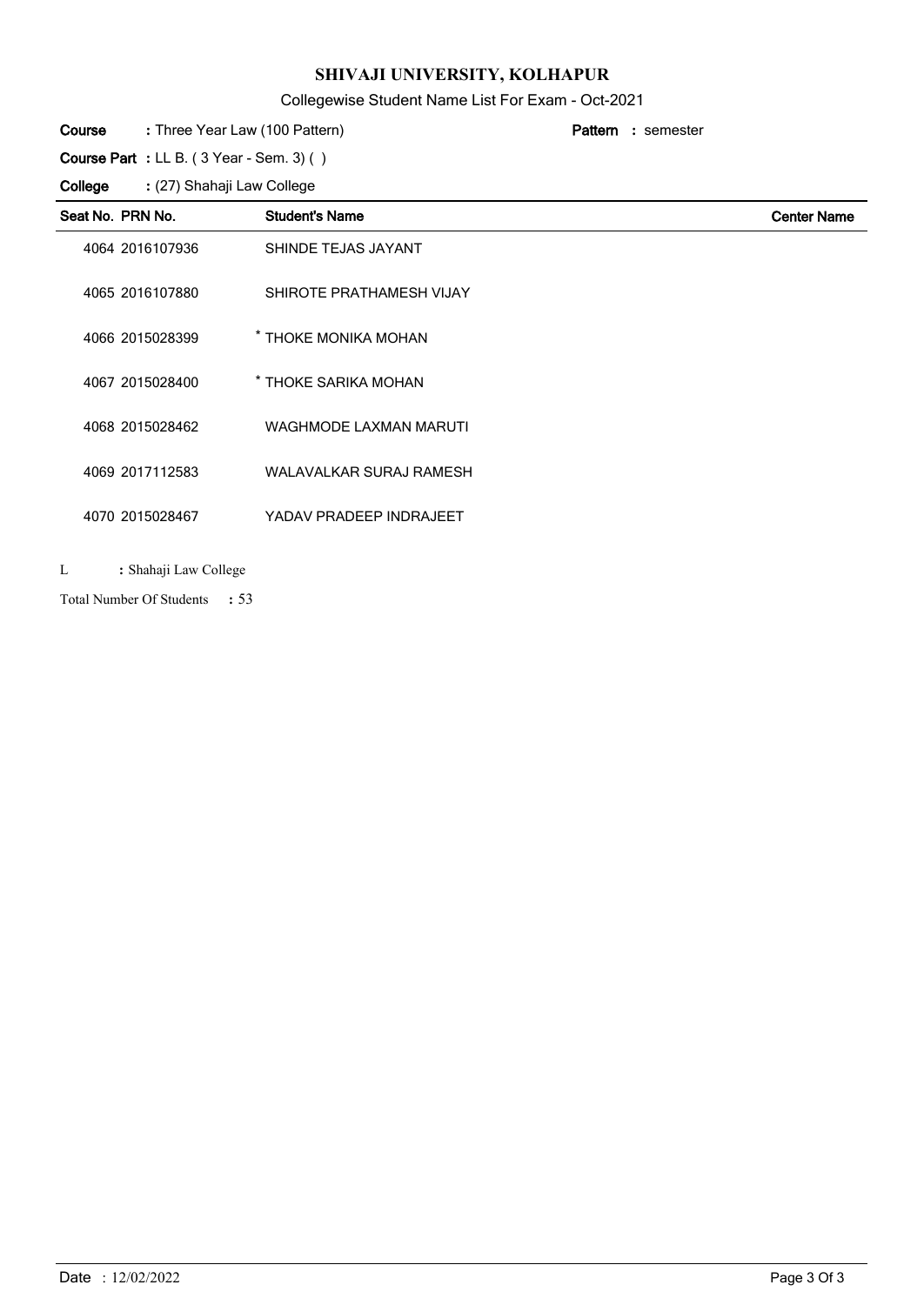## Collegewise Student Name List For Exam - Oct-2021

Three Year Law (100 Pattern) **: Pattern**

semester **:**

| Course Part : LL B. $(3$ Year - Sem. $5)$ $( )$ |                            |                                            |                    |  |  |  |
|-------------------------------------------------|----------------------------|--------------------------------------------|--------------------|--|--|--|
| College                                         | : (27) Shahaji Law College |                                            |                    |  |  |  |
|                                                 | Seat No. PRN No.           | <b>Student's Name</b>                      | <b>Center Name</b> |  |  |  |
|                                                 | 4162 2018099674            | <b>KAMBLE SANDIP DAGADU</b>                | L                  |  |  |  |
|                                                 | 4163 2018099833            | KATTI RAJENDRA DHONDIRAM                   |                    |  |  |  |
|                                                 | 4164 2018099832            | KORE KAKASO GOVINDA                        |                    |  |  |  |
|                                                 | 4165 2016107794            | <b>CHAVAN ANIL NAMADEV</b>                 |                    |  |  |  |
|                                                 | 4166 2015028457            | * CHAVAN RESHMA ANIL                       |                    |  |  |  |
|                                                 | 4167 2017113380            | JADHAV SATYAWAN SAMPATRAO                  |                    |  |  |  |
|                                                 | 4168 2018099715            | * KAMBLE POOJA UTTAM                       |                    |  |  |  |
|                                                 | 4169 2018099724            | * KAMBLE TRUPTI RAGHUNATH                  |                    |  |  |  |
|                                                 | 4170 2016107807            | KARANDE TANAJI SAMRATA                     |                    |  |  |  |
|                                                 | 4171 2018099782            | KAZI ABDULBASIT HAMIDULLA                  |                    |  |  |  |
|                                                 | 4172 2018099607            | PATIL ABHIJEET BALASAHEB                   |                    |  |  |  |
|                                                 | 4173 2017111416            | * NILAKANTH JAYASHREE PRALHAD              |                    |  |  |  |
|                                                 | 4174 2018099706            | AAWALE AMOL BHIKAJI                        |                    |  |  |  |
|                                                 | 4175 1510711867            | ACHARYA AJINKYA PRAKASH<br>27 L            |                    |  |  |  |
|                                                 | 4176 2018099708            | * AHIRRAO VIJAYA NANASAHEB                 |                    |  |  |  |
|                                                 | 4177 2016110630            | * AMBI ZIYA ASLAM                          |                    |  |  |  |
|                                                 | 4178 2016107799            | ANGTHEKAR JALNDAR MAHIPATI                 |                    |  |  |  |
|                                                 | 4179 2018099805            | AWATE SANDIP RAMCHANDRA                    |                    |  |  |  |
|                                                 | 4180 2018099720            | * BHANDARE PRAJAKTA NANDKUMAR              |                    |  |  |  |
|                                                 | 4181 2018099671            | * BHARAMBE BHAVANA HEMCHANDRA              |                    |  |  |  |
|                                                 | 4182 2015028217            | <b>BHAVSAR ASHWIN VIVEK</b>                |                    |  |  |  |
|                                                 | 4183 2018099622            | BHAWARI PRAKASH JIJABA                     |                    |  |  |  |
|                                                 | 4184 1410702236            | * BHOSALE AMBIKARAJE AMARSINGHARAJE<br>27L |                    |  |  |  |

Date : 12/02/2022 Page 1 Of 6

**Course**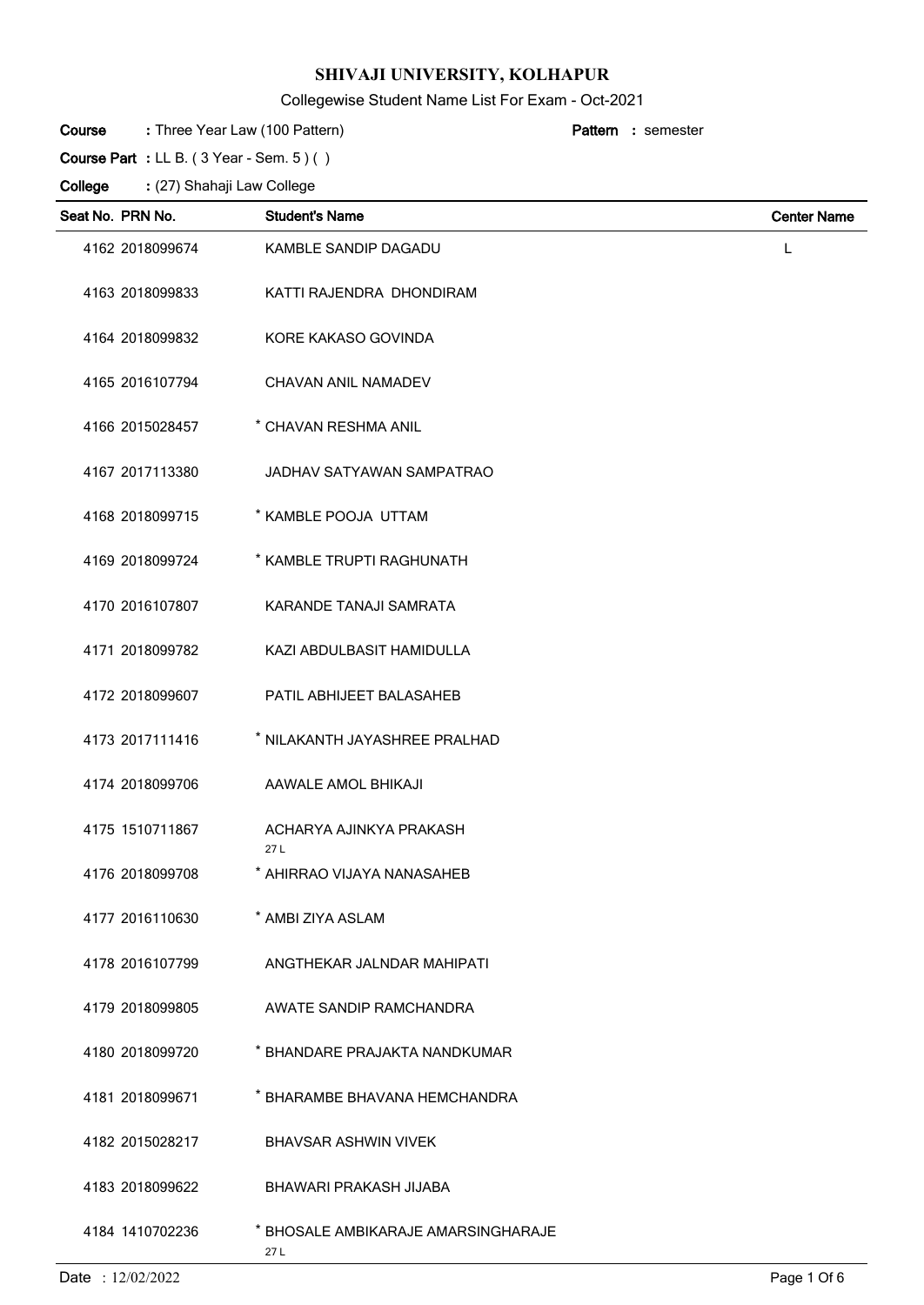# Collegewise Student Name List For Exam - Oct-2021

Three Year Law (100 Pattern) **: Pattern**

semester **:**

|         | Course Part : LL B. (3 Year - Sem. 5) () |                                       |                    |
|---------|------------------------------------------|---------------------------------------|--------------------|
| College | : (27) Shahaji Law College               |                                       |                    |
|         | Seat No. PRN No.                         | <b>Student's Name</b>                 | <b>Center Name</b> |
|         | 4185 2015028220                          | <b>BHOSALE ISHAN ASHOKRAO</b>         |                    |
|         | 4186 2017113319                          | <b>BOLAIKAR VIDYADHAR KESHAV</b>      |                    |
|         | 4187 2016107938                          | * CHAVAN ITASHREE CHANDRAKANT         |                    |
|         | 4188 2018099704                          | * DESHMUKH DHANASHRI HANMANTRAO       |                    |
|         | 4189 2015015500909046                    | DHALGADE NILESH NAVNATH               |                    |
|         | 4190 1410702219                          | DONGRE TUSHAR SANJAY<br>27L           |                    |
|         | 4191 2018099829                          | DUBAL OMKAR CHANDRAKANT               |                    |
|         | 4192 2018099827                          | <b>GADADE DEVAPPA DATTU</b>           |                    |
|         | 4193 2018099735                          | * GAIKWAD DIPALI SAMBHAJI             |                    |
|         | 4194 2017113326                          | <b>GAIKWAD SATVASHIL BRAMHDEO</b>     |                    |
|         | 4195 2018099748                          | <b>GAIKWAD SOURABH SANTOSH</b>        |                    |
|         | 4196 2018099705                          | * GAVADE BHARATI VITTHAL              |                    |
|         | 4197 2018099845                          | * GHODAKE SANGITA ANIL                |                    |
|         | 4198 1410702439                          | * GURAV ANURADHA PANDHARINATH<br>27 L |                    |
|         | 4199 2017112517                          | <b>GURAV PRANAV PRASAD</b>            |                    |
|         | 4200 2018099726                          | <b>HANDE BALKRISHNA BAPU</b>          |                    |
|         | 4201 2017113383                          | HIRDEKAR AKSHAY SHAMRAO               |                    |
|         | 4202 2018099801                          | <b>HUDDAR VIKRANT SURESH</b>          |                    |
|         | 4203 2018099809                          | JADHAV PRAVIN SHAMRAO                 |                    |
|         | 4204 2018096114                          | * JAGDALE AMITA PRATAP                |                    |
|         | 4205 2017113685                          | <b>JAGTAP KIRAN VITTHAL</b>           |                    |
|         | 4206 2016107913                          | * JAMADAR NASRIN SHAJHAN              |                    |
|         | 4207 2018099666                          | KABIR DINKAR MARUTI                   |                    |

**Course**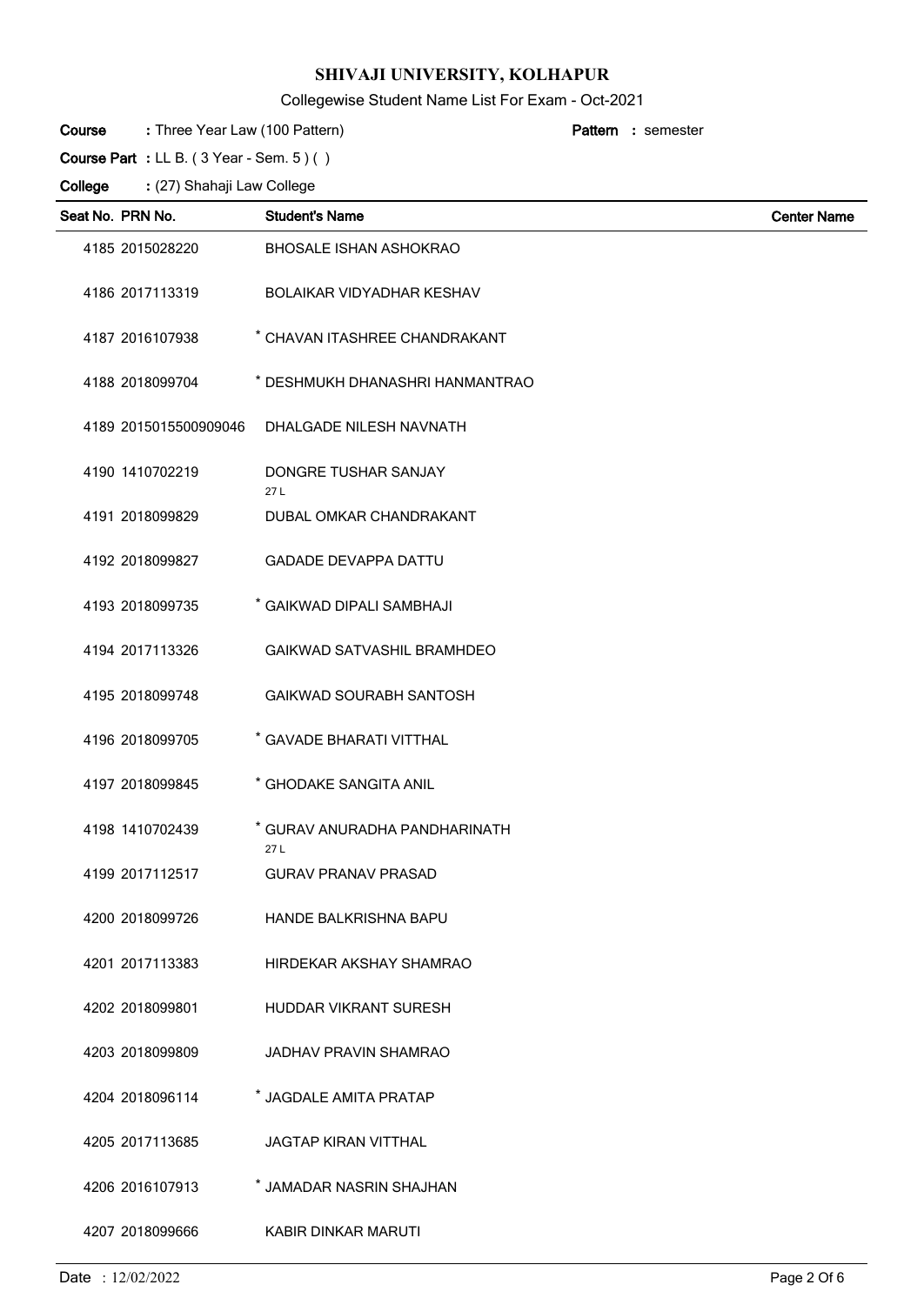# Collegewise Student Name List For Exam - Oct-2021

| Course  | : Three Year Law (100 Pattern)          |                               | Pattern : semester |
|---------|-----------------------------------------|-------------------------------|--------------------|
|         | Course Part : LL B. (3 Year - Sem. 5)() |                               |                    |
| College | : (27) Shahaji Law College              |                               |                    |
|         | Seat No. PRN No.                        | <b>Student's Name</b>         | <b>Center Name</b> |
|         | 4208 2018096113                         | KADAM AMAR MAHADEO            |                    |
|         | 4209 2018099766                         | KADAM MANOJ SURYAKANT         |                    |
|         | 4210 2017113305                         | * KALAKE JYOTI PANDIT         |                    |
|         | 4211 2018099716                         | * KAMBLE JYOTI VIJAY          |                    |
|         | 4212 2018099609                         | KAMBLE PATIL PRAKASH LAXMAN   |                    |
|         | 4213 2017111494                         | KAMBLE PRASHANT PRAKASH       |                    |
|         | 4214 2017112544                         | KAMBLE SWAPNIL SHIVAJI        |                    |
|         | 4215 2015028286                         | KAMBLE UTTAM BALWANT          |                    |
|         | 4216 1410702294                         | KATE ROHAN GANESH<br>27L      |                    |
|         | 4217 2017111490                         | * KHOT KOMAL GAJANAN          |                    |
|         | 4218 2017112562                         | KOLEKAR SANJAY DHONDU         |                    |
|         | 4219 2018099627                         | * KOLEKAR SUNITA SANJAY       |                    |
|         | 4220 2018099757                         | KULKARNI CHETAN LAXMAN        |                    |
|         | 4221 2015028435                         | KUMBHAR KEDARLING RAMCHANDRA  |                    |
|         | 4222 2018099808                         | KUPATE VIJAY PANDURANG        |                    |
|         | 4223 2018099664                         | * LAVHATE GEETADEVI SHRIKANT  |                    |
|         | 4224 2017111492                         | <b>LOKARE PIYUSH PRAMOD</b>   |                    |
|         | 4225 2017113335                         | MAGDUM SUSHANT SANJAY         |                    |
|         | 4226 2016107917                         | <b>MAGDUM VISHAL DEVAPPA</b>  |                    |
|         | 4227 2018099745                         | <b>MAHAJANI NISHANT VIVEK</b> |                    |
|         | 4228 2016107916                         | <b>MAKANE PRADIP MAHADEV</b>  |                    |
|         | 4229 1410702412                         | * MALI YOGITA SANTOSH<br>27 L |                    |
|         | 4230 2015028310                         | MALKAR DIGVIJAY RAJENDRA      |                    |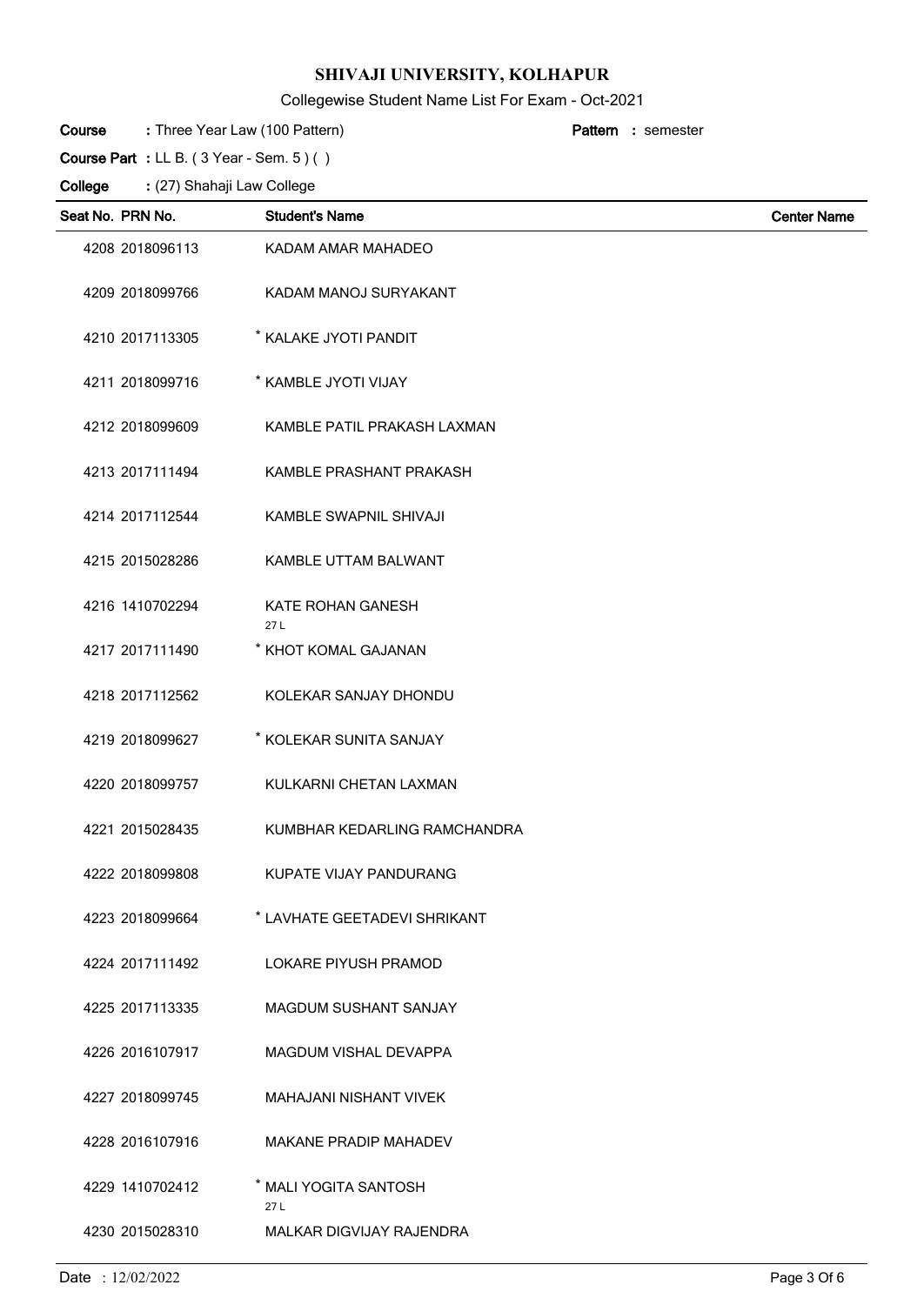# Collegewise Student Name List For Exam - Oct-2021

| : Three Year Law (100 Pattern)<br>Course        |                               | <b>Pattern</b> : semester |  |  |  |  |
|-------------------------------------------------|-------------------------------|---------------------------|--|--|--|--|
| Course Part : LL B. $(3$ Year - Sem. $5)$ $( )$ |                               |                           |  |  |  |  |
| College<br>: (27) Shahaji Law College           |                               |                           |  |  |  |  |
| Seat No. PRN No.                                | <b>Student's Name</b>         | <b>Center Name</b>        |  |  |  |  |
| 4231 2018096112                                 | MANE DIGVIJAY JAYVIJAY        |                           |  |  |  |  |
| 4232 2018099712                                 | MANE PAVANKUMAR JOTIBA        |                           |  |  |  |  |
| 4233 2018099810                                 | * MANE SHRAVANI SANJAY        |                           |  |  |  |  |
| 4234 2015028317                                 | <b>MOHITE RANJIT VILAS</b>    |                           |  |  |  |  |
| 4235 2018099816                                 | <b>MULLA ARSHID ILAI</b>      |                           |  |  |  |  |
| 4236 2018099638                                 | * NAIK SAYALI SAGAR           |                           |  |  |  |  |
| 4237 2018099652                                 | NAVALE SHUBHAM MARUTI         |                           |  |  |  |  |
| 4238 2018099616                                 | * NAYAKAWADE SHABISTA SHABBIR |                           |  |  |  |  |
| 4239 2015028330                                 | * NIMBALKAR RUTA VIJAY        |                           |  |  |  |  |
| 4240 2015028442                                 | PADMAN RAHUL SHANKAR          |                           |  |  |  |  |
| 4241 2017113323                                 | * PATIL ANJALI NARAYAN        |                           |  |  |  |  |
| 4242 1410702417                                 | PATIL ANUP SHAMRAO<br>27L     |                           |  |  |  |  |
| 4243 2018099695                                 | PATIL DIGVIJAY UTTAM          |                           |  |  |  |  |
| 4244 2018099702                                 | * PATIL GAURI SUNIL           |                           |  |  |  |  |
| 4245 2018099719                                 | PATIL KIRAN MARUTI            |                           |  |  |  |  |
| 4246 2017111423                                 | * PATIL MAHADEVI SHIVGONDA    |                           |  |  |  |  |
| 4247 2018099749                                 | PATIL MANGESH ANIRUDDHA       |                           |  |  |  |  |
| 4248 2017112587                                 | PATIL PRAVIN MAHADEO          |                           |  |  |  |  |
| 4249 2017112589                                 | PATIL SANDEEP SHIVAJI         |                           |  |  |  |  |
| 4250 2017113330                                 | * PATIL SHUBHANGI GAJANAN     |                           |  |  |  |  |
| 4251 1410702251                                 | PATIL SUSHIL DEEPAK<br>27L    |                           |  |  |  |  |
| 4252 2018099752                                 | * PATIL VASUDHA SATISH        |                           |  |  |  |  |
| 4253 2018099744                                 | PATIL VISHAL SHIVGONDA        |                           |  |  |  |  |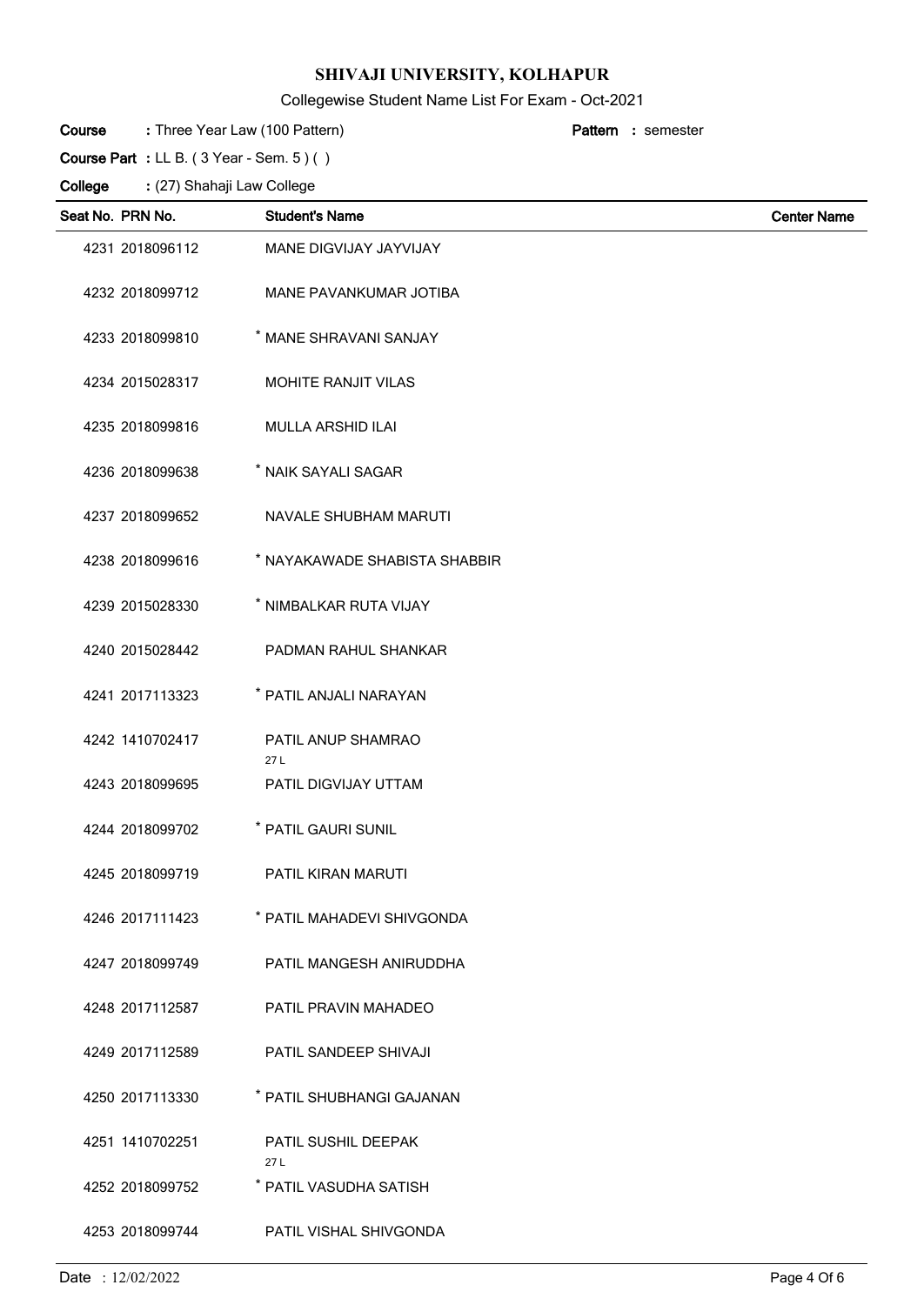# Collegewise Student Name List For Exam - Oct-2021

Three Year Law (100 Pattern) **: Pattern**

semester **:**

 $\overline{a}$ 

| Course Part : LL B. $(3$ Year - Sem. $5)$ $( )$ |                            |                               |                    |  |
|-------------------------------------------------|----------------------------|-------------------------------|--------------------|--|
| College                                         | : (27) Shahaji Law College |                               |                    |  |
|                                                 | Seat No. PRN No.           | <b>Student's Name</b>         | <b>Center Name</b> |  |
|                                                 | 4254 2018099665            | PISE SAGAR NANDKUMAR          |                    |  |
|                                                 | 4255 2018099826            | POWAR PRAMOD TATYASO          |                    |  |
|                                                 | 4256 2018099641            | PUJARI PRADIP VITTHAL         |                    |  |
|                                                 | 4257 2018099733            | RAJE REKHA DAYANAND           |                    |  |
|                                                 | 4258 2018099783            | * RAJGOLKAR MANJIRI PRAKASH   |                    |  |
|                                                 | 4259 2018099772            | SALOKHE SUYASH JAGDISH        |                    |  |
|                                                 | 4260 2017113337            | SATPUTE RAMESH BALASO         |                    |  |
|                                                 | 4261 2017113315            | SATWILKAR MOHANISH MUKESH     |                    |  |
|                                                 | 4262 2018099844            | SAWANT PRASAD BALASAHEB       |                    |  |
|                                                 | 4263 2016107942            | * SHELKE KAJAL SANJAY         |                    |  |
|                                                 | 4264 2017112528            | * SHINDE SWATI BALASO         |                    |  |
|                                                 | 4265 2018099668            | * SUTAR ASHWINI APPASAHEB     |                    |  |
|                                                 | 4266 2018099840            | * SUTAR MEGHA VISHWANATH      |                    |  |
|                                                 | 4267 2017111414            | THORAT MANOJ ARJUN            |                    |  |
|                                                 | 4268 2017113333            | TIPUGADE SHUBHAM MURALIDHAR   |                    |  |
|                                                 | 4269 2018099713            | TORASKAR SUNNY LALASO         |                    |  |
|                                                 | 4270 2018099814            | * VAIRAT PRAJKTA DHANAJI      |                    |  |
|                                                 | 4271 2017112573            | <b>VASUDEV KAILASH BABASO</b> |                    |  |
|                                                 | 4272 2018099626            | <b>WAGHMODE BALU TUKARAM</b>  |                    |  |
|                                                 | 4273 2018099700            | * WAIKAR APARNA SURESH        |                    |  |
|                                                 | 4274 2018096174            | <b>WANI TUSHAR BABASO</b>     |                    |  |
|                                                 | 4275 2018099611            | YADAV AJINKYA RAGHUNATH       |                    |  |
|                                                 | 4276 2016107818            | * YADAV TEJASWINI PARASHRAM   |                    |  |

**Course**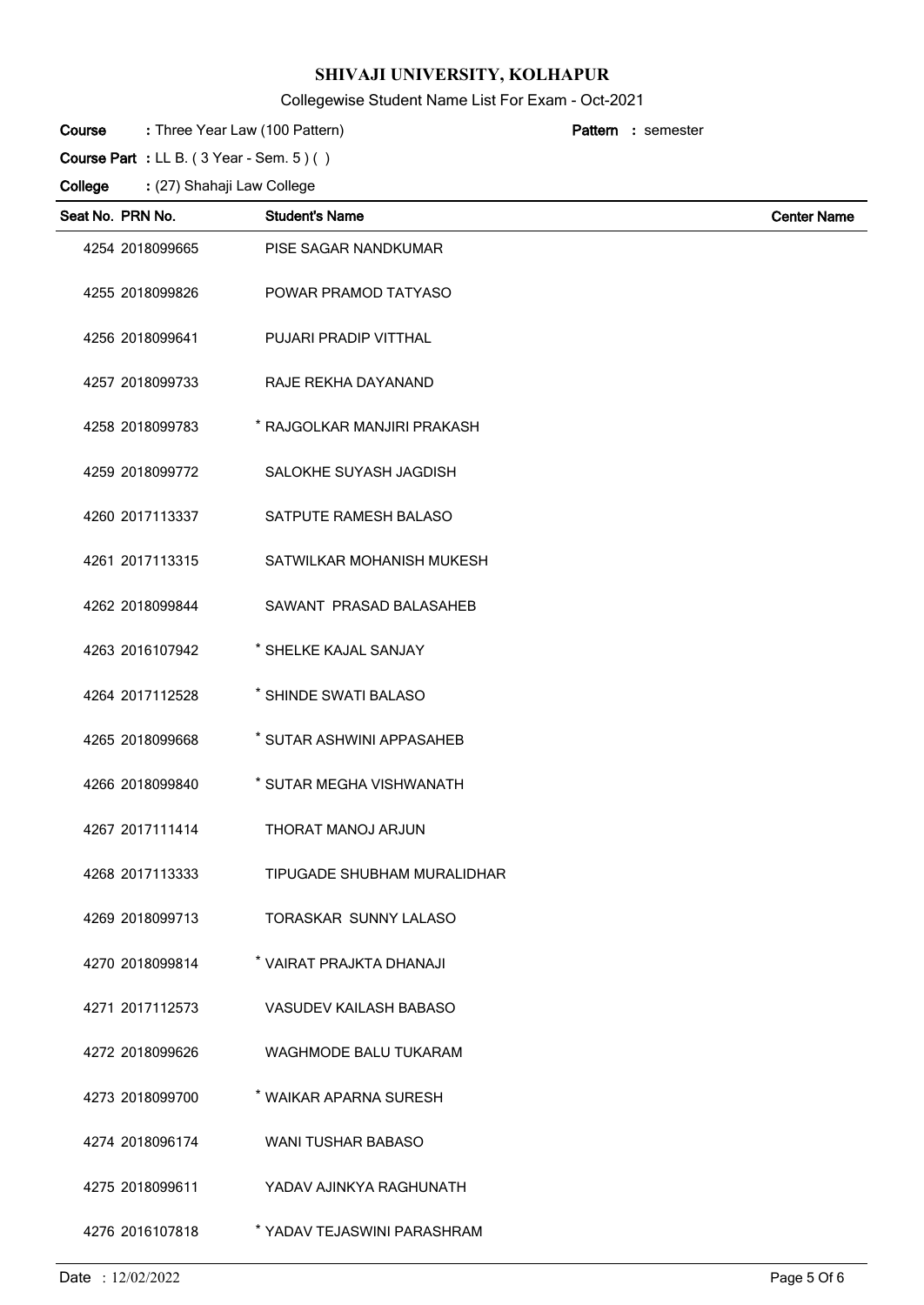Collegewise Student Name List For Exam - Oct-2021

| Course                                         | : Three Year Law (100 Pattern) |                       | Pattern<br>: semester |                    |  |
|------------------------------------------------|--------------------------------|-----------------------|-----------------------|--------------------|--|
| <b>Course Part</b> : LL B. (3 Year - Sem. 5)() |                                |                       |                       |                    |  |
| College                                        | : (27) Shahaji Law College     |                       |                       |                    |  |
|                                                | Seat No. PRN No.               | <b>Student's Name</b> |                       | <b>Center Name</b> |  |
| L                                              | : Shahaji Law College          |                       |                       |                    |  |

Total Number Of Students : 115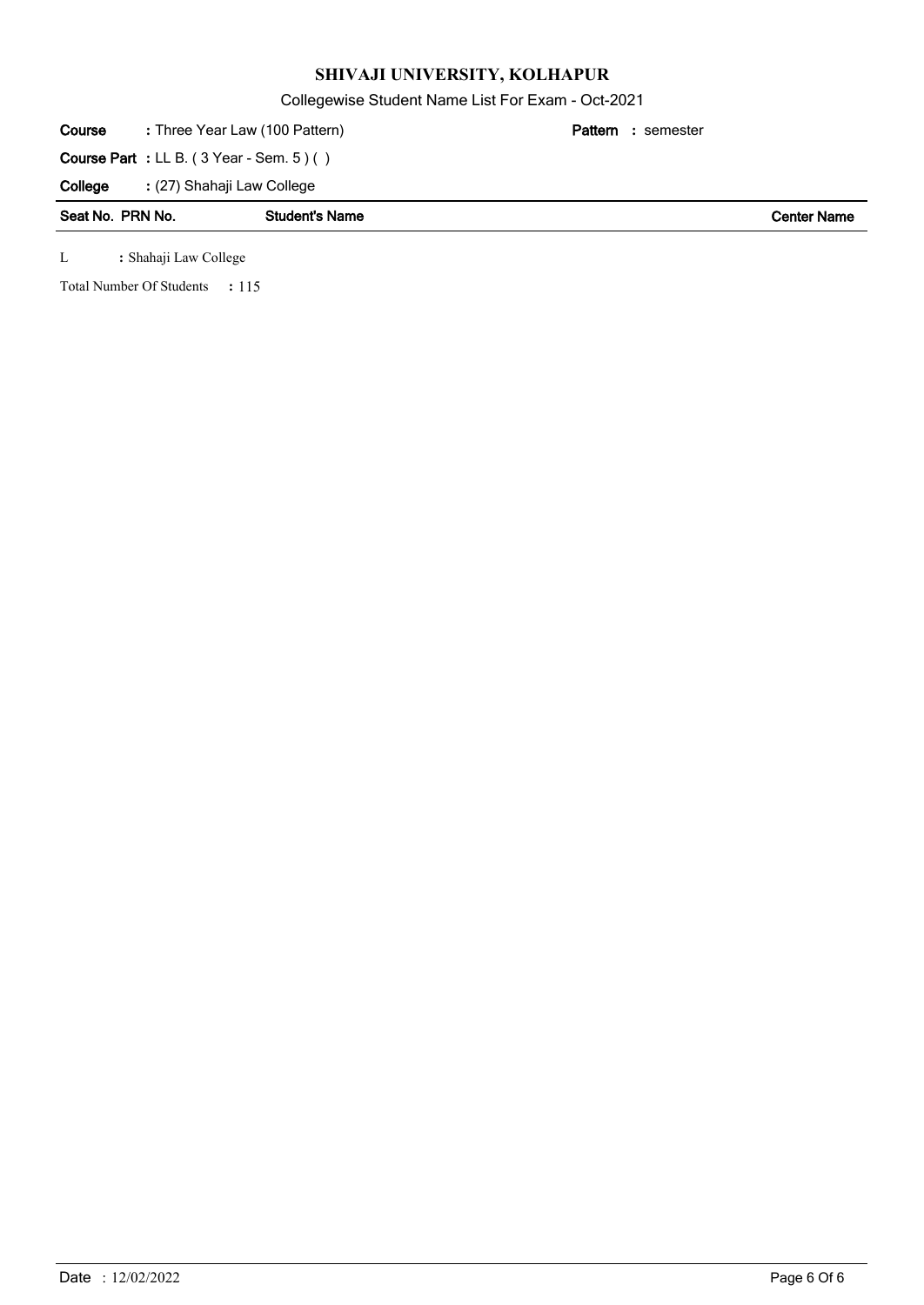# Collegewise Student Name List For Exam - Oct-2021

#### Three Year Law (100 Pattern) **: Pattern Course**

**Course Part :** LL B. ( 3 Year - Sem. 6) ( )

(27) Shahaji Law College **: College**

| Seat No. PRN No. | <b>Student's Name</b>                   | <b>Center Name</b> |
|------------------|-----------------------------------------|--------------------|
| 4603 2017112553  | <b>GURAV BHANUDAS SADASHIV</b>          |                    |
| 4604 1410702299  | * KHAPANE SNEHAL BABURAO<br>27L         |                    |
| 4605 1410702331  | * KULKARNI PHADNIS ANGHA VASUDEV<br>27L |                    |
| 4606 2018099822  | SHAHA ANOKHI VIJAYKUMAR                 |                    |
| 4607 2017113354  | * TODKAR MAYAVATI TANAJI                |                    |
| 4608 1410702239  | MORE SONALI JINNAPA<br>27L              |                    |
| 4609 2015028376  | SALOKHE PRIYA DATTAJIRAO                |                    |

#### L **:** Shahaji Law College

7 Total Number Of Students **:**

semester **:**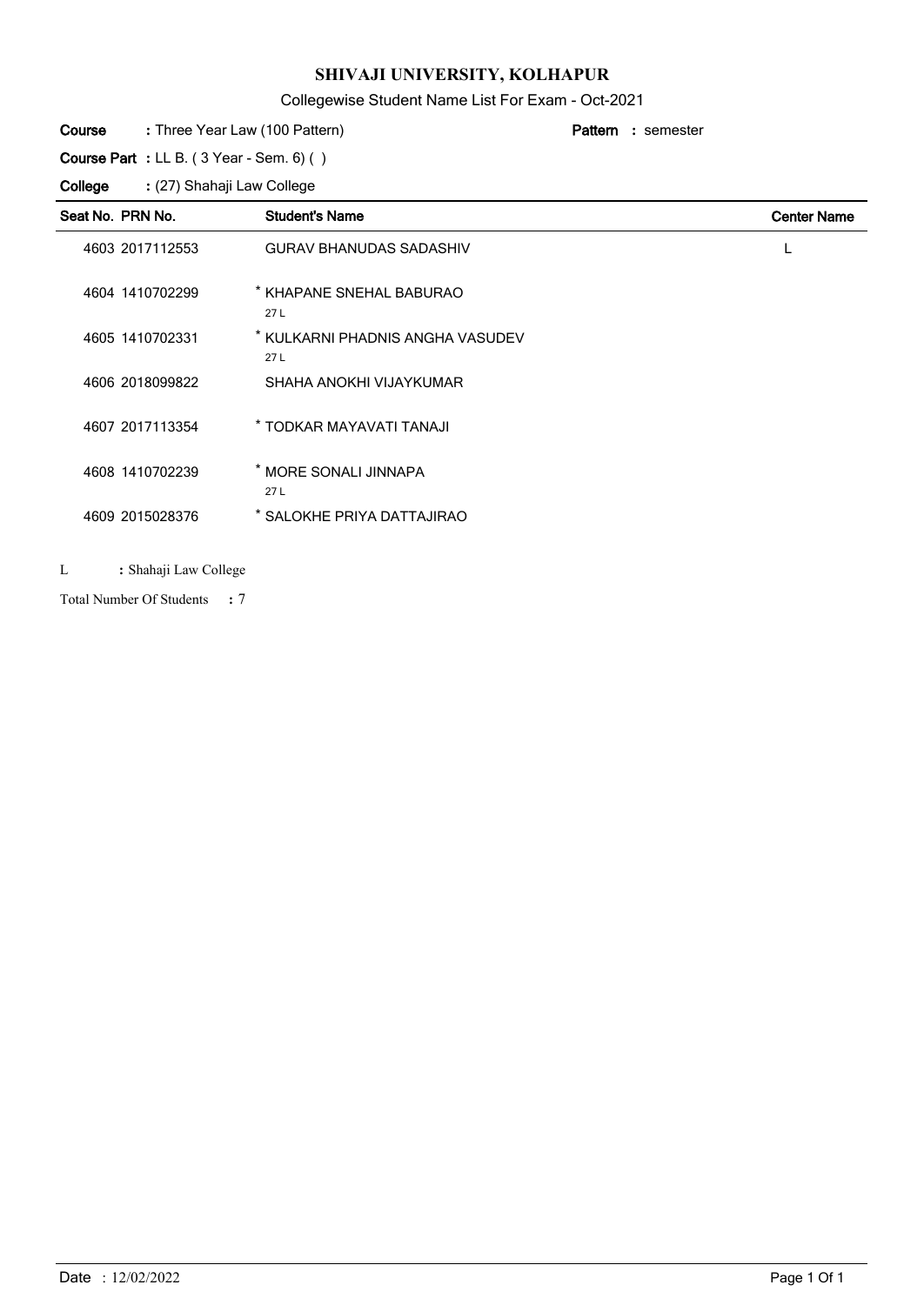## Collegewise Student Name List For Exam - Oct-2021

Semester **:**

Five Years Law (CBCS) **: Pattern Course**

**Course Part :** Five Year Law (CBCS) Semester3 ( )

| Seat No. PRN No. | <b>Student's Name</b>             | <b>Center Name</b> |
|------------------|-----------------------------------|--------------------|
| 2002 2020085692  | * KHADE MEGHARANI SUBHASH         | L                  |
| 2003 2020085691  | <b>THORAT PATIL RUTIK MANSING</b> |                    |
| 2004 2020085688  | * AMBILDOKE SHILPA VINAYAK        |                    |
| 2005 2020085724  | * ANUSE KALYANI NANDKUMAR         |                    |
| 2006 2020085542  | AREKAR ADITYA SADASHIV            |                    |
| 2007 2020085541  | * AVALKAR JANHAVI MAHADEV         |                    |
| 2008 2020085744  | <b>BAIRAGI RUSHIKESH RAVINDRA</b> |                    |
| 2009 2020085698  | * BERDE VAISHNAVI DEEPAK          |                    |
| 2010 2020085546  | <b>BHAKARE PRATIK BAJIRAO</b>     |                    |
| 2011 2020085560  | <b>BHONGALE SOHAM SURESH</b>      |                    |
| 2012 2020085715  | * BHOSALE RUTUJA JAYSING          |                    |
| 2013 2020085701  | * BONGALE SHIVANI SUNIL           |                    |
| 2014 2020085553  | * BUCHADE VEDIKA RAJENDRA         |                    |
| 2015 2020085741  | CHAUDHARI ANUPAM PRAMOD           |                    |
| 2016 2020085565  | * CHAUDHARI SHRADDHA ASHOKRAO     |                    |
| 2017 2020085544  | CHOUGULE SANKET SHRIKANT          |                    |
| 2018 2020086364  | * DALAVI HEMANGI JAGDISH          |                    |
| 2019 2020085753  | * DANWADE SANIYA YASIN            |                    |
| 2020 2020085707  | * DESAI AKSHATA TATYASAHEB        |                    |
| 2021 2020085555  | DESAI HARSHAVARDHAN DATTATRAY     |                    |
| 2022 2020085706  | DESAI JANMEJAYRAJE MACHINDRADATT  |                    |
| 2023 2020085689  | <b>DESHINGE AMOL SURESH</b>       |                    |
| 2024 2020085718  | * DONGALE RINA DAYANAND           |                    |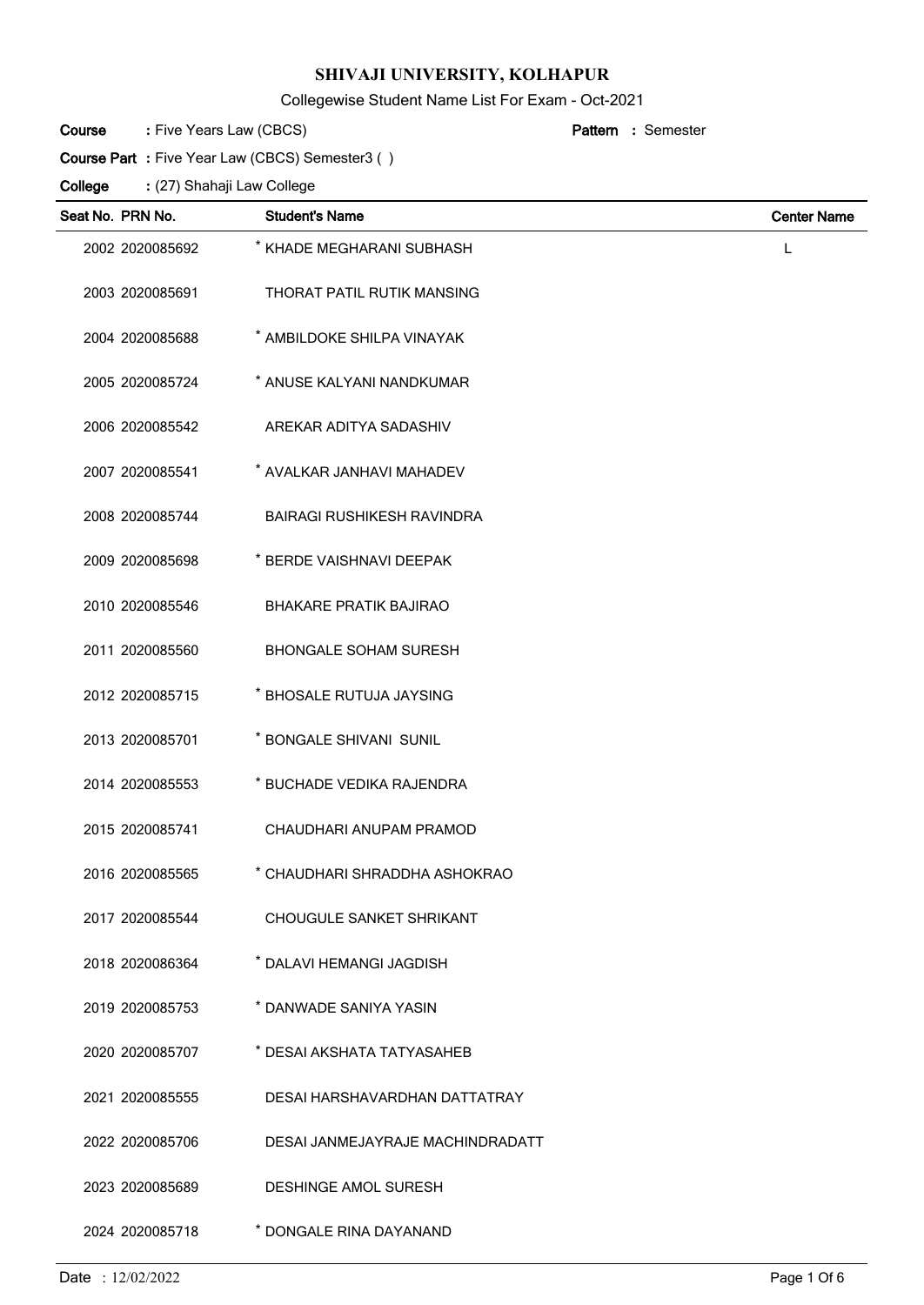Collegewise Student Name List For Exam - Oct-2021

Semester **:**

Five Years Law (CBCS) **: Pattern Course**

**Course Part :** Five Year Law (CBCS) Semester3 ( )

| Seat No. PRN No. | <b>Student's Name</b>                 | <b>Center Name</b> |
|------------------|---------------------------------------|--------------------|
| 2025 2020085722  | DONGARE PRATIK RAMESH                 |                    |
| 2026 2020085700  | <b>DONGARE ROHAN TANAJI</b>           |                    |
| 2027 2020085717  | * FIRAME SHIVANI PANDURANG            |                    |
| 2028 2020085725  | * GAIKWAD DHANASHRI PRAKASH           |                    |
| 2029 2020086356  | <b>GAWADE SOHAN BHASKAR</b>           |                    |
| 2030 2020085710  | * GHURE SANIKA RAMESH                 |                    |
| 2031 2020086358  | <b>GONDHALI DHAIRYASHIL NISHIKANT</b> |                    |
| 2032 2020085713  | * GUJAR SHRUTI SUNIL                  |                    |
| 2033 2020085755  | * HAWAL SANIKA SUNIL                  |                    |
| 2034 2020085727  | * HONAKAMBLE SHWETA MAHADEV           |                    |
| 2035 2020085762  | JADHAV AAYUSH YUVRAJ                  |                    |
| 2036 2020085758  | * JADHAV OMKAR SHAHAJI                |                    |
| 2037 2020085556  | JADHAV OMKAR ASHOK                    |                    |
| 2038 2020085747  | * JADHAV PRADNYA YASHODHAN            |                    |
| 2039 2020085736  | * JADHAV SHRAVANI SURYAKANT           |                    |
| 2040 2020085756  | * JADHAV SNEHA PRAKASH                |                    |
| 2041 2020085740  | <b>JOG GANDHAR GIRISH</b>             |                    |
| 2042 2020086359  | KADAM DIGVIJAY DINESH                 |                    |
| 2043 2020085748  | KADAM RUTURAJ ULHAS                   |                    |
| 2044 2020085757  | * KADAM SHRAVANI SHASHIKANT           |                    |
| 2045 2020085702  | KADAM SIDDHESH SURESH                 |                    |
| 2046 2020085763  | * KAMBLE ASHWINI RAJU                 |                    |
| 2047 2020085743  | KAMBLE AVISHKAR ASHOKKUMAR            |                    |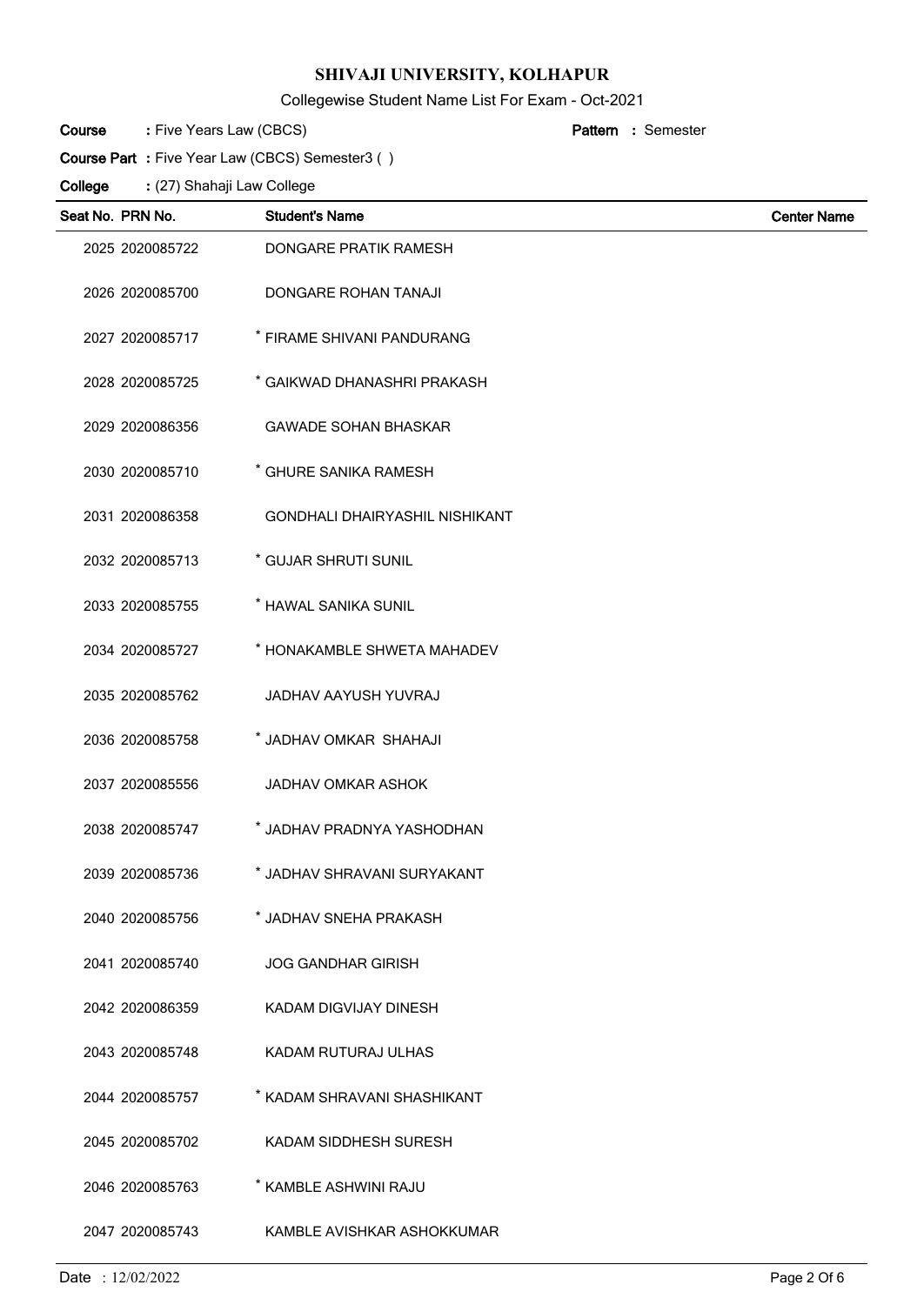## Collegewise Student Name List For Exam - Oct-2021

Semester **:**

Five Years Law (CBCS) **: Pattern Course**

**Course Part :** Five Year Law (CBCS) Semester3 ( )

| Seat No. PRN No. | <b>Student's Name</b>       | <b>Center Name</b> |
|------------------|-----------------------------|--------------------|
| 2048 2020085751  | * KAMBLE PRARTHANA BALU     |                    |
| 2049 2020085731  | * KAMBLE SUPRIYA BABU       |                    |
| 2050 2020085749  | * KAMBLE VAISHNAVI SHRIMANT |                    |
| 2051 2020085552  | KAMBLE VIJAY HINDURAO       |                    |
| 2052 2020085697  | * KATWARE NANDINI SANJAY    |                    |
| 2053 2020085559  | * KHAIRMODE SEJAL SUNIL     |                    |
| 2054 2020085745  | KHATKAR SOURABH SANJAY      |                    |
| 2055 2020085746  | * KHOT SONIYA SHIVAJI       |                    |
| 2056 2020085563  | KHUDE VIRENDRA HANMANT      |                    |
| 2057 2020085685  | KOLEKAR ABHISHEK ANIL       |                    |
| 2058 2020085558  | KOLI ATHARVA JITESH         |                    |
| 2059 2020085569  | KULKARNI ATHARV SUNIL       |                    |
| 2060 2020085550  | * KULKARNI SAMPADA SACHIN   |                    |
| 2061 2020085557  | * KUMBHAR MAITHILI MAHESH   |                    |
| 2062 2020085733  | KUMBHAR SHIVRAJ MANOHAR     |                    |
| 2063 2020086360  | * LOLAGE MANASI SATISH      |                    |
| 2064 2020085712  | * MAKHAMALLA SANIYA JAVED   |                    |
| 2065 2020085549  | * MALVADKAR SONAL SANTOSH   |                    |
| 2066 2020085538  | MANE SATVASHIL DATTATRAY    |                    |
| 2067 2020085738  | * MANE TRUPTI MOHAN         |                    |
| 2068 2020085564  | * MANER ZAKIYA LIYAKATALI   |                    |
| 2069 2020085554  | MIRAJKAR VEDANT SANJAY      |                    |
| 2070 2020085737  | MORE GANADHISH UTTAM        |                    |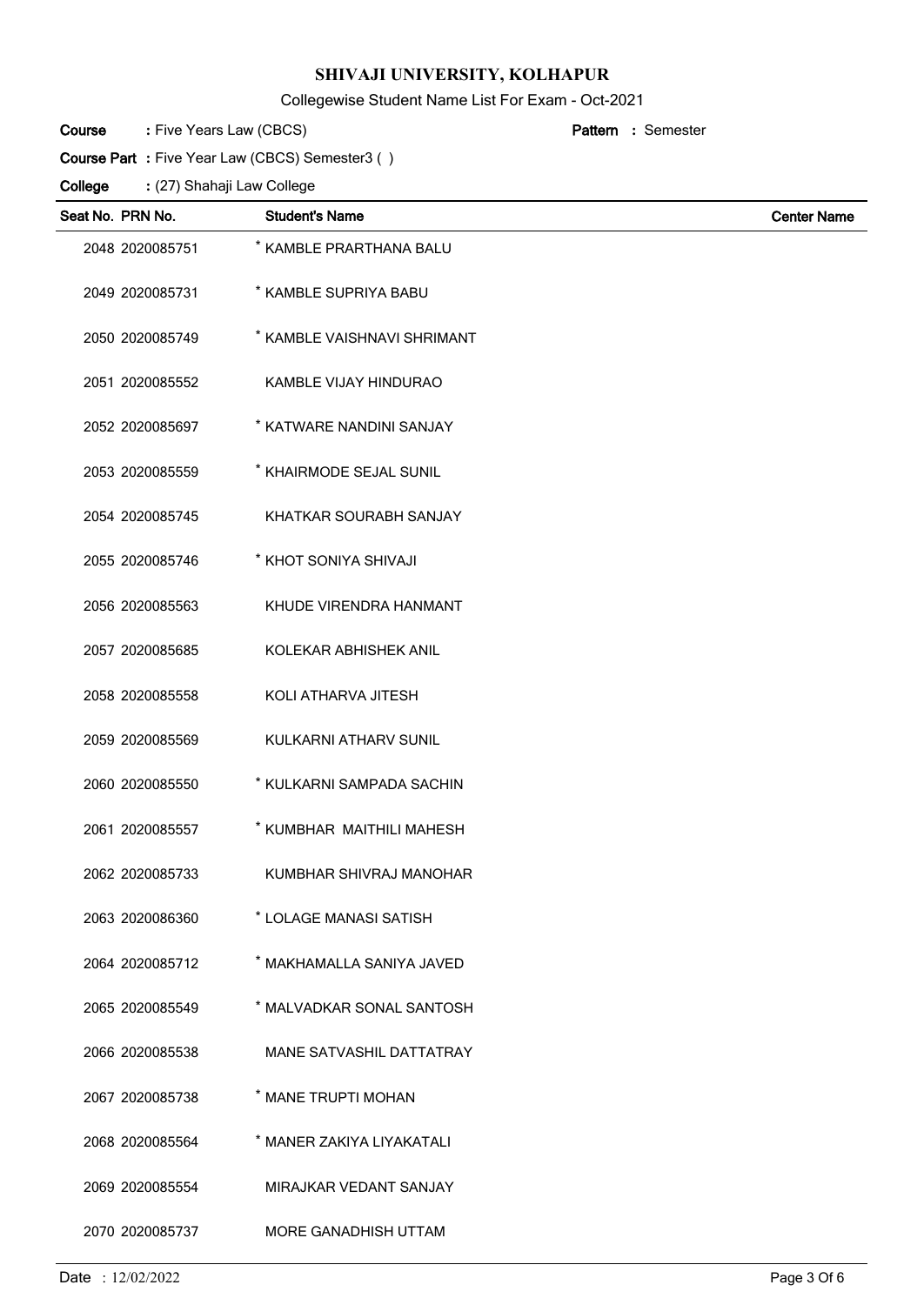## Collegewise Student Name List For Exam - Oct-2021

Semester **:**

Five Years Law (CBCS) **: Pattern Course**

**Course Part :** Five Year Law (CBCS) Semester3 ( )

| Seat No. PRN No. | <b>Student's Name</b>          | <b>Center Name</b> |
|------------------|--------------------------------|--------------------|
| 2071 2020085683  | MUJAWAR AMAN RAFIK             |                    |
| 2072 2020085540  | MUJAWAR SAKLEN MANSUR          |                    |
| 2073 2020085543  | * MULE ANUSHKA HARISH          |                    |
| 2074 2020085690  | * MULLA IQRA SHAHANAWAZ        |                    |
| 2075 2020085561  | NADAF ALBAJ RAJU               |                    |
| 2076 2020085719  | * NAIK TAKSHASHILA KASHINATH   |                    |
| 2077 2020085735  | NAIKNAWARE TUSHAR TANAJI       |                    |
| 2078 2020085750  | * NALBAND SWALEHA LIYAKAT      |                    |
| 2079 2020085729  | NIKAM OMKAR JITENDRA           |                    |
| 2080 2020085566  | * PATEL DRISHTI SHANTILAL      |                    |
| 2081 2020085742  | PATEL MUZAFFARALI HABIBKHADARI |                    |
| 2082 2020085752  | PATIL HRISHIKESH PRAMOD        |                    |
| 2083 2020085696  | * PATIL JAYSWINI VITTHALRAO    |                    |
| 2084 2020086363  | PATIL PRAKASH RAMCHANDRA       |                    |
| 2085 2020085547  | <b>PATIL PRANAV NITIN</b>      |                    |
| 2086 2020085693  | <b>PATIL RITESH PRADIP</b>     |                    |
| 2087 2020085732  | * PATIL SAKSHI SANDIP          |                    |
| 2088 2020085695  | PATIL SHREYASH PRAVIN          |                    |
| 2089 2020085708  | * PATIL TEJASWINI CHANAGONDA   |                    |
| 2090 2020085760  | PATIL UDAYAN RAVINDRA          |                    |
| 2091 2020086362  | * PATIL VAISHNAVI BHIMRAO      |                    |
| 2092 2020085687  | * PETHKAR PRADNYA DNYANESHWAR  |                    |
| 2093 2020085548  | * PORLEKAR HARSHADA ANANDA     |                    |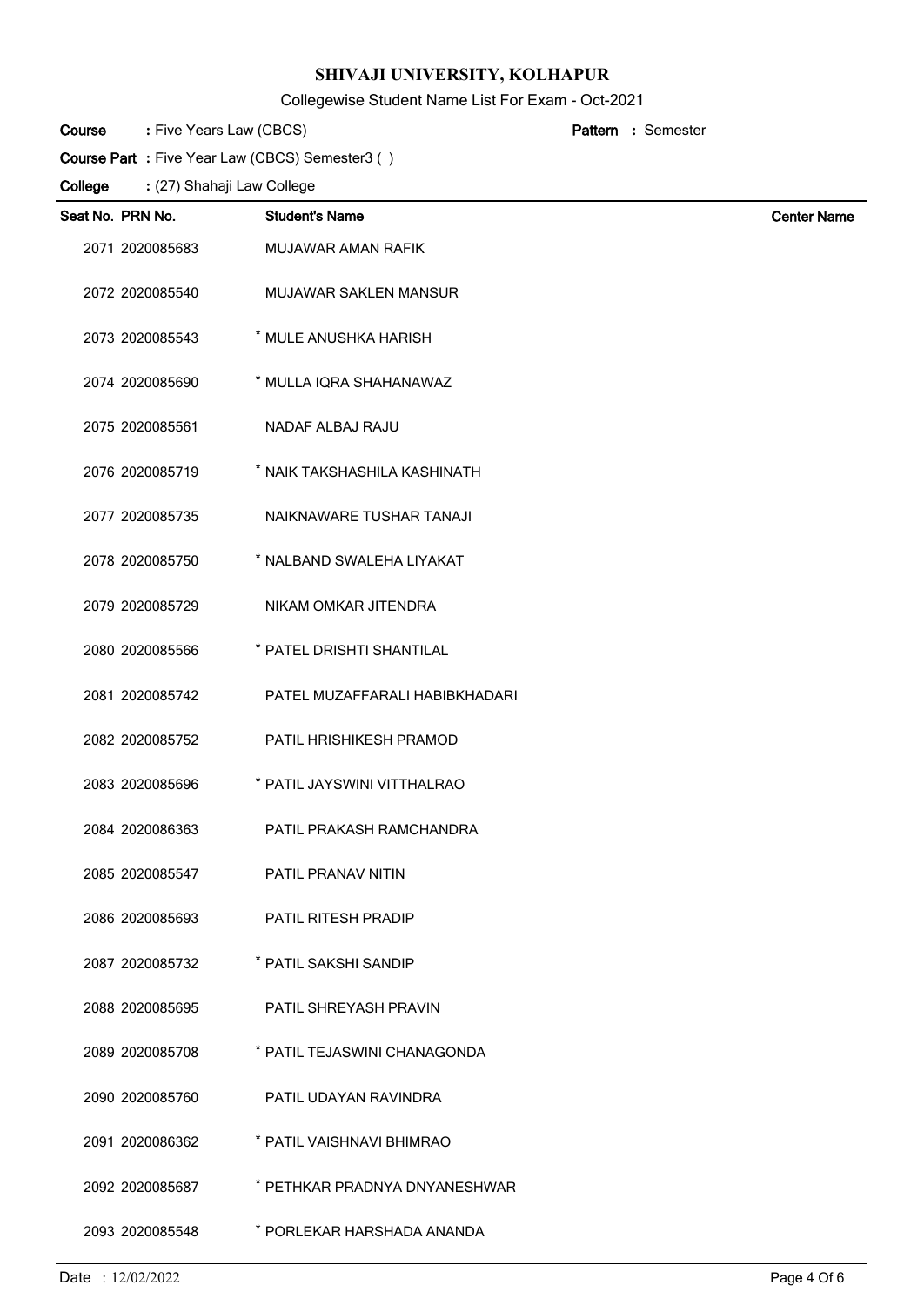## Collegewise Student Name List For Exam - Oct-2021

Five Years Law (CBCS) **: Pattern Course**

Semester **:**

**Course Part :** Five Year Law (CBCS) Semester3 ( )

| Seat No. PRN No. | <b>Student's Name</b>              | <b>Center Name</b> |
|------------------|------------------------------------|--------------------|
| 2094 2020085684  | POWAR JILESH DILIP                 |                    |
| 2095 2020085739  | * POWAR SAKSHI VIJAY               |                    |
| 2096 2020085754  | * PRADHANE JANHAVI SUBHASH         |                    |
| 2097 2020085730  | RAJPUT OMKAR APPUSING              |                    |
| 2098 2020086361  | * SARDESAI DHANSHREE JAYSHING      |                    |
| 2099 2020085759  | * SARNOBAT SEJAL SHAILESH          |                    |
| 2100 2020085545  | * SATPUTE SHIVALI SUNIL            |                    |
| 2101 2020085699  | SHAH PARSHWA RAJIV                 |                    |
| 2102 2020085714  | SHAH RONIT SUYASH                  |                    |
| 2103 2020085711  | SHETE SIDDHI SHARAD                |                    |
| 2104 2020085551  | SHEVADE OMKAR SATISH               |                    |
| 2105 2020085539  | SHINDE SAHIL TUSHAR                |                    |
| 2106 2020085567  | * SONULE NEHA JAYANT               |                    |
| 2107 2020085562  | * SURYAVANSHI PATIL MANALI SHIVAJI |                    |
| 2108 2020085723  | * SUTAR SAKSHI SUNIL               |                    |
| 2109 2020085568  | * SUTAR SANDHYA DHANANJAY          |                    |
| 2110 2020085734  | * SWAMI VAISHNAVI SANDESH          |                    |
| 2111 2020085704  | * TATE SHRIPADA SUNIL              |                    |
| 2112 2020085716  | THOKALE RUSHIKESH DHANAJI          |                    |
| 2113 2020085709  | UTTURE PARTH SACHIN                |                    |
| 2114 2020085721  | * VHATKAR SEEMANTANI AMOL          |                    |
| 2115 2020085703  | * VHATKAR VEDIKA MUKESH            |                    |
| 2116 2020085761  | * WADIKAR ASMITA MAHADE            |                    |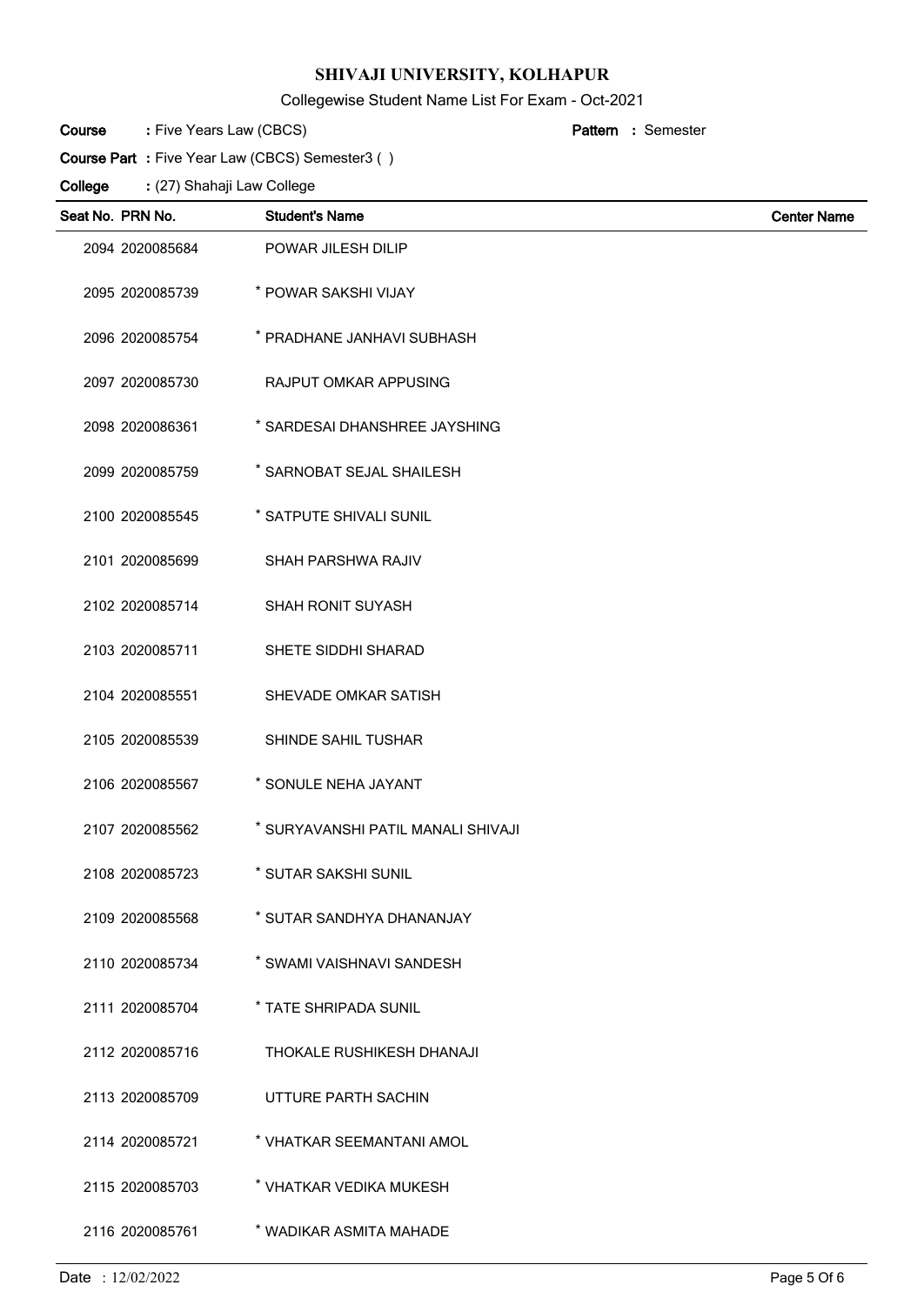Collegewise Student Name List For Exam - Oct-2021

Semester **:**

Five Years Law (CBCS) **: Pattern Course**

**Course Part :** Five Year Law (CBCS) Semester3 ( )

(27) Shahaji Law College **: College**

| Seat No. PRN No. | <b>Student's Name</b>     | <b>Center Name</b> |
|------------------|---------------------------|--------------------|
| 2117 2020085726  | * WAIKOLE RUTIKA RAVI     |                    |
| 2118 2020086357  | * YADAV GIRIJA VAIJANATH  |                    |
| 2119 2020085705  | YADAV HARSHAWARDHAN MOHAN |                    |
|                  |                           |                    |

L **:** Shahaji Law College

Total Number Of Students : 118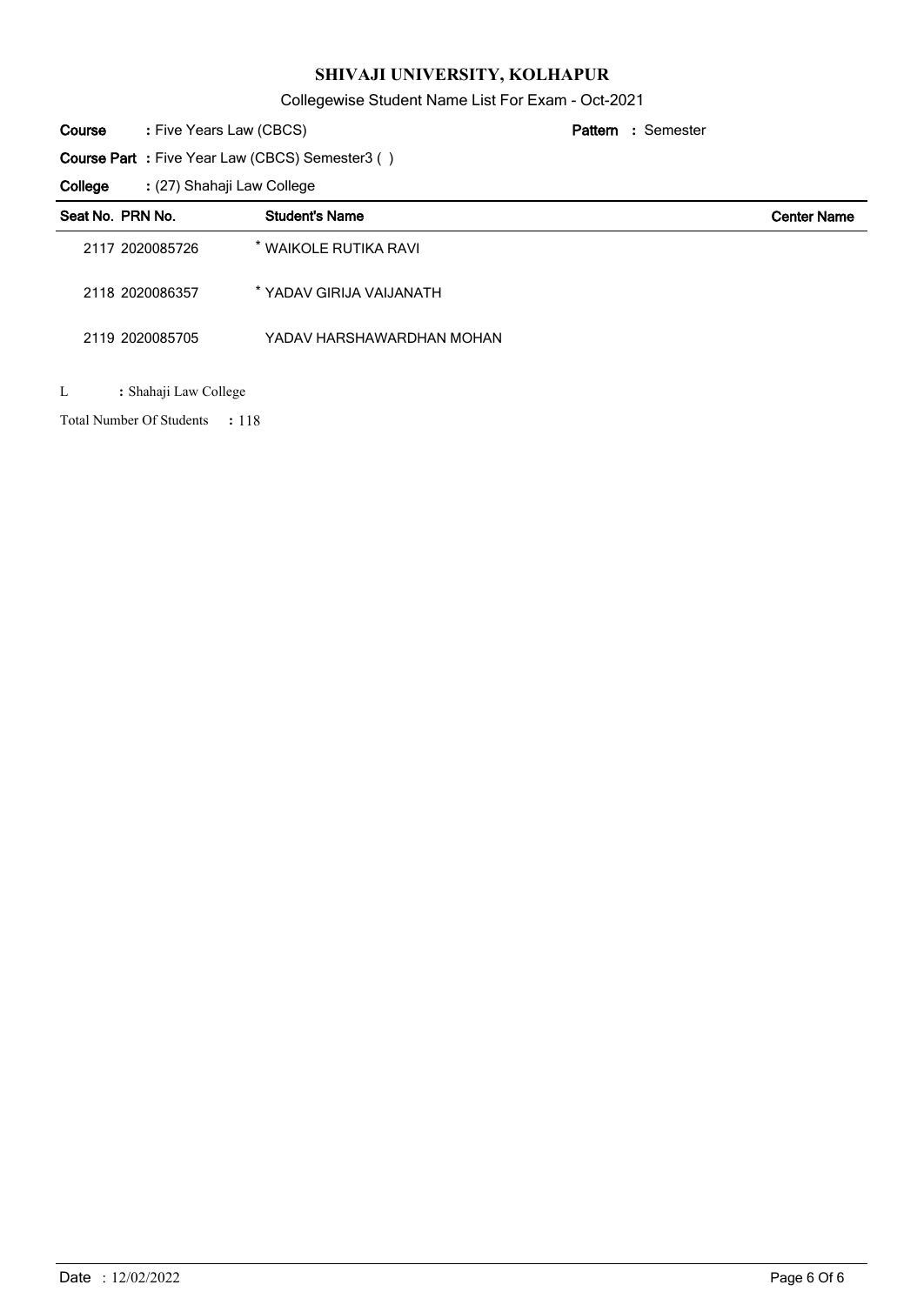Collegewise Student Name List For Exam - Oct-2021

Five Years Law (CBCS) **: Pattern Course**

Semester **:**

**Course Part :** Five Year Law (CBCS) Semester5 ( English )

| Seat No. PRN No. | <b>Student's Name</b>               | <b>Center Name</b> |
|------------------|-------------------------------------|--------------------|
| 2448 2019092145  | <b>BIRADAR BHARAT SHYAM</b>         | L                  |
| 2449 2019092163  | * CHOUGALE SAMIKSHA JAGDISH         |                    |
| 2450 2019093013  | DESAI VIRENDRA SANJAY               |                    |
| 2451 2019092120  | DHAVALE NARAYAN DNYANESHWAR         |                    |
| 2452 2019092164  | * GARE ARYA ABHIJIT                 |                    |
| 2453 2019092151  | <b>GAWADE VINAYAK SUBHASH</b>       |                    |
| 2454 2019092162  | JADHAV KOMAL SARDAR                 |                    |
| 2455 2019092119  | * JANKAR SAKSHI RAVINDRA            |                    |
| 2456 2019092126  | <b>KAMBLE KIRAN RAMESH</b>          |                    |
| 2457 2019092165  | * KAMBLE SNEHAL RAKESH              |                    |
| 2458 2019092137  | KAMBLE SOURABH RAGHUNATH            |                    |
| 2459 2019092159  | * KATKAR SIDDHI SHAHU               |                    |
| 2460 2019092561  | * KEKARE ASHWINI JAYVANT            |                    |
| 2461 2019092157  | * KESHWANI VEENA GHANSHAM           |                    |
| 2462 2019092142  | * KORE HARSHADA DHANANJAY           |                    |
| 2463 2019092154  | * KORE SAKSHI DNYANESHWAR           |                    |
| 2464 2019092122  | * KOSHTI SAKSHI SANTOSH             |                    |
| 2465 2019092161  | * LAYKAR AAYUSHI RAJESH             |                    |
| 2466 2019092139  | * LONDHE PRATIMA MAHADEV            |                    |
| 2467 2019092130  | * MAHADIK GHODAKE VAISHNAVI SHANKAR |                    |
| 2468 2019092133  | * MALI KAJAL KISHOR                 |                    |
| 2469 2019092138  | * MALI RUTUJA SARJERAO              |                    |
| 2470 2019092144  | <b>MANE ONKAR MOHAN</b>             |                    |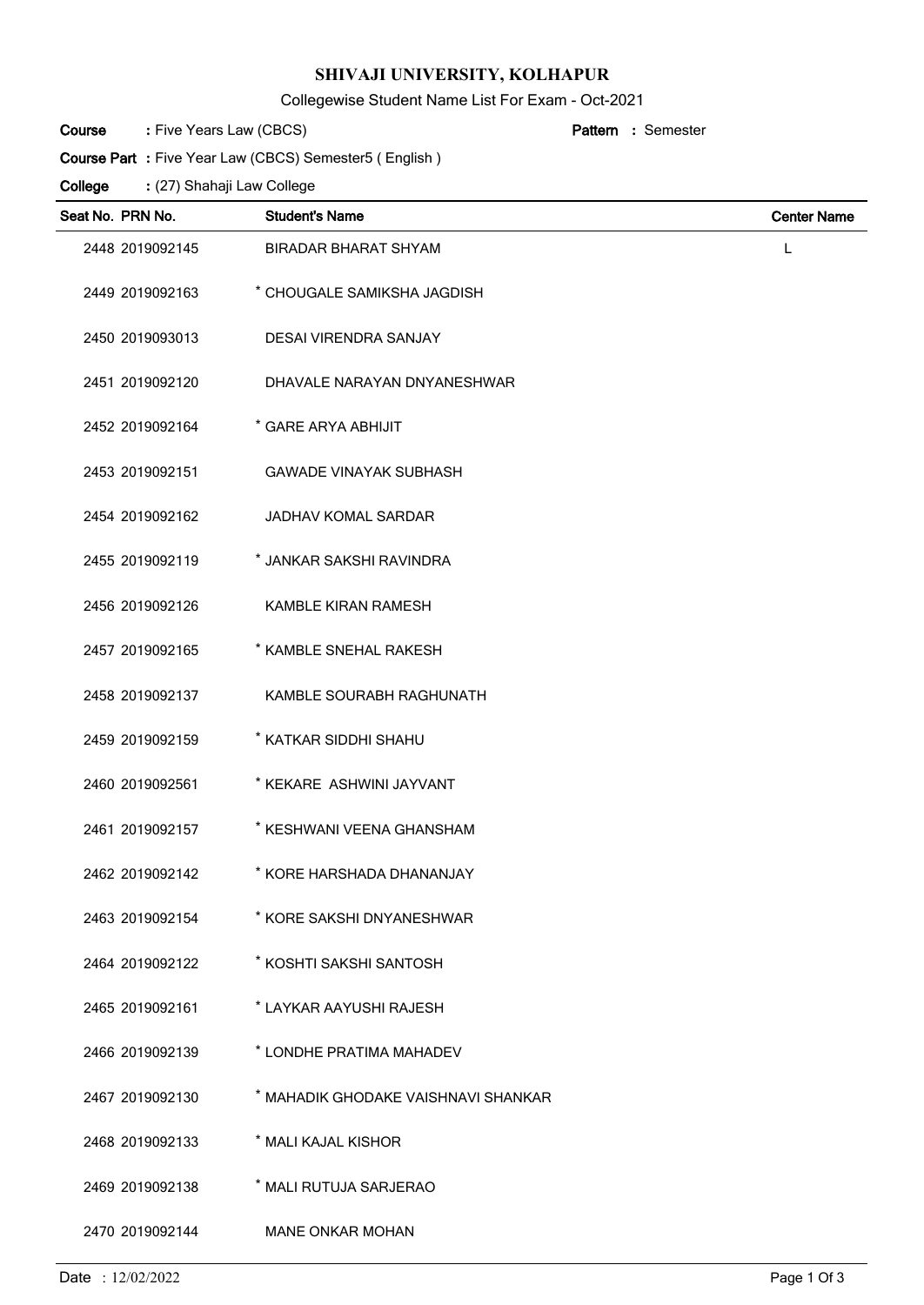## Collegewise Student Name List For Exam - Oct-2021

Five Years Law (CBCS) **: Pattern Course**

Semester **:**

**Course Part :** Five Year Law (CBCS) Semester5 ( English )

| Seat No. PRN No. | <b>Student's Name</b>          | <b>Center Name</b> |
|------------------|--------------------------------|--------------------|
| 2471 2019092158  | * MIR MEHVISH YOUSUF           |                    |
| 2472 2019092127  | * MORE SAKSHI SUBHASH          |                    |
| 2473 2019092146  | <b>MORE SHRIRAM MAHESH</b>     |                    |
| 2474 2019092169  | <b>MULLA JAID NISAR</b>        |                    |
| 2475 2019092152  | NIKAM RAJVARDHAN SANJAY        |                    |
| 2476 2019092124  | NIMBALKAR TEJAS SACHIN         |                    |
| 2477 2019092129  | * PARIT MADHURI MARUTI         |                    |
| 2478 2019092123  | PATIL ADITYA RAVINDRA          |                    |
| 2479 2019092150  | * PATIL BHARGAVI DIGAMBAR      |                    |
| 2480 2019092131  | PATIL NEEV RAVINDRA            |                    |
| 2481 2019092160  | * PEDNEKAR KIRANMAYI VAIBHAV   |                    |
| 2482 2019092134  | * POWAR GAYATRI RAJARAM        |                    |
| 2483 2019092132  | * POWAR RESHMA ARVIND          |                    |
| 2484 2019092168  | <b>RAUT RITESH RAJESH</b>      |                    |
| 2485 2019092125  | * SARDAR KIRAN MOHAN           |                    |
| 2486 2019092166  | SARDESAI CHANDRADEEP UDAYRAO   |                    |
| 2487 2019092155  | SAWARDEKAR RUTURAJ CHANDRAKANT |                    |
| 2488 2019092147  | SHIKALGAR JUNED FARUK          |                    |
| 2489 2019092140  | * SHIRSHIKAR HEMANGI NARSINH   |                    |
| 2490 2019092153  | SONULE TUSHAR SHAHAJI          |                    |
| 2491 2019092118  | TANDALE SAURABH PANDURANG      |                    |
| 2492 2019092128  | TANDLE CHAITANYA AVINASH       |                    |
| 2493 2019092170  | * TASHILDAR AMISHA FIROZ       |                    |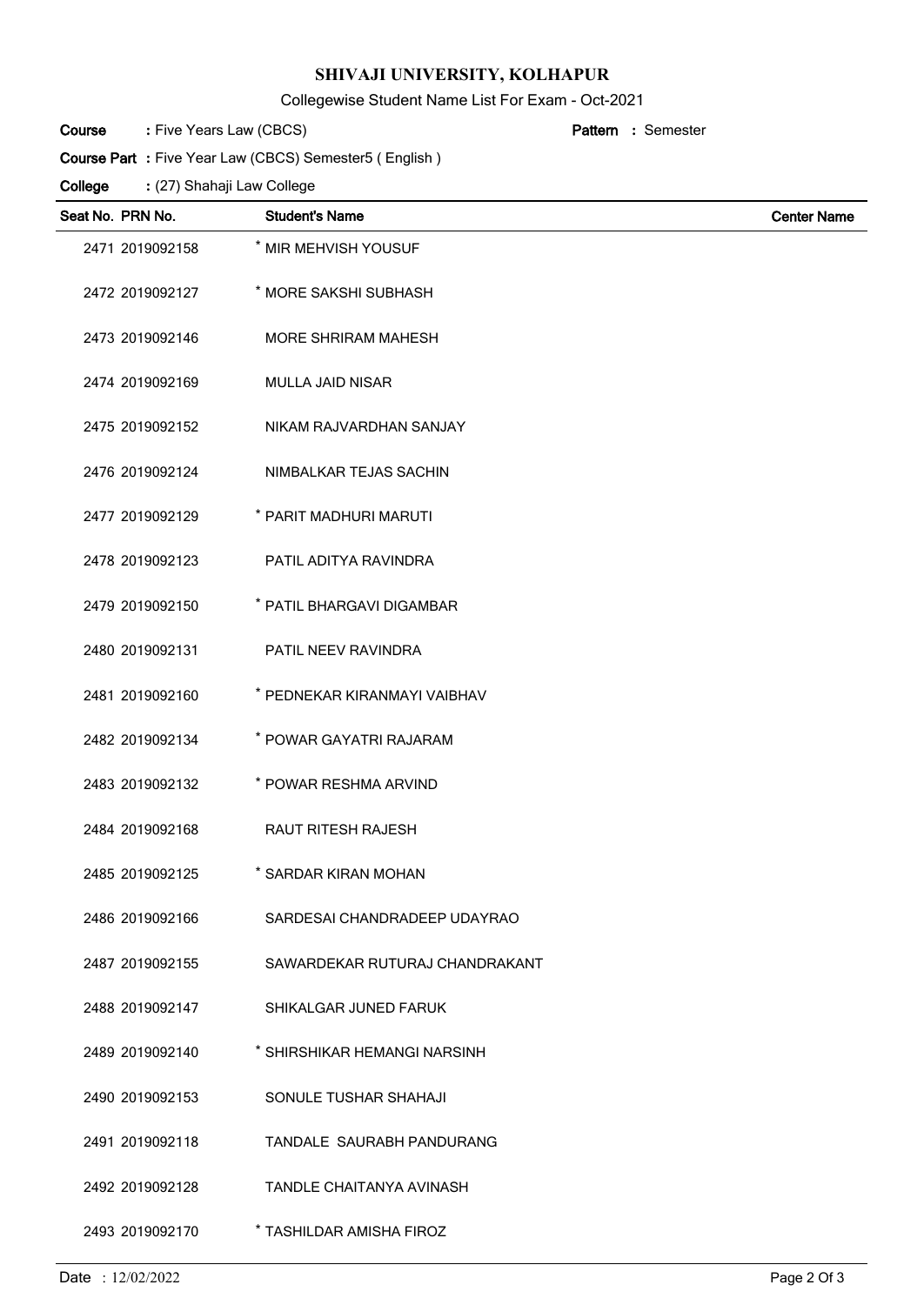Collegewise Student Name List For Exam - Oct-2021

Five Years Law (CBCS) **: Pattern Course**

Semester **:**

**Course Part :** Five Year Law (CBCS) Semester5 ( English )

(27) Shahaji Law College **: College**

| Seat No. PRN No. | <b>Student's Name</b>         | <b>Center Name</b> |
|------------------|-------------------------------|--------------------|
| 2494 2019092143  | * WAKALE TAPASVI PRADEEPKUMAR |                    |

L **:** Shahaji Law College

47 Total Number Of Students **:**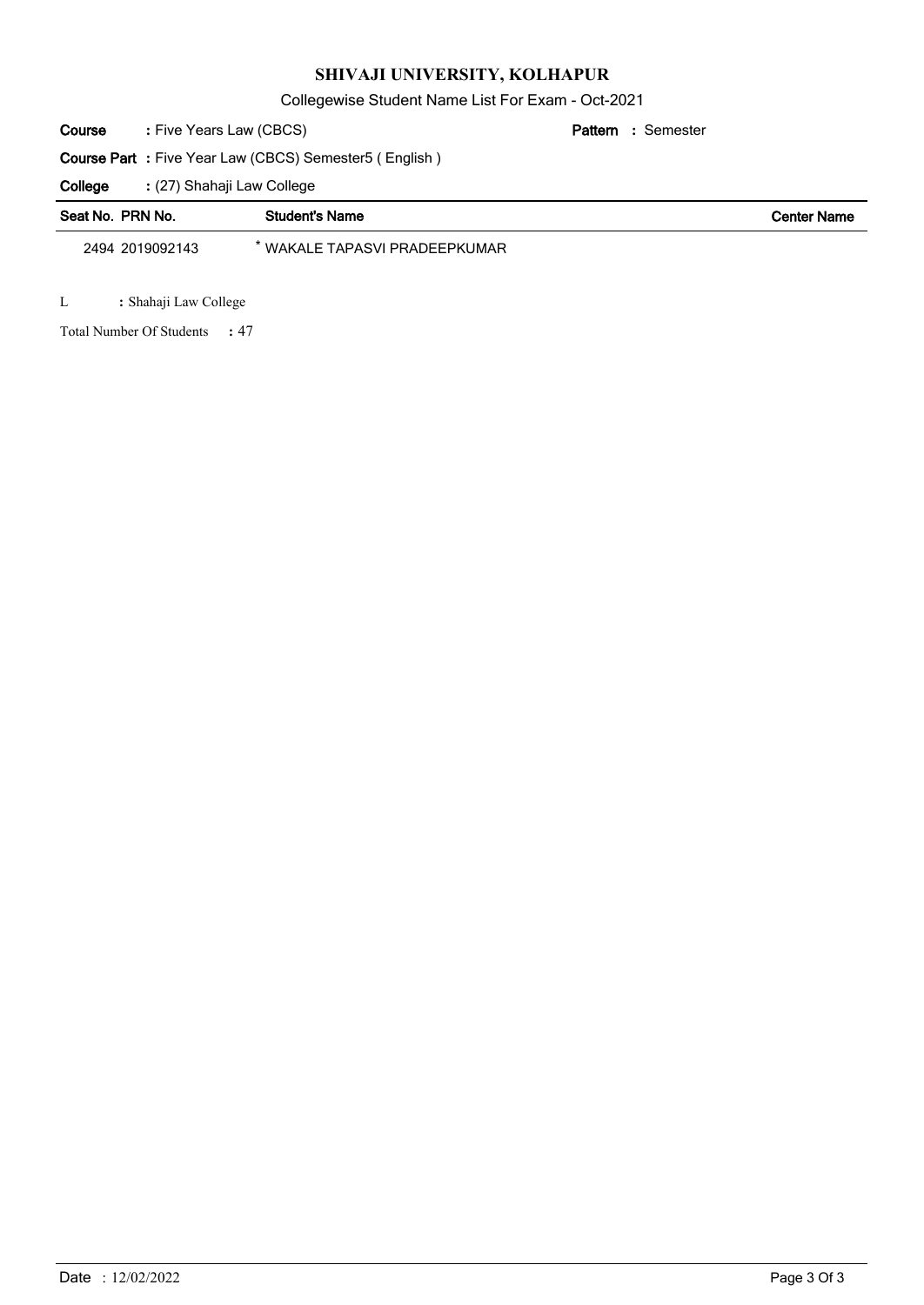Collegewise Student Name List For Exam - Oct-2021

| Course | : Three Year Law (CBCS) | <b>Pattern</b> : Semester |
|--------|-------------------------|---------------------------|
|--------|-------------------------|---------------------------|

**Course Part :** Three Year Law (CBCS) Semester 3 ( )

| Seat No. PRN No. | <b>Student's Name</b>         | <b>Center Name</b> |
|------------------|-------------------------------|--------------------|
| 6020 2020085926  | JANAWAD AJIT HANAMANT         | $\mathsf{L}$       |
| 6021 2020085872  | KALE AKASH MAHADEV            |                    |
| 6022 2020085858  | <b>GURAV RAJARAM VITHOBA</b>  |                    |
| 6023 2020085943  | RAJMANE AKSHAY RAJENDRA       |                    |
| 6024 2020086414  | * SHINDE SHRADHA SHIVAJI      |                    |
| 6025 2020085993  | <b>PATIL SUSHANT BAJIRAO</b>  |                    |
| 6026 2020085947  | <b>BHOSALE PRAVIN MAHADEV</b> |                    |
| 6027 2020086417  | * BHAGWAT PRIYANKA KALIDAS    |                    |
| 6028 2020086422  | * JADHAV POOJA UDHAV          |                    |
| 6029 2020086412  | KALE SUMIT SARJERAO           |                    |
| 6030 2020085971  | KOLI GHANSHYAM APPASAHEB      |                    |
| 6031 2020085983  | * MANE POONAM SHIVAJI         |                    |
| 6032 2020085888  | SALUNKHE ABHIJEET PANDIT      |                    |
| 6033 2020085863  | ABHYANKAR MAKARAND PRABHAKAR  |                    |
| 6034 2020085981  | AIWALE VINAYAK KISAN          |                    |
| 6035 2020086368  | * BADKAR NIKITA NITIN         |                    |
| 6036 2020085967  | <b>BAGI AJIT KIRAN</b>        |                    |
| 6037 2020086442  | <b>BAGWAN SUHEL JAVED</b>     |                    |
| 6038 2020086391  | * BALUGADE TAI DATTATRAY      |                    |
| 6039 2020086367  | * BANNE REVATI VIKRAM         |                    |
| 6040 2020085857  | * BAWNE DIPTI JANARDAN        |                    |
| 6041 2020085976  | <b>BHALDAR HUSSEN MOHAMED</b> |                    |
| 6042 2020085859  | BHANDARI ADITYA BALWANT       |                    |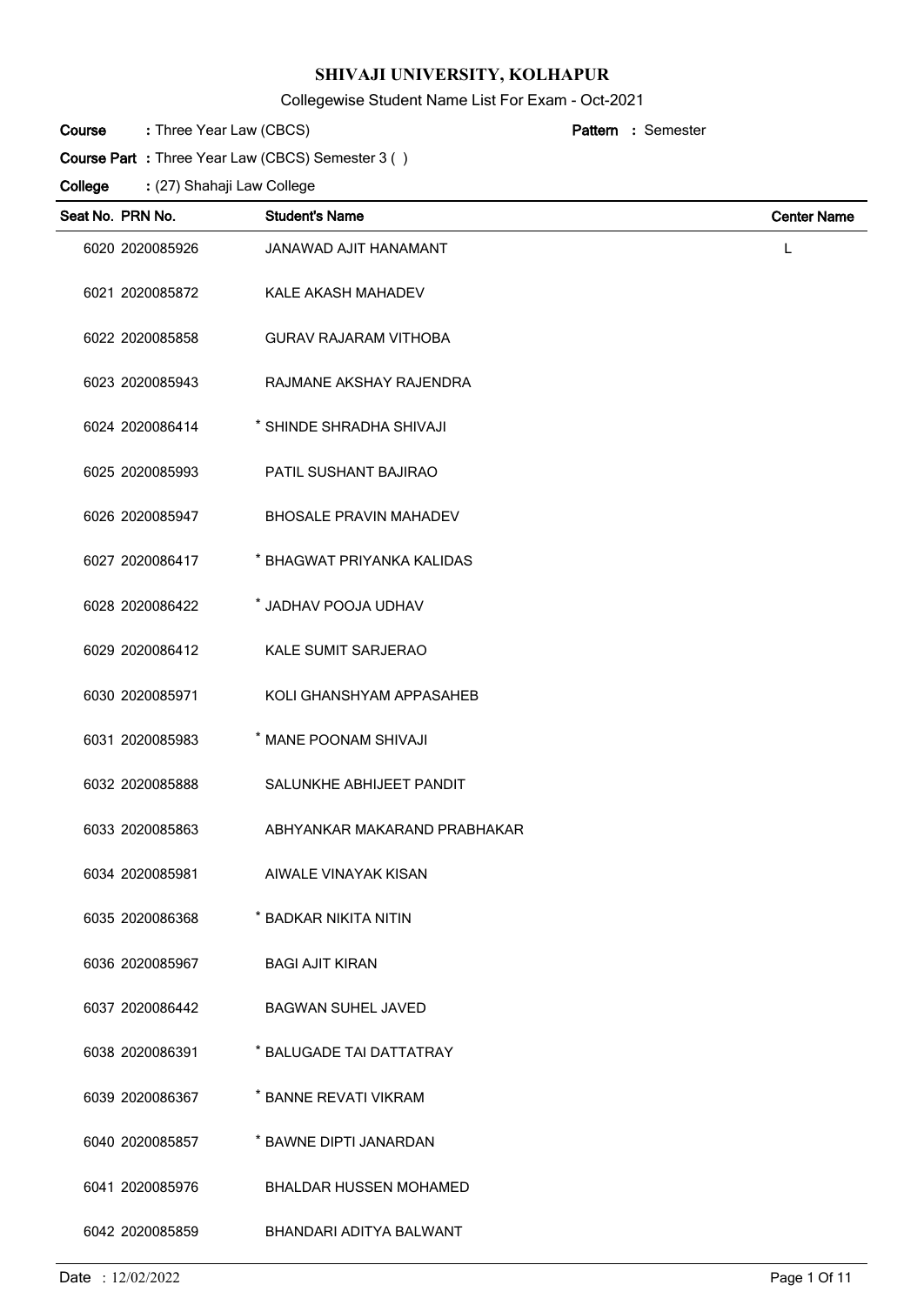Collegewise Student Name List For Exam - Oct-2021

| : Three Year Law (CBCS)<br>Course<br><b>Pattern</b> : Semester |  |
|----------------------------------------------------------------|--|
|----------------------------------------------------------------|--|

(27) Shahaji Law College **: Course Part :** Three Year Law (CBCS) Semester 3 ( ) **College**

| Seat No. PRN No. | <b>Student's Name</b>               | <b>Center Name</b> |
|------------------|-------------------------------------|--------------------|
| 6043 2020086428  | * BHILUGADE MADHURI DEEPAK          |                    |
| 6044 2020086437  | BHINGARDEVE SURYKANT UTTAM          |                    |
| 6045 2020085873  | <b>BHOITE OMKAR RAJARAM</b>         |                    |
| 6046 2020085924  | <b>BHOPALE NAGESH RAMCHANDRA</b>    |                    |
| 6047 2020085536  | <b>BHOSALE DAKSHRAJ SUNIL</b>       |                    |
| 6048 2020086385  | <b>BHOSALE HARSHWARDHAN RAJSINH</b> |                    |
| 6049 2020085963  | * BHOSALE MANJUSHA MAHESHKUMAR      |                    |
| 6050 2020086458  | * BHUMKAR LEENA ASHISH              |                    |
| 6051 2020085932  | <b>BIRAJDAR SANTOSH MALLAPPA</b>    |                    |
| 6052 2020085862  | BORGAONKAR PUSHKAR MADHAV           |                    |
| 6053 2020086470  | CHAVAN AMAR BHASKAR                 |                    |
| 6054 2020086406  | * CHAVAN ASMITA ASHOK               |                    |
| 6055 2020085896  | * CHAVAN JYOTI JALINDAR             |                    |
| 6056 2020086461  | CHAVAN MAHESH YUVRAJ                |                    |
| 6057 2020086384  | <b>CHENDKE SWARUP ATUL</b>          |                    |
| 6058 2020086448  | CHINDAK SATYAPRIY SHRIKANT          |                    |
| 6059 2020085936  | CHOUGULE ABHIJEET SURENDRA          |                    |
| 6060 2020085955  | CHOUGULE ANIL SHIVAJI               |                    |
| 6061 2020086452  | CHOUGULE RAJVARDHAN SURYAKANT       |                    |
| 6062 2020085937  | DALAVI AMARNATH KASHINATH           |                    |
| 6063 2020086469  | * DANDAVATE MAYURI SARJERAO         |                    |
| 6064 2020085878  | * DAPPADWAD PALLAVI UTTAM           |                    |
| 6065 2020086375  | * DATE SAYALI ATUL                  |                    |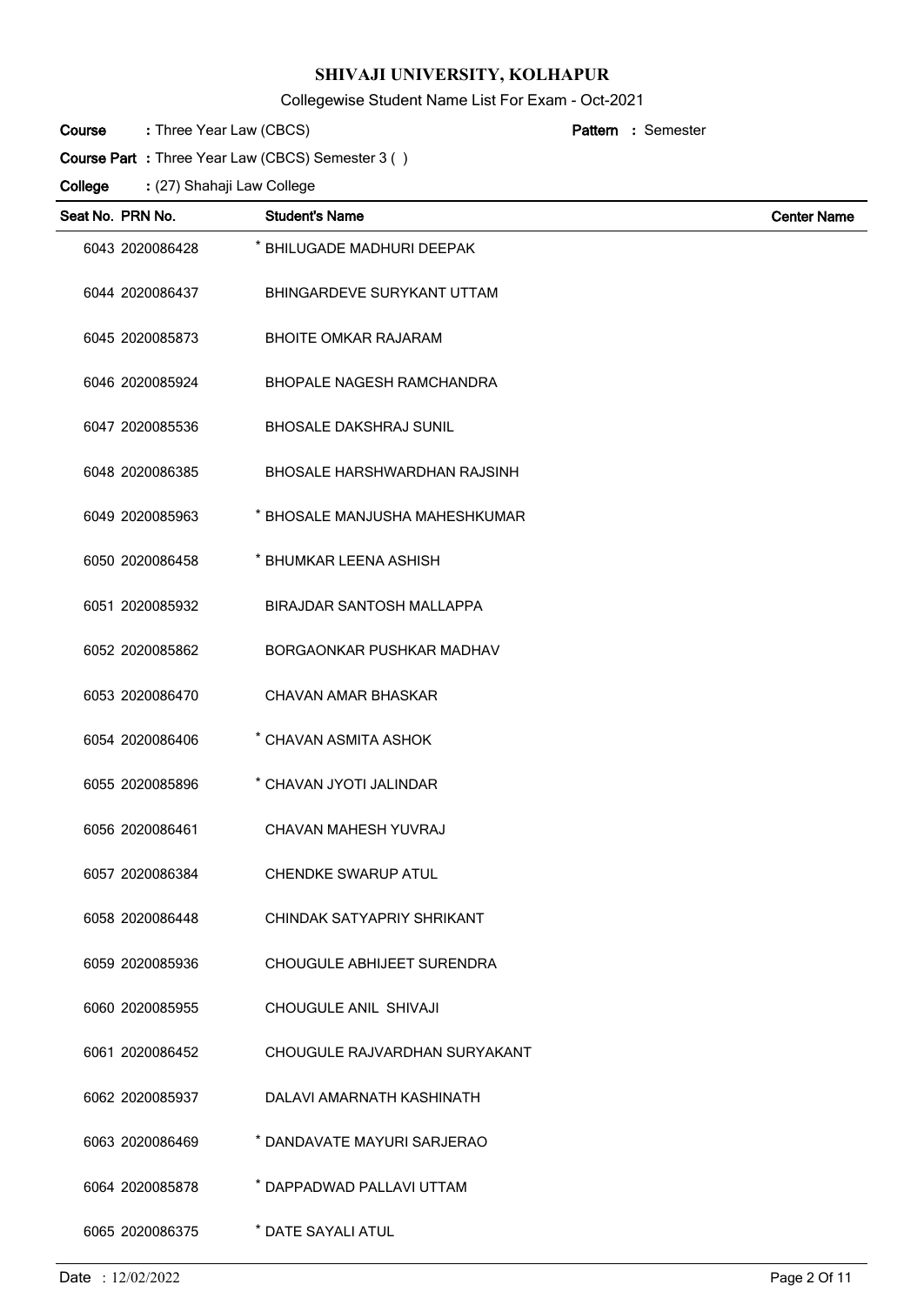Collegewise Student Name List For Exam - Oct-2021

| Course | : Three Year Law (CBCS) | <b>Pattern</b> : Semester |
|--------|-------------------------|---------------------------|
|--------|-------------------------|---------------------------|

**Course Part :** Three Year Law (CBCS) Semester 3 ( )

| Seat No. PRN No. | <b>Student's Name</b>            | <b>Center Name</b> |
|------------------|----------------------------------|--------------------|
| 6066 2020086366  | DAVARI ASHISH SHIVAJI            |                    |
| 6067 2020086460  | DEHUKAR BHANUPRASAD SHRIVITTHAL  |                    |
| 6068 2020086374  | * DESAI YOGITA CHANDRAKANT       |                    |
| 6069 2020085909  | DESHMUKH HARSHADEEP ANANDA       |                    |
| 6070 2020085958  | DHEGASKAR SURAJ ASHOK            |                    |
| 6071 2020085892  | DHOLE VIPUL SUBHAN               |                    |
| 6072 2020086387  | * DUKANDE SWARUPA DILIPRAO       |                    |
| 6073 2020085927  | * DURGULE SUSHMITA SURESH        |                    |
| 6074 2020086446  | <b>GADADE DARYAPPA ANANDA</b>    |                    |
| 6075 2020086447  | <b>GAIKWAD PRAVIN TUKARAM</b>    |                    |
| 6076 2020086467  | GANJAL VISHWANATH RAJSHEKHAR     |                    |
| 6077 2020086471  | <b>GHADAGE RAHUL SUBHASH</b>     |                    |
| 6078 2020086399  | <b>GHALI MANOJ MAHADEV</b>       |                    |
| 6079 2020085915  | * GHARGE AISHWARYA PRADIP        |                    |
| 6080 2020086429  | <b>GHATAGE ANIL NIVRUTTI</b>     |                    |
| 6081 2020086451  | * GHATAGE MANISHA VIJAYRAO       |                    |
| 6082 2020085961  | <b>GONJARE DEVENDRA SUNIL</b>    |                    |
| 6083 2020086425  | * GOYAL SALONI RADHESHYAM        |                    |
| 6084 2020085877  | <b>GUJAR AKSHAY DATTATRAY</b>    |                    |
| 6085 2020086432  | <b>GURAV MILIND MARUTI</b>       |                    |
| 6086 2020085887  | * HIPPARGI JANHAVI NIRANJANKUMAR |                    |
| 6087 2020085917  | <b>HIRAVE MILIND VITTHAL</b>     |                    |
| 6088 2020085875  | HUJARE RAJVARDHAN NITIN          |                    |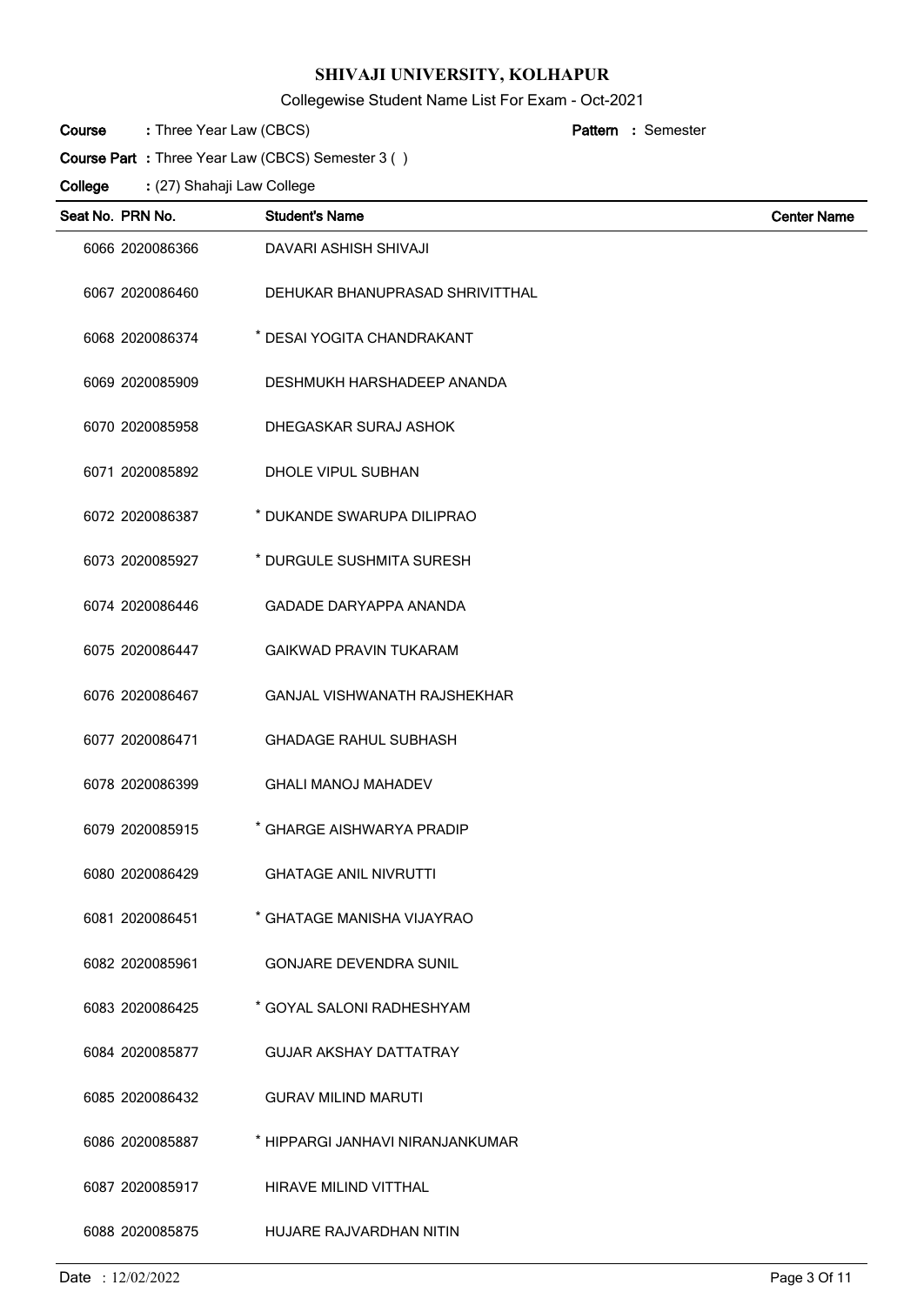Collegewise Student Name List For Exam - Oct-2021

| Course | : Three Year Law (CBCS) |  | <b>Pattern</b> : Semester |
|--------|-------------------------|--|---------------------------|
|        |                         |  |                           |

**Course Part :** Three Year Law (CBCS) Semester 3 ( )

| Seat No. PRN No. |                 | <b>Student's Name</b>                | <b>Center Name</b> |
|------------------|-----------------|--------------------------------------|--------------------|
|                  | 6089 2020085999 | * JACHAK SUJATA SHASHIKANT           |                    |
|                  | 6090 2020086455 | JADHAV AMIT HARISHCHANDRA            |                    |
|                  | 6091 2020085956 | <b>JADHAV ANUPRIT DHANSING</b>       |                    |
|                  | 6092 2020086370 | JADHAV HARSHWARDHAN DINESH           |                    |
|                  | 6093 2020086383 | JADHAV KUMAR UTTAM                   |                    |
|                  | 6094 2020085933 | JADHAV NILESH MANIK                  |                    |
|                  | 6095 2020085997 | * JADHAV PRIYA UMESH                 |                    |
|                  | 6096 2020086431 | <b>JADHAV RAJVARDHAN ANIL</b>        |                    |
|                  | 6097 2020086365 | <b>JADHAV RUSHIKESH DHAIRYASHEEL</b> |                    |
|                  | 6098 2020085861 | <b>JADHAV SANJAY SHRIKANT</b>        |                    |
|                  | 6099 2020086396 | * JADHAV SHARVARI CHANDRAKANT        |                    |
|                  | 6100 2020085945 | <b>JADHAV SHRIKANT DHONDIRAM</b>     |                    |
|                  | 6101 2020085986 | <b>JADHAV SHUBHAM KUMAR</b>          |                    |
|                  | 6102 2020085970 | * JADHAV SNEHAL MAHESH               |                    |
|                  | 6103 2020086439 | <b>JAGTAP DNYANDEO BHAGWAN</b>       |                    |
|                  | 6104 2020085948 | * JAMNIK SAMATA SUNIL                |                    |
|                  | 6105 2020085977 | * JOSHI PALLAVI PRAKASH              |                    |
|                  | 6106 2020085913 | * JOSHI VEDANGI VINAYAK              |                    |
|                  | 6107 2020085923 | * KADAM APURVA AJIT                  |                    |
|                  | 6108 2020085900 | * KADAM RUCHITA AMOL                 |                    |
|                  | 6109 2020086427 | KADAV DIPAK TUKARAM                  |                    |
|                  | 6110 2020085903 | KAMAT VIJAYKUMAR KRISHNARAO          |                    |
|                  | 6111 2020086415 | KAMBLE BHIMRAO JAYSING               |                    |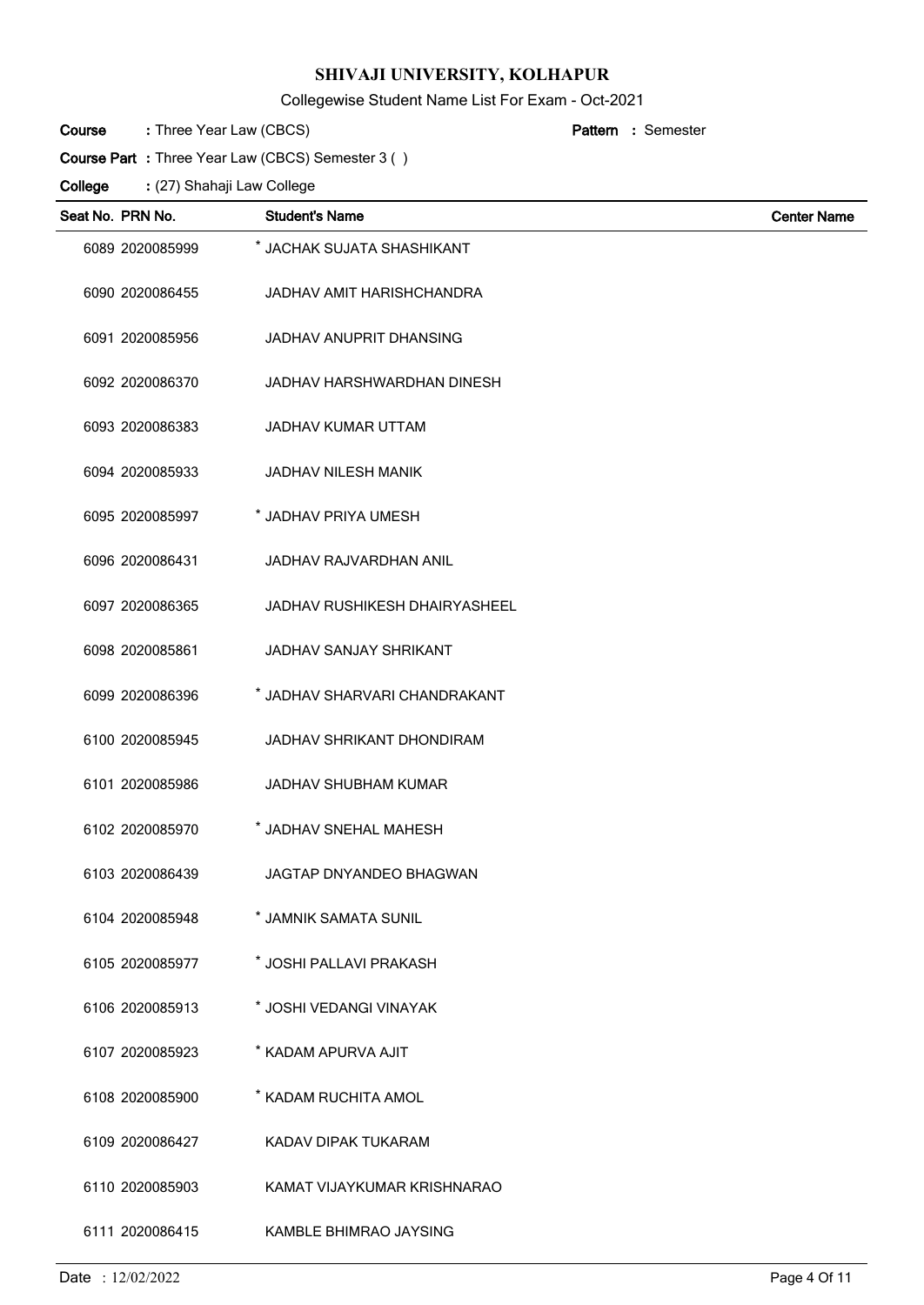Collegewise Student Name List For Exam - Oct-2021

| Course | : Three Year Law (CBCS) | <b>Pattern</b> : Semester |
|--------|-------------------------|---------------------------|
|--------|-------------------------|---------------------------|

**Course Part :** Three Year Law (CBCS) Semester 3 ( )

| Seat No. PRN No. | <b>Student's Name</b>            | <b>Center Name</b> |
|------------------|----------------------------------|--------------------|
| 6112 2020086435  | KAMBLE KIRAN KAMALAKAR           |                    |
| 6113 2020085942  | * KAMBLE LAXMI JAGANNATH         |                    |
| 6114 2020085895  | KAMBLE PRAMOD MADHUKAR           |                    |
| 6115 2020086410  | * KAMBLE PRATIKSHA DEEPAK        |                    |
| 6116 2020085979  | * KAMBLE ROJA JAGANNATH          |                    |
| 6117 2020085938  | KAMBLE SANDESH RAMESH            |                    |
| 6118 2020085871  | KAMBLE SANTOSH MOHAN             |                    |
| 6119 2020086426  | * KAMBLE SHRIDEVI MADHUKAR       |                    |
| 6120 2020085988  | KAMBLE TANAJI RATNAKAR           |                    |
| 6121 2020086443  | KANKANWADI UTKARSH SHRIKANT      |                    |
| 6122 2020085910  | * KARNIK SARITA SATISH           |                    |
| 6123 2020085929  | KATAKDHOND SHRIKRISHNA LAXMANRAO |                    |
| 6124 2020085883  | * KATKAR RUTUJA VIRENDRASINH     |                    |
| 6125 2020085897  | * KATKAR RUTUJA VISHNU           |                    |
| 6126 2020086386  | KAWADE AJIT GURUNATH             |                    |
| 6127 2020085975  | KAZI SAYYAD ASLAM SHARFUDDIN     |                    |
| 6128 2020085901  | * KENGAR PRANALI LAXMAN          |                    |
| 6129 2020085890  | * KENGAR PRATIMA LAXMAN          |                    |
| 6130 2020085951  | KHAMBETE MANDAR SHRIRANG         |                    |
| 6131 2020085949  | KHAMITKAR JAYESH SURYAKANT       |                    |
| 6132 2020085954  | KHAMKAR AVINASH MARUTI           |                    |
| 6133 2020086454  | KHATAVKAR JAYKUMAR PRAVIN        |                    |
| 6134 2020085925  | KHATAVKAR SHREYASH DIPAK         |                    |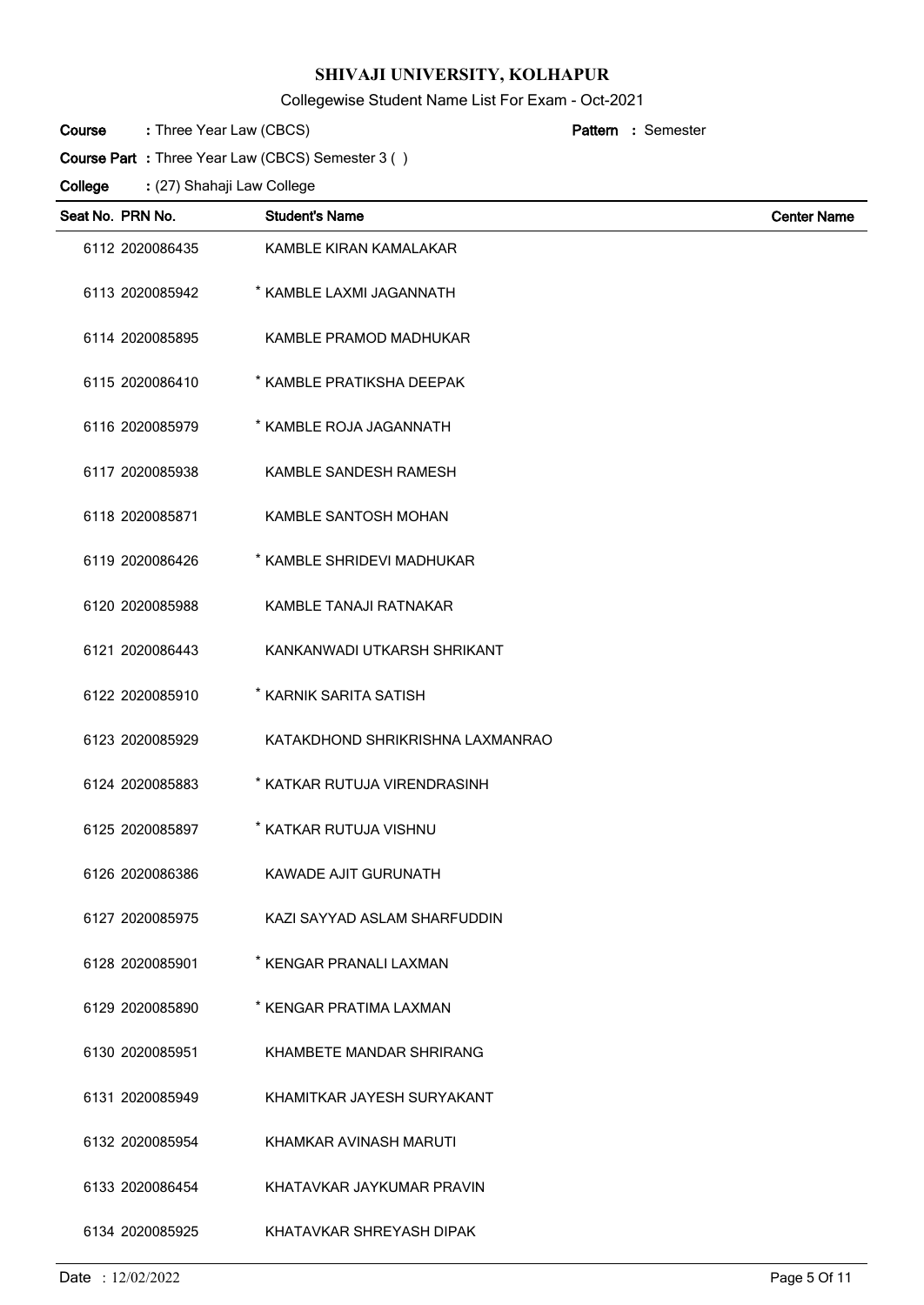Collegewise Student Name List For Exam - Oct-2021

| Course | : Three Year Law (CBCS) | <b>Pattern</b> : Semester |
|--------|-------------------------|---------------------------|
|--------|-------------------------|---------------------------|

**Course Part :** Three Year Law (CBCS) Semester 3 ( )

| Seat No. PRN No. | <b>Student's Name</b>          | <b>Center Name</b> |
|------------------|--------------------------------|--------------------|
| 6135 2020085907  | KHERADKAR SUNIL SADASHIV       |                    |
| 6136 2020086441  | KHOT DIGVIJAY KRISHNAT         |                    |
| 6137 2020085916  | * KOLAGE NEHA VINOD            |                    |
| 6138 2020085934  | * KOLEKAR ANITA JAKKANNA       |                    |
| 6139 2020085870  | * KOLEKAR MANALI VINAYAK       |                    |
| 6140 2020085876  | KOLHAPURE AKSHAY NANDKUMAR     |                    |
| 6141 2019093174  | KOLI MAHESH RAMCHANDRA         |                    |
| 6142 2020085965  | KOTHAVALE ANIRUDDHA ARVIND     |                    |
| 6143 2020085952  | * KSHIRSAGAR SHUBHANGI SHIVAJI |                    |
| 6144 2020085935  | * KULDEEP SUREKHA RUTURAJ      |                    |
| 6145 2020085855  | KULKARNI ANUP MILIND           |                    |
| 6146 2020085879  | * KULKARNI SHRADDHA SHASHIKANT |                    |
| 6147 2020085904  | KULKARNI SUNIL ASHOK           |                    |
| 6148 2020085866  | KUMBHAR GORAKHNATH SHIVAJI     |                    |
| 6149 2020085960  | KUMBHAR ATHARV KEDAR           |                    |
| 6150 2020086379  | KUMBHAR NIKHIL ANNASAHEB       |                    |
| 6151 2020086424  | KUMBHAR SHRIDHAR SHIVAJI       |                    |
| 6152 2020085995  | KUMTHEKAR HARSHAD ARVIND       |                    |
| 6153 2020086402  | <b>KURANE AMIT BADAM</b>       |                    |
| 6154 2020086445  | KURANE AMIT KASHIRAM           |                    |
| 6155 2020085964  | KURANE YASHAVANT PANDURANG     |                    |
| 6156 2020086407  | LAVHATE SANDESH BABASO         |                    |
| 6157 2020086403  | * LIMAYE DHANASHREE SHRIKANT   |                    |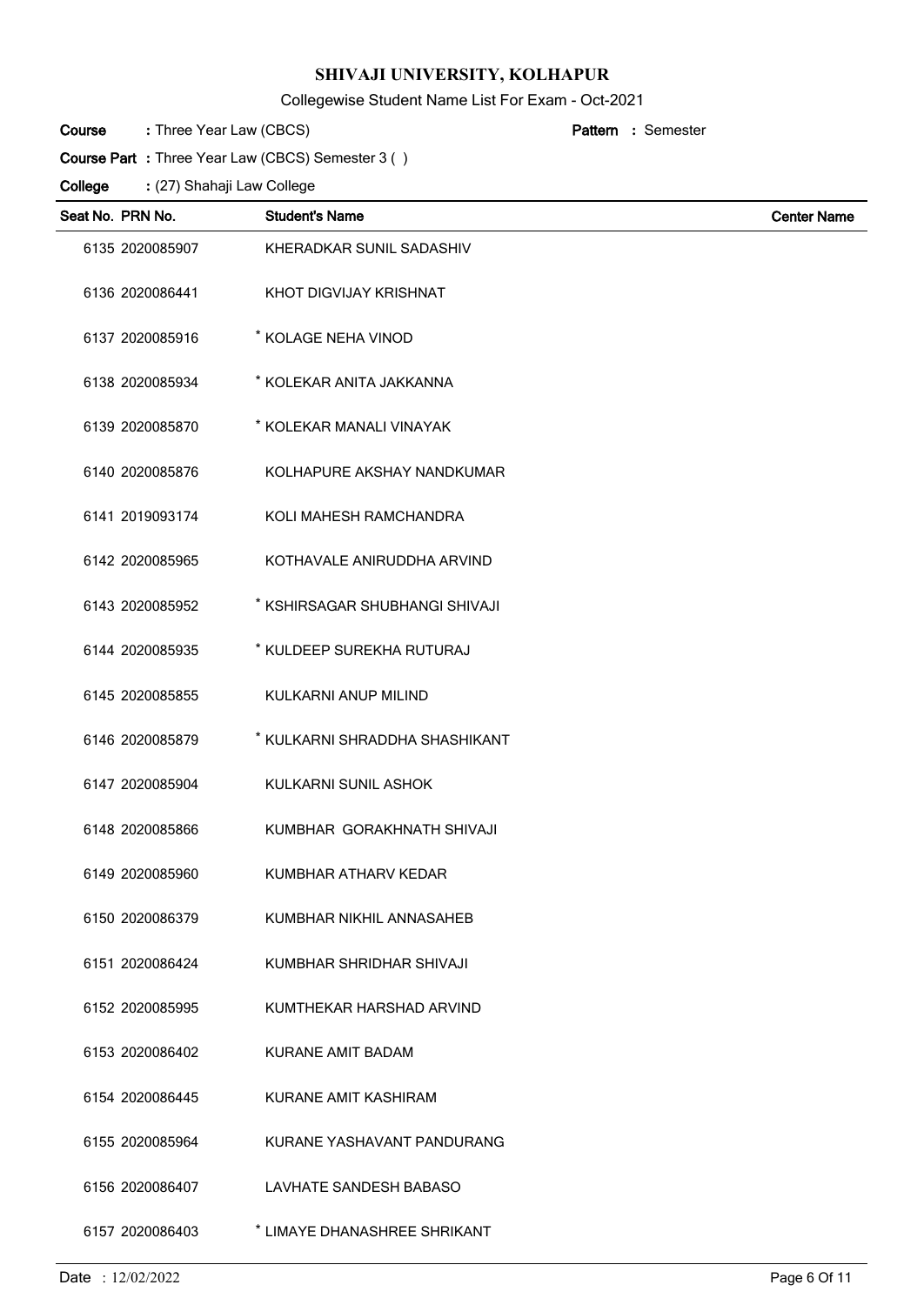Collegewise Student Name List For Exam - Oct-2021

| Course | : Three Year Law (CBCS) | <b>Pattern</b> : Semester |
|--------|-------------------------|---------------------------|
|--------|-------------------------|---------------------------|

**Course Part :** Three Year Law (CBCS) Semester 3 ( )

| Seat No. PRN No. | <b>Student's Name</b>         | <b>Center Name</b> |
|------------------|-------------------------------|--------------------|
| 6158 2020086433  | LOHAR SANGRAM BAJIRAO         |                    |
| 6159 2020085931  | LOLAGE SUNNY JAGDISH          |                    |
| 6160 2020085969  | MADHALE SANGRAM KISHOR        |                    |
| 6161 2020085930  | * MADHALE SNEHA SANJAY        |                    |
| 6162 2020085968  | <b>MAGADUM SHEKHAR SURESH</b> |                    |
| 6163 2020086420  | MALI PRATHAMESH BALASO        |                    |
| 6164 2020086465  | MALPANI ATUL RAJGOPAL         |                    |
| 6165 2020086378  | MANDLIK ADARSH BHARAT         |                    |
| 6166 2020085884  | MANE PRAVEEN VILASRAO         |                    |
| 6167 2019093825  | MANE AMOL VITTHAL             |                    |
| 6168 2020086405  | <b>MANE GAURAV ASHOK</b>      |                    |
| 6169 2020086453  | * MANTUR ANITA MAHADEO        |                    |
| 6170 2020085880  | MANVAR BHAGWAN KUSHABA        |                    |
| 6171 2020086394  | MHATUGADE DEEPAK BALASAHEB    |                    |
| 6172 2020085865  | MIRAGE CHAITANYA SANJAY       |                    |
| 6173 2020086398  | MOLEKAR CHANDRAPRABHU MAHAVIR |                    |
| 6174 2020085911  | MORE SUNIL NAGNATH            |                    |
| 6175 2020086450  | * MOULAVI SIMRAN MAHAMADAYUB  |                    |
| 6176 2020086421  | * MUDALAGI MAYURI SANJAY      |                    |
| 6177 2020085928  | NADAF AMEER RAMJAN            |                    |
| 6178 2020086381  | * NADAF SALMA HUSEN           |                    |
| 6179 2020085535  | * NAIK KAJAL KUMAR            |                    |
| 6180 2020085886  | NARANGALKAR A KHAYUM A GAFUR  |                    |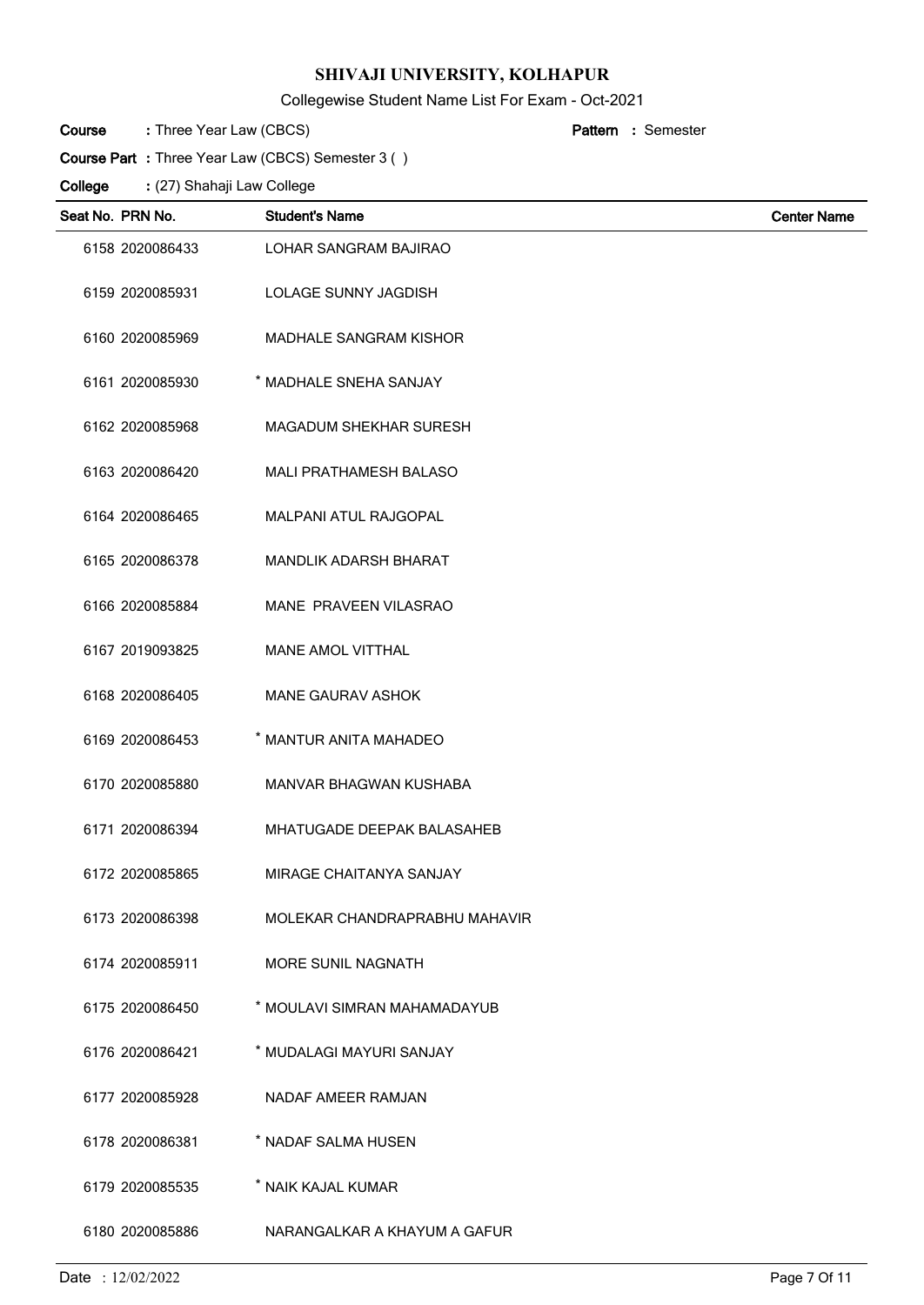## Collegewise Student Name List For Exam - Oct-2021

| : Three Year Law (CBCS)<br>Course<br><b>Pattern</b> : Semester |  |
|----------------------------------------------------------------|--|
|----------------------------------------------------------------|--|

**Course Part :** Three Year Law (CBCS) Semester 3 ( )

| Seat No. PRN No. | <b>Student's Name</b>                  | <b>Center Name</b> |
|------------------|----------------------------------------|--------------------|
| 6181 2020085959  | * NAYAKAWADI KAUSARJAHAN MAHAMMADHANIF |                    |
| 6182 2020085978  | * NIKAM PRIYANKA DILIP                 |                    |
| 6183 2020085946  | NILAKHE PRAJVAL VARDHMAN               |                    |
| 6184 2020086389  | * NIMBALKAR AISHWARYA UDAY             |                    |
| 6185 2020086474  | NIMBALKAR RAMCHANDRA DATTATRAY         |                    |
| 6186 2020086436  | NIRMALE RATNADIP RAMCHANDRA            |                    |
| 6187 2020085966  | <b>OGALE SURAJ GOVIND</b>              |                    |
| 6188 2020085912  | * OSWAL RENA CHETAN                    |                    |
| 6189 2020085980  | PAKHALI UBADA DASTGIR                  |                    |
| 6190 2020085987  | PANHALE ARJUN VITTHAL                  |                    |
| 6191 2020086438  | PATIL ABHIJEET TUKARAM                 |                    |
| 6192 2020086464  | * PATIL AMRUTA BUDHIRAJ                |                    |
| 6193 2020085953  | PATIL ARUN SAKHARAM                    |                    |
| 6194 2020086430  | PATIL ASHITOSH BHAGWAN                 |                    |
| 6195 2020085984  | PATIL BAJARANG DATTATRAY               |                    |
| 6196 2020086376  | * PATIL DEEPALI ARVIND                 |                    |
| 6197 2020085885  | * PATIL DEEPALI PRAKASH                |                    |
| 6198 2020086419  | PATIL MAHESH SHIVAJIRAO                |                    |
| 6199 2020086373  | PATIL MANOJ BABASAHEB                  |                    |
| 6200 2020086392  | * PATIL NEHA DINKAR                    |                    |
| 6201 2020086393  | * PATIL PADMAJA PRAMOD                 |                    |
| 6202 2019093821  | * PATIL PRACHI PRABHAKAR               |                    |
| 6203 2020085867  | PATIL PRASHANT BAJIRAO                 |                    |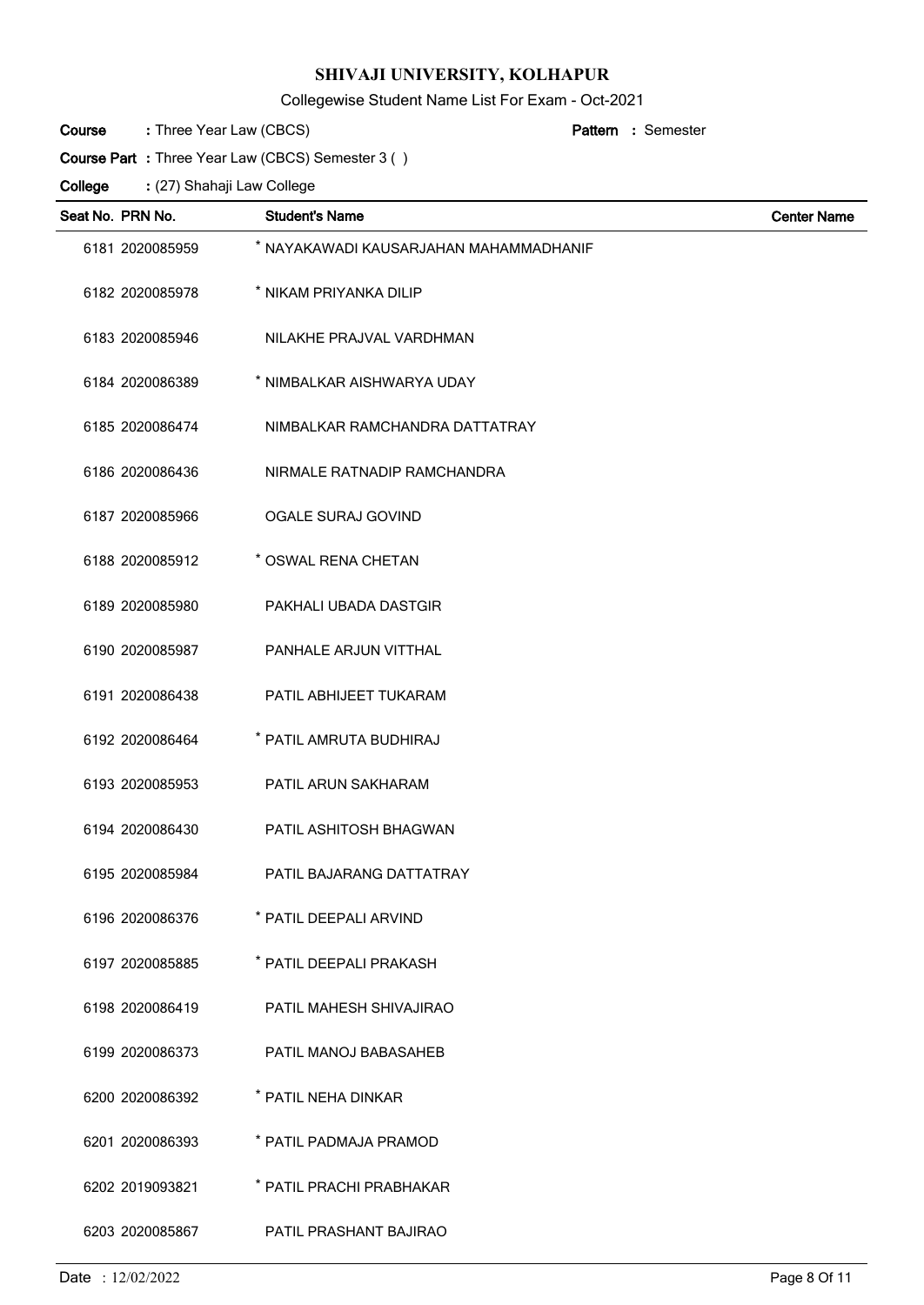Collegewise Student Name List For Exam - Oct-2021

| Course | : Three Year Law (CBCS) | <b>Pattern</b> : Semester |
|--------|-------------------------|---------------------------|
|--------|-------------------------|---------------------------|

**Course Part :** Three Year Law (CBCS) Semester 3 ( )

| Seat No. PRN No. | <b>Student's Name</b>      | <b>Center Name</b> |
|------------------|----------------------------|--------------------|
| 6204 2020085899  | PATIL PRATIK PRAKASH       |                    |
| 6205 2020086401  | PATIL PRATIK SANJAY        |                    |
| 6206 2020085962  | PATIL RAHUL RAJARAM        |                    |
| 6207 2020086413  | PATIL RAMLING NINGAPPA     |                    |
| 6208 2020086462  | PATIL RANJEETSINH DILIP    |                    |
| 6209 2020086459  | PATIL RUTURAJ RAJARAM      |                    |
| 6210 2020086404  | PATIL SHIVAJI RANGRAO      |                    |
| 6211 2020085921  | PATIL SURAJ ANNASAHEB      |                    |
| 6212 2020085950  | PATIL SUSHANT RAGHUNATH    |                    |
| 6213 2020085869  | PATIL SWAPNIL ASHOK        |                    |
| 6214 2020085914  | PATIL TUSHAR SARDAR        |                    |
| 6215 2020085906  | PATIL VARDHAMAN RAVINDRA   |                    |
| 6216 2020085919  | PATIL VIKAS VISHWAS        |                    |
| 6217 2020085893  | * PATOLE AISHWARYA ANIL    |                    |
| 6218 2020085973  | * PAWAR SHITAL NARAYAN     |                    |
| 6219 2020085940  | PAWAR VAIBHAV DNYANDEV     |                    |
| 6220 2020086390  | * PIRJADE ANJUM MAINUDDIN  |                    |
| 6221 2020086411  | POL SURAJ DEEPAK           |                    |
| 6222 2020085991  | POWAR AMARKUMAR MADHUKAR   |                    |
| 6223 2020085985  | * POWAR HARSHADA RAGHUNATH |                    |
| 6224 2020086400  | POWAR MAYURESH DEEPAK      |                    |
| 6225 2020086423  | POWAR PRASAD RAJENDRA      |                    |
| 6226 2020086372  | POWAR SUJIT SHAMRAO        |                    |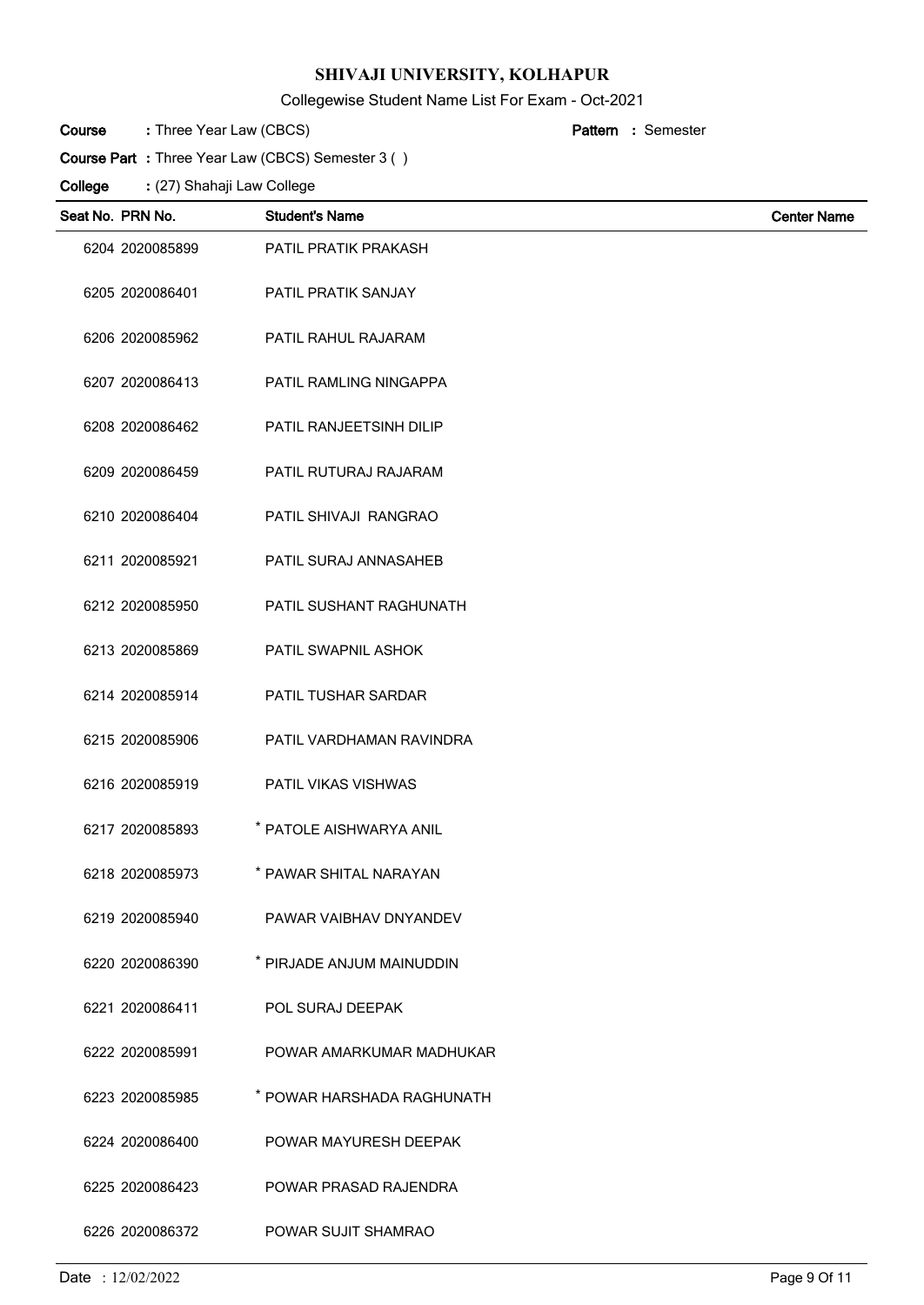Collegewise Student Name List For Exam - Oct-2021

| Course | : Three Year Law (CBCS) | <b>Pattern</b> : Semester |
|--------|-------------------------|---------------------------|
|--------|-------------------------|---------------------------|

**Course Part :** Three Year Law (CBCS) Semester 3 ( )

| Seat No. PRN No. | <b>Student's Name</b>        | <b>Center Name</b> |
|------------------|------------------------------|--------------------|
| 6227 2020086449  | RAJMANE SARTHAK ASHOK        |                    |
| 6228 2020085905  | * RANKALE SNEHAL BHARAT      |                    |
| 6229 2020085902  | * RATHOD POONAM VASANT       |                    |
| 6230 2019093809  | * REDEKAR SHWETA MAHESH      |                    |
| 6231 2020086371  | SABALE ASHOK BABURAO         |                    |
| 6232 2020085941  | * SALOKHE SONALI GANESH      |                    |
| 6233 2020085920  | SALUNKHE KAUSTUBH MANOJ      |                    |
| 6234 2020085918  | * SALUNKHE MADHAVI MANOJ     |                    |
| 6235 2020085891  | * SANDUGADE SMITA UTTAM      |                    |
| 6236 2020085992  | * SATHE MAHESHWARI BABA      |                    |
| 6237 2020086418  | SAVALGI SUMAIYA NAUSHAD      |                    |
| 6238 2020085974  | SAWANT SHUBHAM RAJENDRA      |                    |
| 6239 2020086456  | * SHAIKH AAYESHA SALIM       |                    |
| 6240 2020086388  | <b>SHAIKH TOUSIF KHALIL</b>  |                    |
| 6241 2020085856  | SHARBIDRE ROHAN RAMKRISHNA   |                    |
| 6242 2020086473  | SHELAR ROHIT RAMCHANDRA      |                    |
| 6243 2020086434  | SHINDE NANDKISHOR DATTATRAY  |                    |
| 6244 2020086466  | * SHINDE PRANALI PRAKASH     |                    |
| 6245 2020086416  | <b>SHINDE ROHIT RAVINDRA</b> |                    |
| 6246 2020086472  | SHINDE VINOD HARIDAS         |                    |
| 6247 2020085894  | SHINDE VISHAL TUKARAM        |                    |
| 6248 2020085860  | SONAVALE LAKHAN MAHADEV      |                    |
| 6249 2020086463  | * SONAVANE POURNIMA RAVINDRA |                    |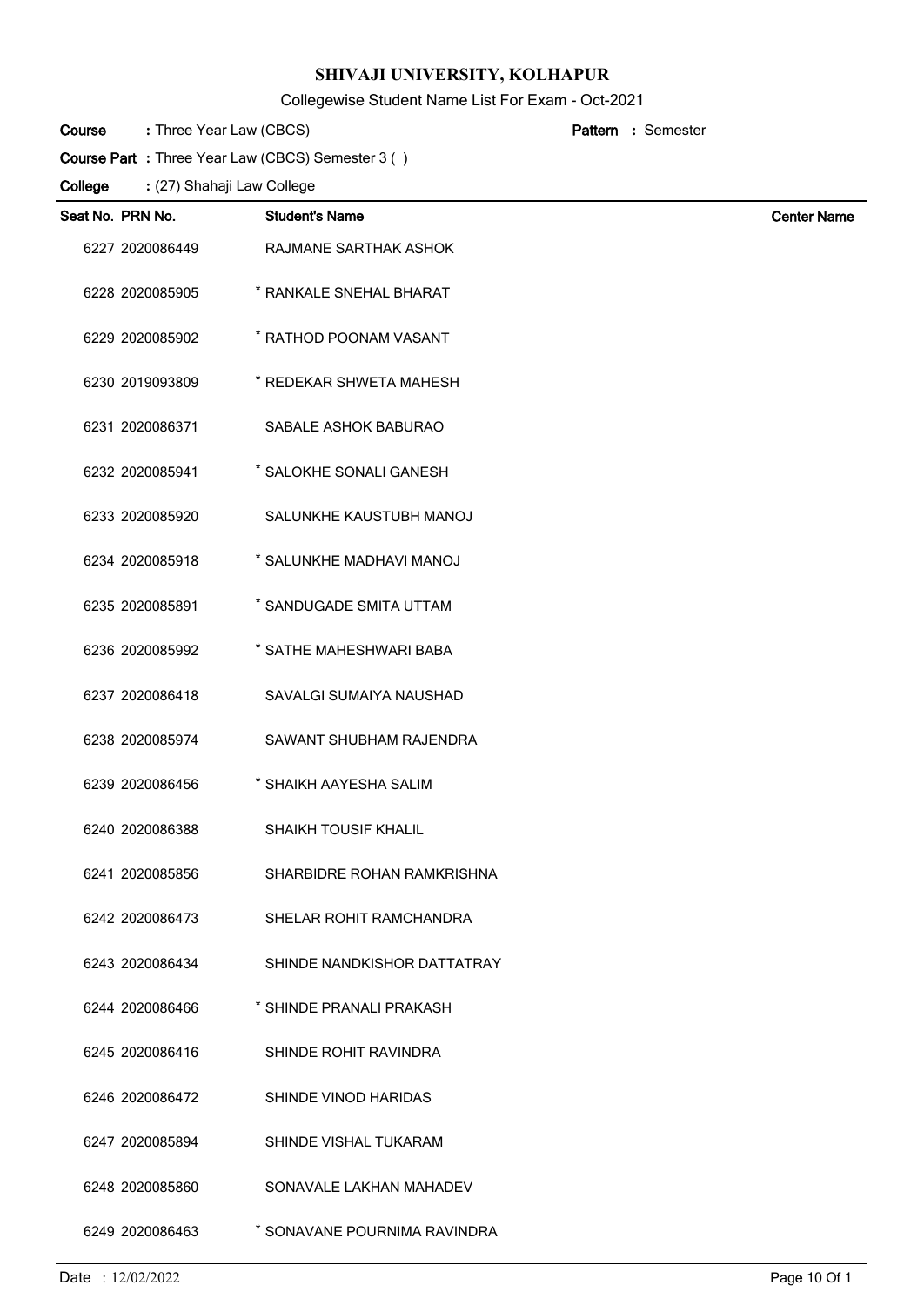Collegewise Student Name List For Exam - Oct-2021

| : Three Year Law (CBCS)<br>Course<br><b>Pattern</b> : Semester |
|----------------------------------------------------------------|
|----------------------------------------------------------------|

**Course Part :** Three Year Law (CBCS) Semester 3 ( )

(27) Shahaji Law College **: College**

| Seat No. PRN No. | <b>Student's Name</b>         | <b>Center Name</b> |
|------------------|-------------------------------|--------------------|
| 6250 2020085939  | SONTAKKE DINESH SHIVAJI       |                    |
| 6251 2020086369  | SORATE DIGVIJAY RAMESH        |                    |
| 6252 2020085882  | * SUTAR DHANASHRI SHIVAJI     |                    |
| 6253 2020086377  | * SWAMI AARTI RAJESH          |                    |
| 6254 2020086395  | * TAMBADE SNEHAL SHASHIKANT   |                    |
| 6255 2020085854  | <b>TATE VINAYAK ASHOK</b>     |                    |
| 6256 2020085881  | THOMBARE PRUTHVIRAJ NANDKUMAR |                    |
| 6257 2020086444  | THORAWADE SANGRAMSINH DEELIP  |                    |
| 6258 2020085990  | <b>TIPKURLE SACHIN DINKAR</b> |                    |
| 6259 2020085922  | <b>TOMAKE RAJARAM VISHNU</b>  |                    |
| 6260 2020085994  | * VERLEKAR SAPNA SOMNATH      |                    |
| 6261 2020085864  | * VICHARE REVATI VIJAY        |                    |
| 6262 2020085957  | YADAV ABHAYSINH RAJKUMAR      |                    |
| 6263 2020086380  | YADAV YOGESH SANJAY           |                    |
| 6264 2020086457  | * YASHWANT DIPTI BABASO       |                    |
| 6265 2020086397  | <b>ZANJI ANIS ABBAS</b>       |                    |
|                  |                               |                    |

L **:** Shahaji Law College

246 Total Number Of Students **:**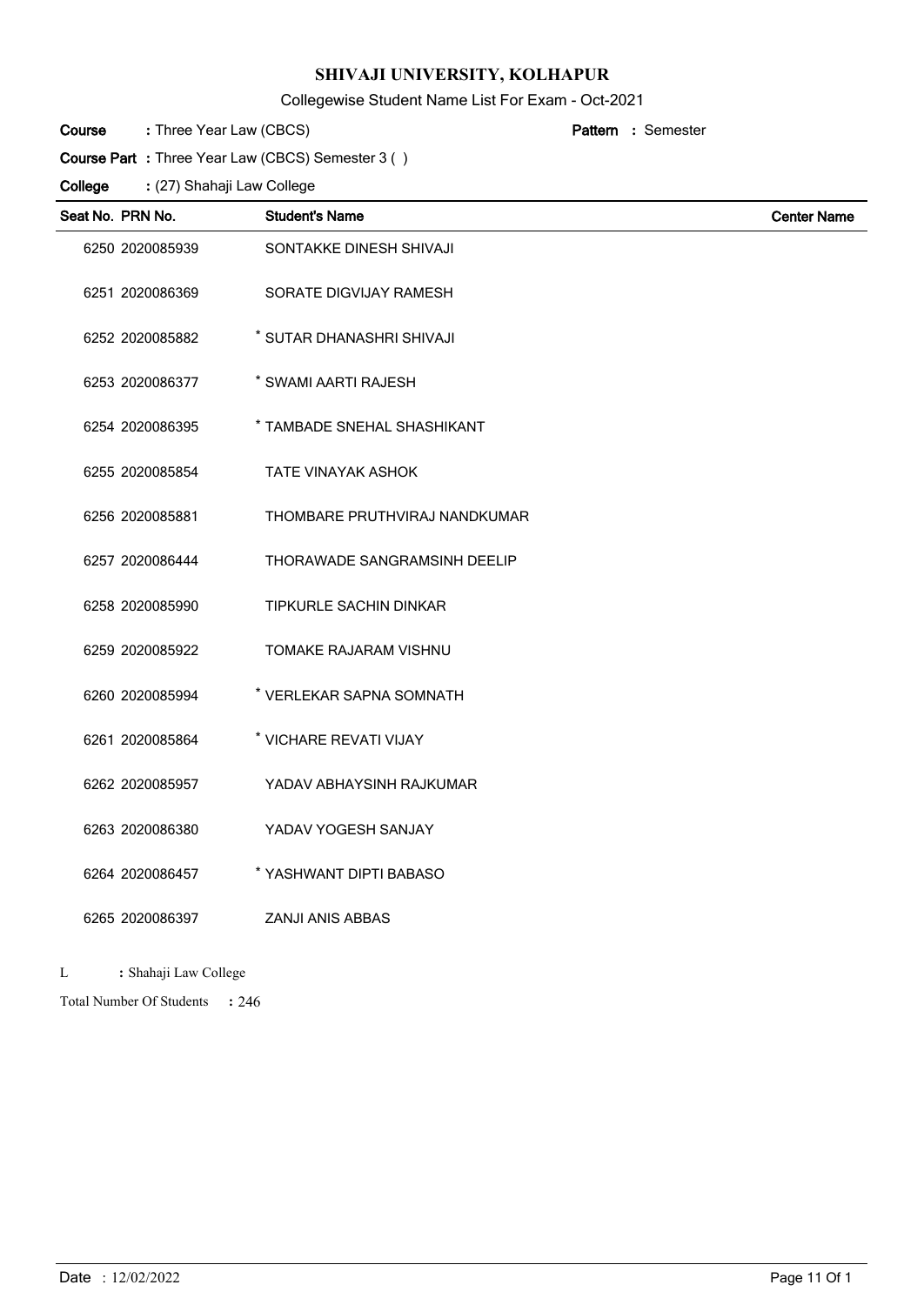Collegewise Student Name List For Exam - Oct-2021

| Course | : Three Year Law (CBCS) | <b>Pattern</b> : Semester |
|--------|-------------------------|---------------------------|
|--------|-------------------------|---------------------------|

**Course Part :** Three Year Law (CBCS) Semester 4 ( )

(27) Shahaji Law College **: College**

| Seat No. PRN No. |                       | <b>Student's Name</b>    | <b>Center Name</b> |
|------------------|-----------------------|--------------------------|--------------------|
|                  | 6786 2019093315       | * PATIL SUVARNA ANANDA   |                    |
|                  | 6787 2019093311       | BHOSALE DHANRAJ ANANDRAO |                    |
|                  | 6788 2019093324       | JAGTAP DHANANJAY BABURAO |                    |
| L                | : Shahaji Law College |                          |                    |

3 Total Number Of Students **:**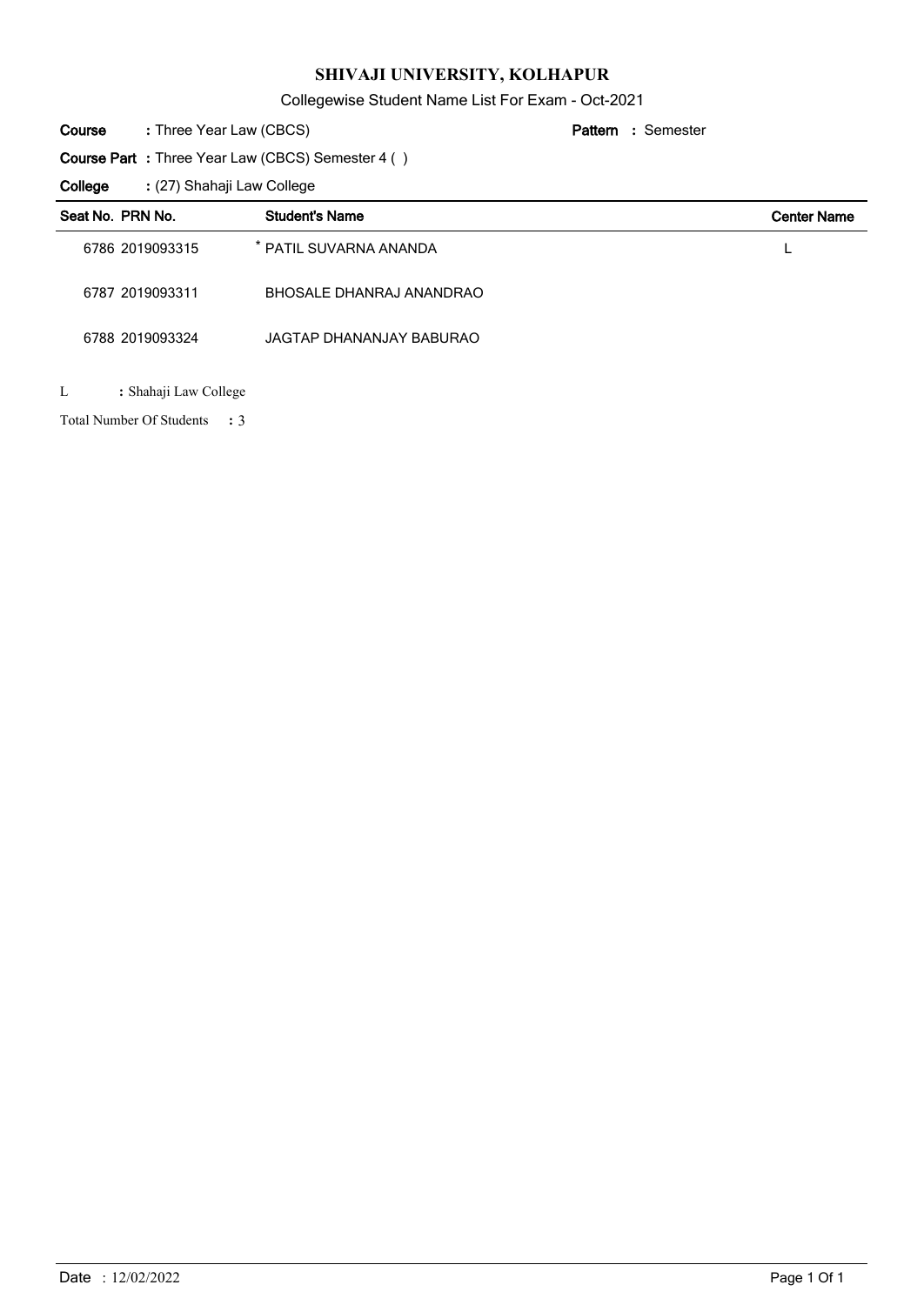Collegewise Student Name List For Exam - Oct-2021

| Course | : Three Year Law (CBCS) | <b>Pattern</b> : Semester |
|--------|-------------------------|---------------------------|
|--------|-------------------------|---------------------------|

**Course Part :** Three Year Law (CBCS) Semester 5 ( )

| Seat No. PRN No. | <b>Student's Name</b>         | <b>Center Name</b> |
|------------------|-------------------------------|--------------------|
| 6793 2019093637  | PATIL VINAYAK MOHAN           | L                  |
| 6794 2019093641  | CHOUGULE ABHIJEET ASHOK       |                    |
| 6795 2019093358  | * PATIL SHEETAL BALASAHEB     |                    |
| 6796 2019093225  | * MANE PRATIMA SANJEEVAN      |                    |
| 6797 2019093345  | * SHINDE JYOTI PRATAP         |                    |
| 6798 2019093205  | KURADE SARANG BHIKAJI         |                    |
| 6799 2019093388  | * AAWATE PRAGATI RAMESH       |                    |
| 6800 2019093211  | * ADAMAPURE RAVINA MAHADEV    |                    |
| 6801 2019093643  | <b>BANDGAR ROHAN RAJENDRA</b> |                    |
| 6802 2019093213  | * BANDGAR SNEHAL MALLAPPA     |                    |
| 6803 2019093176  | BELGUNDKAR VISHAL ANANTRAO    |                    |
| 6804 2019093158  | * BHALERAO AASAWARI ULHAS     |                    |
| 6805 2019093141  | <b>BHAPKAR GANESH BHAGWAN</b> |                    |
| 6806 2019093217  | * BHIDE MAYURI MAKARAND       |                    |
| 6807 2019093831  | <b>BHOSALE RAHUL ABASO</b>    |                    |
| 6808 2019093328  | BIRANGADDI KIRAN DURADUNDI    |                    |
| 6809 2019093351  | <b>BODAKE SWAPNIL SATISH</b>  |                    |
| 6810 2019093207  | CHABUKSWAR ABHIJEET PRAMOD    |                    |
| 6811 2019093813  | CHAVAN AJINKYA RAVINDRA       |                    |
| 6812 2019093247  | CHAVAN KETAN MOHAN            |                    |
| 6813 2019093350  | * CHAVAN SUBODHINI ANANDRAO   |                    |
| 6814 2019093163  | CHIBADE AKSHAY ANANDA         |                    |
| 6815 2019093231  | * CHOUGALE TANUJA RAMESH      |                    |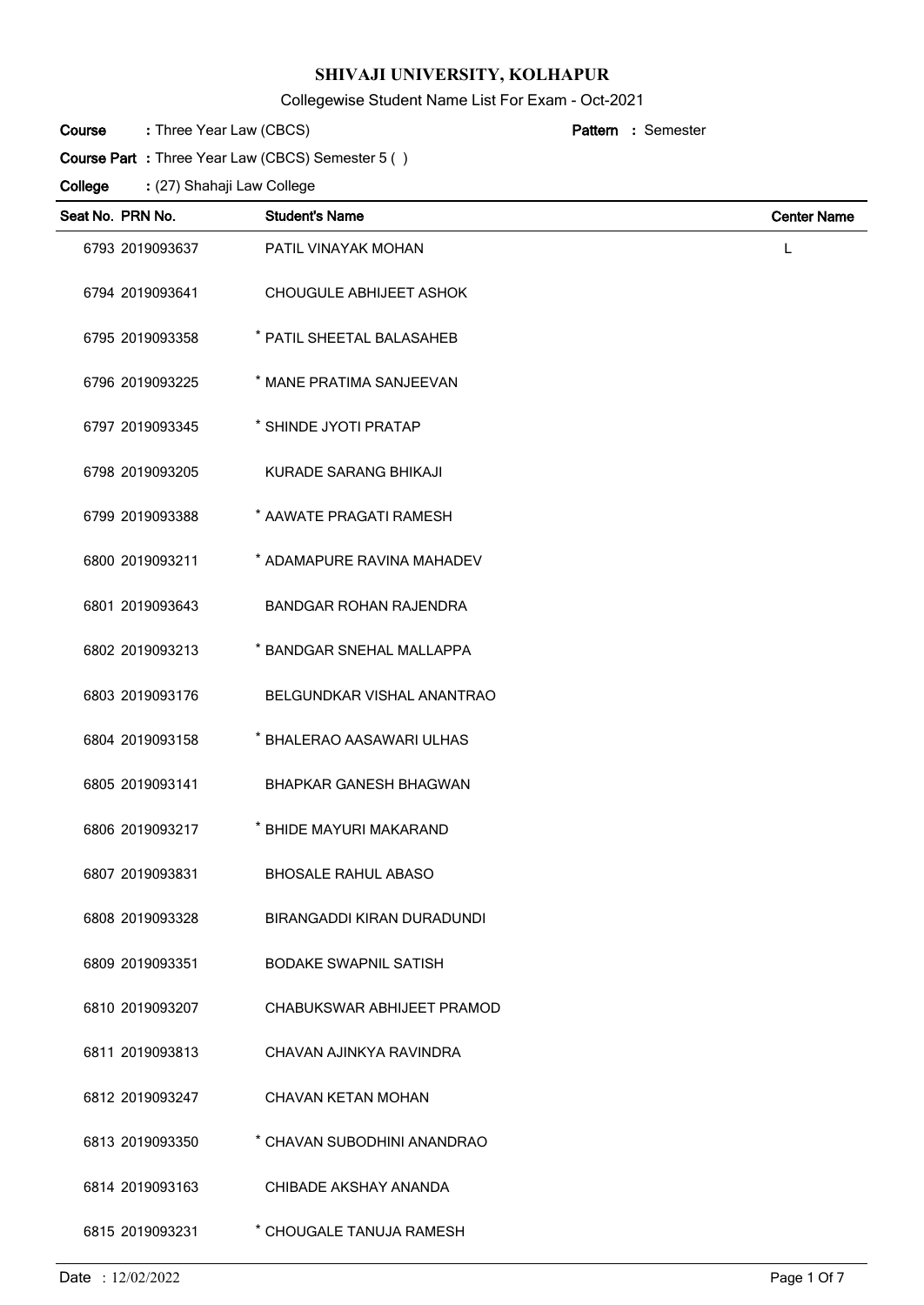Collegewise Student Name List For Exam - Oct-2021

| : Three Year Law (CBCS)<br>Course<br><b>Pattern</b> : Semester |  |
|----------------------------------------------------------------|--|
|----------------------------------------------------------------|--|

(27) Shahaji Law College **: Course Part :** Three Year Law (CBCS) Semester 5 ( ) **College**

| Seat No. PRN No. | <b>Student's Name</b>            | <b>Center Name</b> |
|------------------|----------------------------------|--------------------|
| 6816 2019093137  | * CHOUGULE APURVA AMOL           |                    |
| 6817 2019093243  | * CHOUGULE POOJA RAJENDRA        |                    |
| 6818 2019093321  | * DABEER ZIYAFATIMA FAROOQUE     |                    |
| 6819 2019093139  | DABHADE SANDEEP KABIR            |                    |
| 6820 2019093635  | * DALAVI SNEHAL SANJAY           |                    |
| 6821 2019093140  | * DANDEKAR NIKITA PANKAJ         |                    |
| 6822 2019093806  | DAVANE TANAJI RAMCHANDRA         |                    |
| 6823 2019093212  | * DAVE PRIYA DHIRAJ              |                    |
| 6824 2019093322  | * DESAI ASMITA ANIL              |                    |
| 6825 2019093178  | <b>DESAI SANJAY MAHADEV</b>      |                    |
| 6826 2019093167  | DHANAVADE PRADIP PIRAJI          |                    |
| 6827 2019093636  | DHAVALIKAR ABHIJIT MAHADEO       |                    |
| 6828 2019093822  | * ENGINEER CHETNA TIZASP         |                    |
| 6829 2019093160  | <b>GAIKWAD SHRIYASH SHRIPATI</b> |                    |
| 6830 2019093323  | GAIKWAD SHUBHAM BHAUSAHEB        |                    |
| 6831 2019093230  | <b>GAMBHIRE GANESH BHAGWAT</b>   |                    |
| 6832 2019093837  | * GARDE MARIA MUKUND             |                    |
| 6833 2019093297  | <b>GAVADE AVINASH BHIKAJI</b>    |                    |
| 6834 2019093227  | * GHADAGE SHUBHANGI PRATAP       |                    |
| 6835 2019093149  | <b>GHATAGE JAGDISH SAMBHAJI</b>  |                    |
| 6836 2019093034  | <b>GHORPADE SAGAR PRAKASH</b>    |                    |
| 6837 2019093237  | <b>GORE VINAYAK PRAKASH</b>      |                    |
| 6838 2019093811  | * GURAV PRIYANKA BHASKAR         |                    |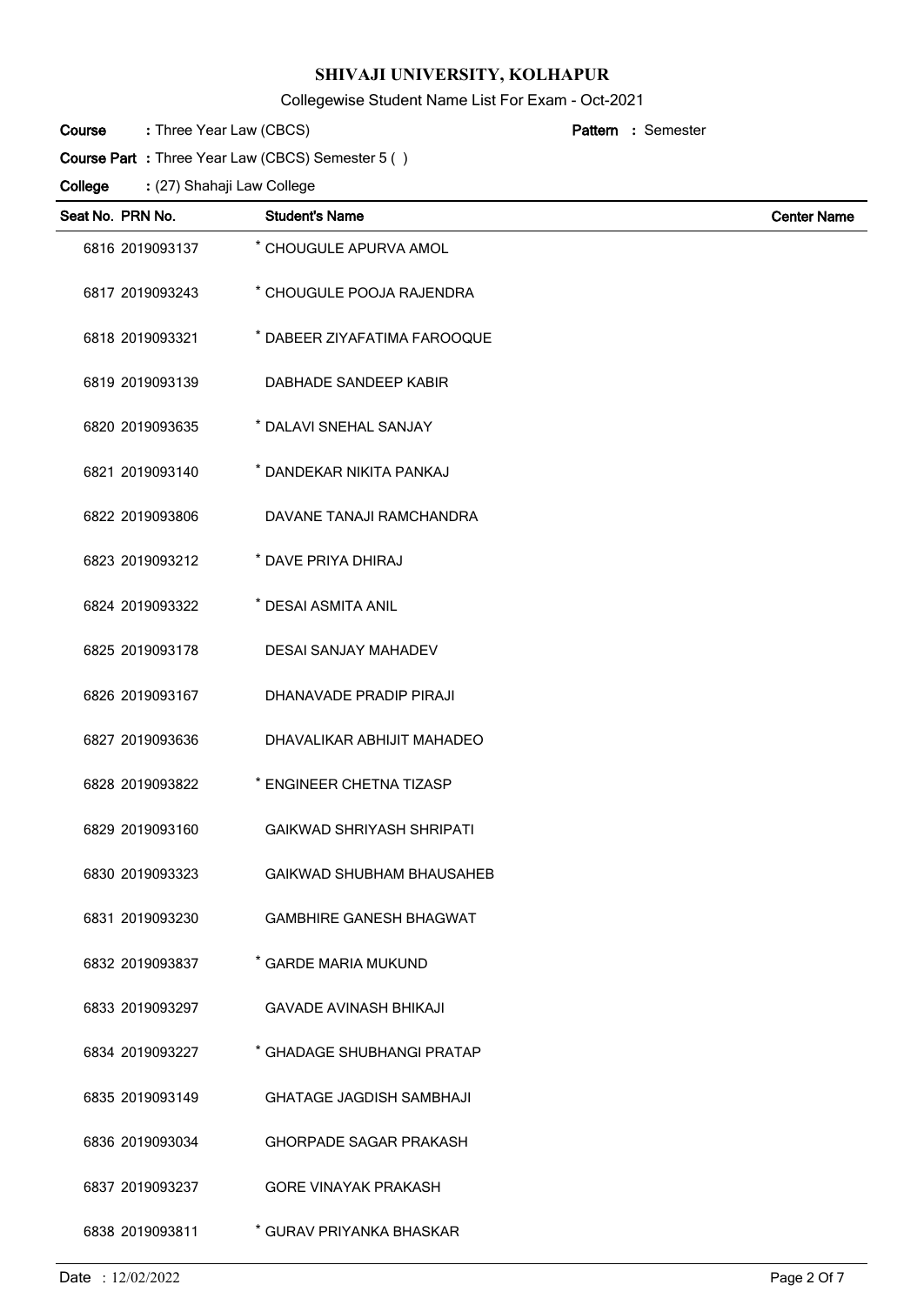Collegewise Student Name List For Exam - Oct-2021

| Course | : Three Year Law (CBCS) |  | <b>Pattern</b> : Semester |
|--------|-------------------------|--|---------------------------|
|        |                         |  |                           |

**Course Part :** Three Year Law (CBCS) Semester 5 ( )

| Seat No. PRN No. |                 | <b>Student's Name</b>                 | <b>Center Name</b> |
|------------------|-----------------|---------------------------------------|--------------------|
|                  | 6839 2019093302 | <b>GURAV SHANTANU CHANDRASHEKHAR</b>  |                    |
|                  | 6840 2019093182 | * HEGDE MADHUSHRI AKEEL               |                    |
|                  | 6841 2019093329 | * HERWADE MALLAVA BALASAHEB           |                    |
|                  | 6842 2019093162 | <b>JADHAV PRATIK ARVIND</b>           |                    |
|                  | 6843 2019093238 | * JADHAV TANUJA SANJAY                |                    |
|                  | 6844 2019093305 | <b>JADHAV TUSHAR DILIP</b>            |                    |
|                  | 6845 2019093156 | JADHAV VIKAS BAPU                     |                    |
|                  | 6846 2019093159 | * JAGADALE PIYUSHA DATTATRAY          |                    |
|                  | 6847 2019093359 | <b>JAMBAGE RAKESH KALLAPPA</b>        |                    |
|                  | 6848 2019093138 | * JOSHI SAYLEE AKSHAY                 |                    |
|                  | 6849 2019093308 | <b>KAKADE AKSHAY GULAB</b>            |                    |
|                  | 6850 2019093353 | * KAMBLE ASHLESHA KISHOR              |                    |
|                  | 6851 2019093355 | KAMBLE DATTATRAY VITTHAL              |                    |
|                  | 6852 2019093030 | KAMBLE RAHUL AKARAM                   |                    |
|                  | 6853 2019093346 | KAMBLE RAHULRAJ HARISHCHANDRA         |                    |
|                  | 6854 2019093814 | <b>KAMBLE SIDDHANT BHARAT</b>         |                    |
|                  | 6855 2019093210 | * KAMBLE SNEHAL SANJAY                |                    |
|                  | 6856 2019093222 | * KANADE TRUPTI MOHANRAO              |                    |
|                  | 6857 2019093223 | * KARALE SAYALI VIJAY                 |                    |
|                  | 6858 2019093320 | KARAPE PRUTHVIRAJ LAXMAN              |                    |
|                  | 6859 2019093356 | KASABEKAR SAHIL PRALHAD               |                    |
|                  | 6860 2019093166 | KAWALE ANKUR HARI                     |                    |
|                  | 6861 2019093634 | * KHALACHE SHUKRESHWARI POONAM PRABHU |                    |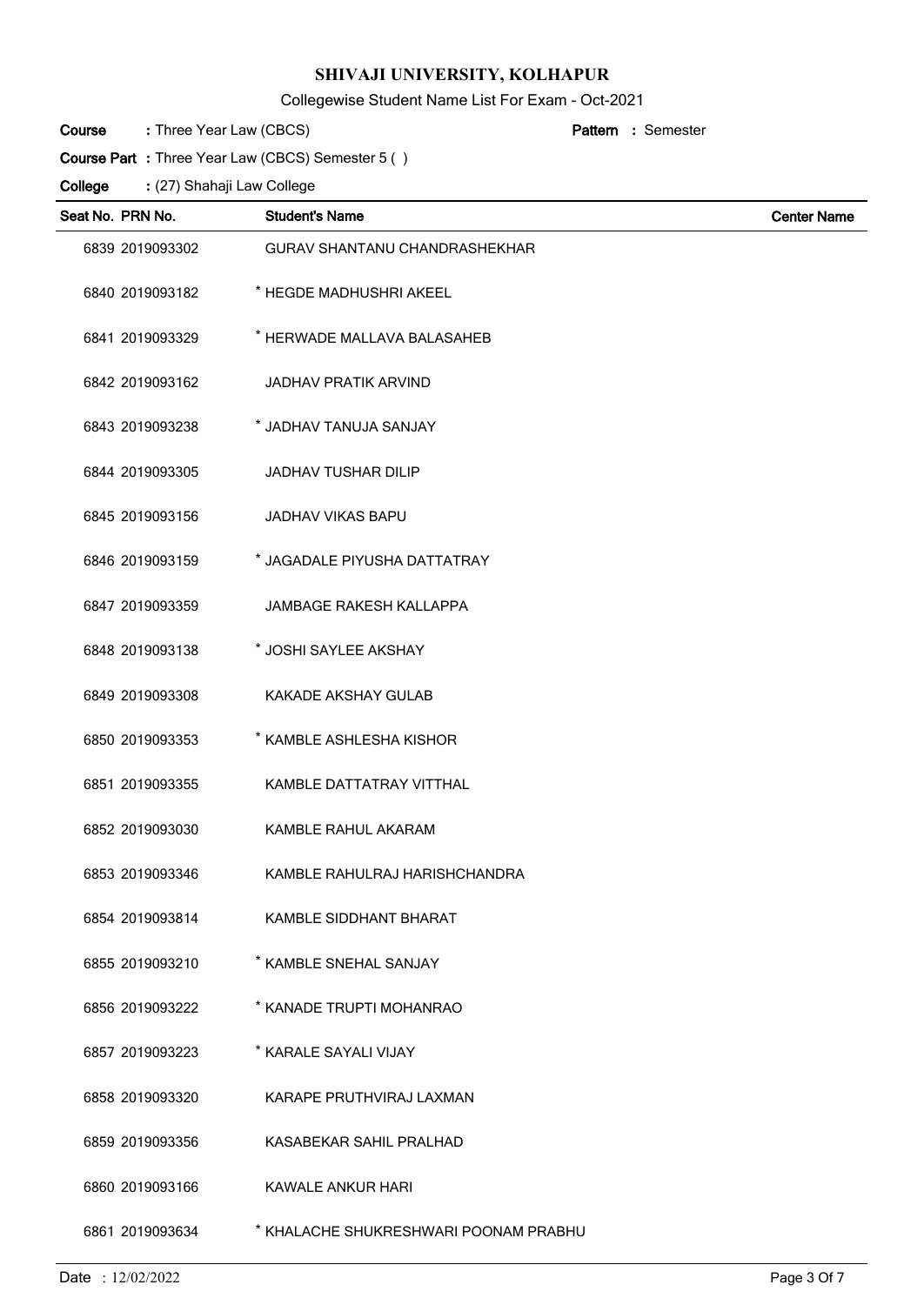Collegewise Student Name List For Exam - Oct-2021

| Course | : Three Year Law (CBCS) | <b>Pattern</b> : Semester |
|--------|-------------------------|---------------------------|
|--------|-------------------------|---------------------------|

**Course Part :** Three Year Law (CBCS) Semester 5 ( )

| Seat No. PRN No. | <b>Student's Name</b>          | <b>Center Name</b> |
|------------------|--------------------------------|--------------------|
| 6862 2019093144  | KHALACHE TINKU GANESH PRABHU   |                    |
| 6863 2019093349  | * KHAN SADABNIGAR AHMED        |                    |
| 6864 2019093640  | KHOT ABHIJEET PRAKASH          |                    |
| 6865 2019093198  | KOTKAR NAGENDRA PUNAJI         |                    |
| 6866 2019093639  | <b>KRIPALANI VISHAL KISHOR</b> |                    |
| 6867 2019093142  | * KUMBHAR DHANASHRI POPAT      |                    |
| 6868 2019093151  | KUMBHAR JOTIRAM DAGADU         |                    |
| 6869 2019093177  | KUMBHAR PRAVIN SHIVAJI         |                    |
| 6870 2019093240  | * KUMBHAR TEJASWINI ANIL       |                    |
| 6871 2019093242  | * KURANE UJWALA SANJEEV        |                    |
| 6872 2019093391  | * LANGARE AMRUTA BHAUSO        |                    |
| 6873 2019093314  | * LAVHATE KALYANI SURESH       |                    |
| 6874 2019093233  | * LOHAR SUJATA BHIKAJI         |                    |
| 6875 2019093820  | LOKHANDE JAMES SUDHAKAR        |                    |
| 6876 2019093325  | * LUGADE ARATI GANPATI         |                    |
| 6877 2019093201  | <b>MAKUBHAI ALTAF ISMAIL</b>   |                    |
| 6878 2019093830  | MALEKAR PRIYADARSHAN PRABHAKAR |                    |
| 6879 2019093236  | <b>MANDLIK PRATHMESH BABAN</b> |                    |
| 6880 2019093200  | * MANE ASHWINI ASHOK           |                    |
| 6881 2019093146  | <b>MANE VISHAL VIJAY</b>       |                    |
| 6882 2019093173  | MASKE AKASH NAGNATH            |                    |
| 6883 2019093168  | <b>MEHATA SAKET SANJAY</b>     |                    |
| 6884 2019093032  | MUJAWAR AMIR PAPALAL           |                    |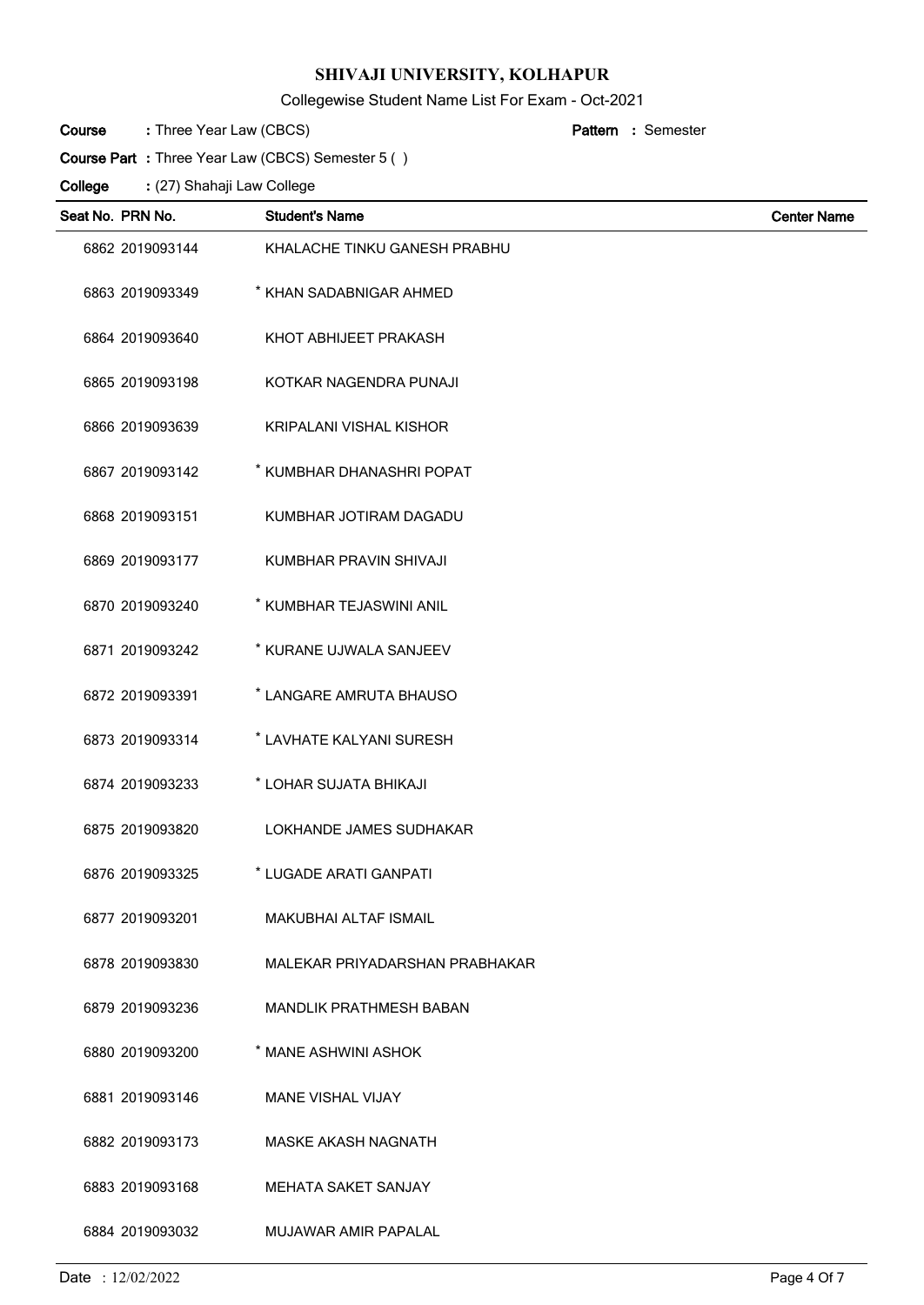Collegewise Student Name List For Exam - Oct-2021

| Course | : Three Year Law (CBCS) | <b>Pattern</b> : Semester |
|--------|-------------------------|---------------------------|
|--------|-------------------------|---------------------------|

**Course Part :** Three Year Law (CBCS) Semester 5 ( )

| Seat No. PRN No. | <b>Student's Name</b>       | <b>Center Name</b> |
|------------------|-----------------------------|--------------------|
| 6885 2019093248  | * MUJAWAR BENZIR RASHID     |                    |
| 6886 2019093220  | MULLA KAYYUM RASUL          |                    |
| 6887 2019093360  | <b>MULLA RAFIK YUSUFSO</b>  |                    |
| 6888 2019093347  | * MULLA RESHMA SARJEKHAN    |                    |
| 6889 2019093155  | MULLA RIYAJ BABALAL         |                    |
| 6890 2019093206  | NADAF AHMAD ABDULRAJJAK     |                    |
| 6891 2019093354  | NAGADIVE SUNIL SHANTARAM    |                    |
| 6892 2019093136  | NAIK UNMESH RAVINDRA        |                    |
| 6893 2019093188  | NAVLAJ SANTOSH BALDEV       |                    |
| 6894 2019093202  | * NAYAKAWADE POOJA SUNIL    |                    |
| 6895 2019093228  | * NIKAM SHWETA ANANDRAO     |                    |
| 6896 2019093241  | * NIRMALE VIBHAVARI DHANAJI |                    |
| 6897 2019093175  | * PADHYE RUTA SATISH        |                    |
| 6898 2019093805  | * PATIL AISHWARYA PRAMOD    |                    |
| 6899 2019093150  | PATIL BHARAT JINGONDA       |                    |
| 6900 2019093165  | * PATIL DHANASHREE PRAVIN   |                    |
| 6901 2019093031  | * PATIL EKTA EKNATH         |                    |
| 6902 2019093153  | PATIL MAHENDRA NIVRUTTI     |                    |
| 6903 2019093170  | PATIL MOHAN BALGONDA        |                    |
| 6904 2019093319  | * PATIL NILAM APPASAHEB     |                    |
| 6905 2019093826  | PATIL NILESH RAMGOUNDA      |                    |
| 6906 2019093819  | * PATIL POOJA KRISHNAT      |                    |
| 6907 2019093816  | PATIL RAHUL SUBHASH         |                    |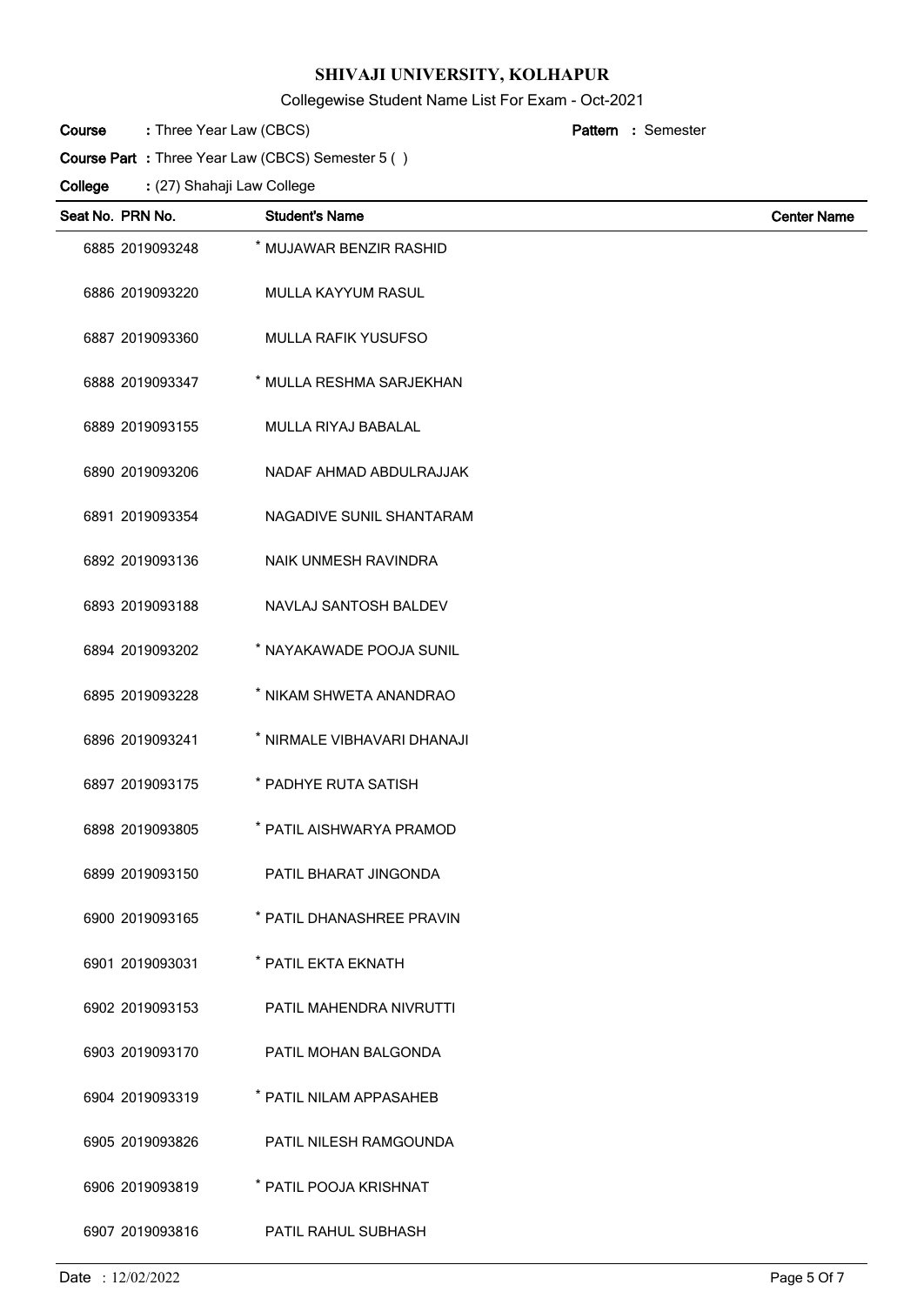Collegewise Student Name List For Exam - Oct-2021

| Course | : Three Year Law (CBCS) |  | <b>Pattern</b> : Semester |
|--------|-------------------------|--|---------------------------|
|        |                         |  |                           |

**Course Part :** Three Year Law (CBCS) Semester 5 ( )

| Seat No. PRN No. | <b>Student's Name</b>        | <b>Center Name</b> |
|------------------|------------------------------|--------------------|
| 6908 2019093823  | * PATIL RANJANA GANPATI      |                    |
| 6909 2019093157  | PATIL SACHINKUMAR BABASO     |                    |
| 6910 2019093181  | PATIL SANTOSH RAMCHANDRA     |                    |
| 6911 2019093310  | PATIL SATYAJIT EKNATH        |                    |
| 6912 2019093313  | * PATIL SHIVANI SADASHIV     |                    |
| 6913 2019093161  | * PATIL SNEHAL RAJARAM       |                    |
| 6914 2019093827  | PATIL UDAY SADASHIV          |                    |
| 6915 2019093818  | PATKURE ROHAN PANDURANG      |                    |
| 6916 2019093229  | * PATWARDHAN PALLAVI VINAYAK |                    |
| 6917 2019093348  | * PAWAR PRITI PRABHAKAR      |                    |
| 6918 2019093824  | PAWAR SURYABHAN RAGHUNATH    |                    |
| 6919 2019093169  | * PETKAR SUCHITA RAJENDRA    |                    |
| 6920 2019093812  | PHARAKATE GANESH SHAMRAO     |                    |
| 6921 2019093143  | PHATAK PRANAV PRAMOD         |                    |
| 6922 2019093333  | PISE ROHAN UMESH             |                    |
| 6923 2019093148  | * POKHARNIKAR GULSHAN UTTAM  |                    |
| 6924 2019093326  | * PONDKULE MANISHA RAJARAM   |                    |
| 6925 2019093304  | * POWAR DEEPALI DILIP        |                    |
| 6926 2019093029  | POWAR SHUBHAM MARUTI         |                    |
| 6927 2019093204  | RASKAR AMOL KUMAR            |                    |
| 6928 2019093808  | * REDEKAR SHRADDHA MAHESH    |                    |
| 6929 2019093152  | SARNOBAT AKSHAY SUBHASHRAO   |                    |
| 6930 2019093307  | * SHAH SIDDHI SUHAS          |                    |